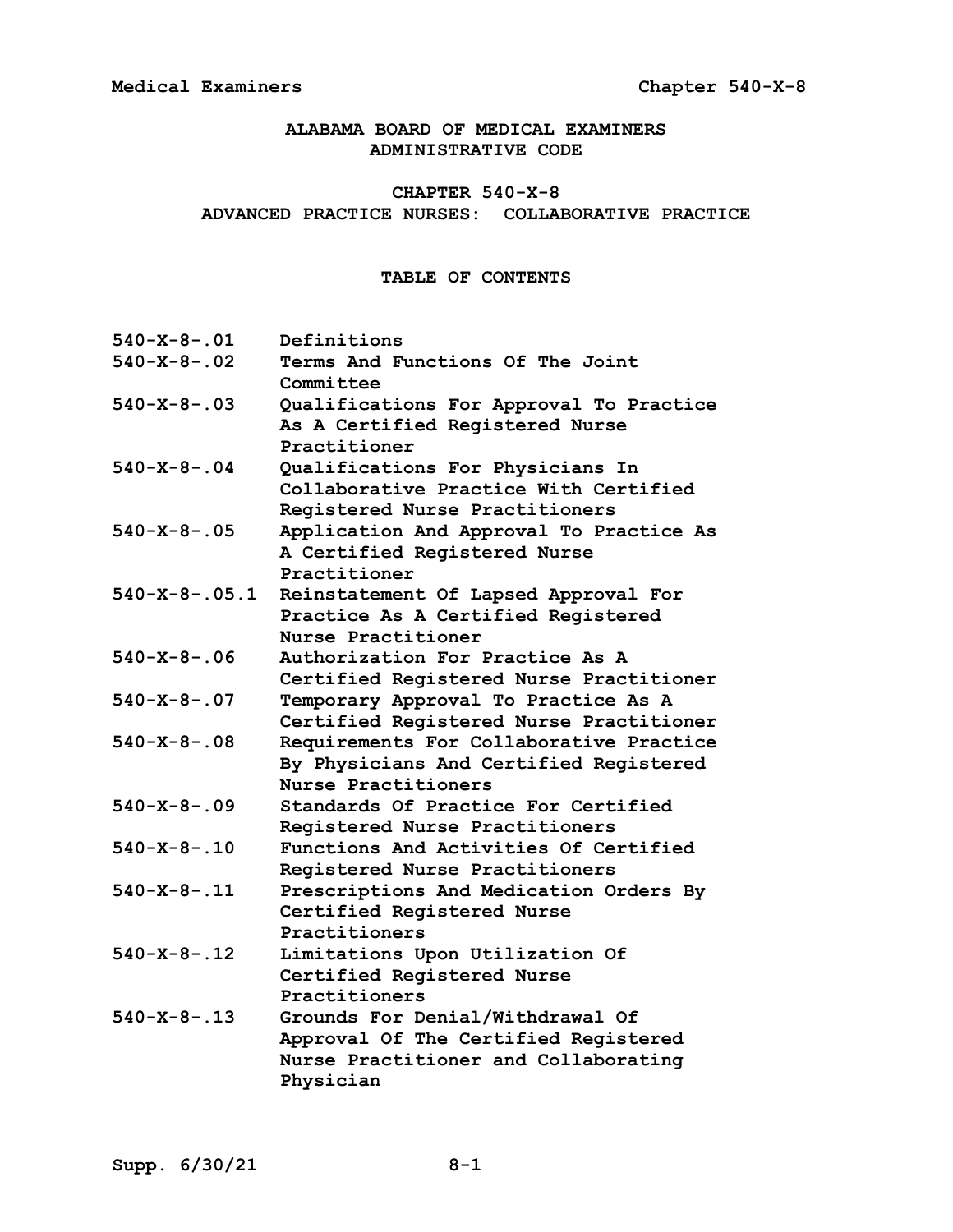| $540 - X - 8 - .14$    | Denial, Suspension And Revocation Of<br>License                                                                        |
|------------------------|------------------------------------------------------------------------------------------------------------------------|
| $540 - X - 8 - .15$    | Grounds For Termination Of Approval Of<br>A Collaborating Practice                                                     |
| $540 - X - 8 - .16$    | Termination Of Approval Of A<br>Collaborative Practice - Physicians And<br>Certified Registered Nurse<br>Practitioners |
| $540 - X - 8 - .17$    | Qualifications For Approval As A<br>Certified Nurse Midwife                                                            |
| $540 - X - 8 - .18$    | Qualifications For Physicians In<br>Collaborative Practice With Certified<br>Nurse Midwives                            |
| $540 - X - 8 - 19$     | Application For Approval To Practice As<br>A Certified Nurse Midwife                                                   |
| $540 - X - 8 - 0.19.1$ | Reinstatement Of Lapsed Approval For<br>Practice As A Certified Nurse Midwife                                          |
| $540 - X - 8 - .20$    | Authorization For Practice As A<br>Certified Nurse Midwife                                                             |
| $540 - X - 8 - .21$    | Temporary Approval To Practice As A<br>Certified Nurse Midwife                                                         |
| $540 - X - 8 - .22$    | Requirements For Collaborative Practice<br>By Physicians And Certified Nurse<br>Midwives                               |
| $540 - X - 8 - .23$    | Standards Of Practice Of Certified<br>Nurse Midwives                                                                   |
| $540 - X - 8 - .24$    | Functions And Activities Of Certified<br>Nurse Midwives                                                                |
| $540 - X - 8 - .25$    | Prescriptions And Medication Orders By<br>A Certified Nurse Midwife                                                    |
| $540 - X - 8 - .26$    | Limitations Upon Utilization Of<br>Certified Nurse Midwives                                                            |
| $540 - X - 8 - .27$    | Grounds For Denial/Withdrawal Of<br>Approval Of The Certified Nurse Midwife<br>And Collaborating Physician             |
| $540 - X - 8 - .28$    | Denial, Suspension And Revocation Of<br>License                                                                        |
| $540 - X - 8 - .29$    | Grounds For Termination Of Approval Of<br>A Collaborating Practice                                                     |
| $540 - X - 8 - .30$    | Termination Of Approval Of A<br>Collaborative Practice - Physicians And<br>Certified Nurse Midwives                    |

**540-X-8-.01 Definitions.** The following definitions will apply to these rules: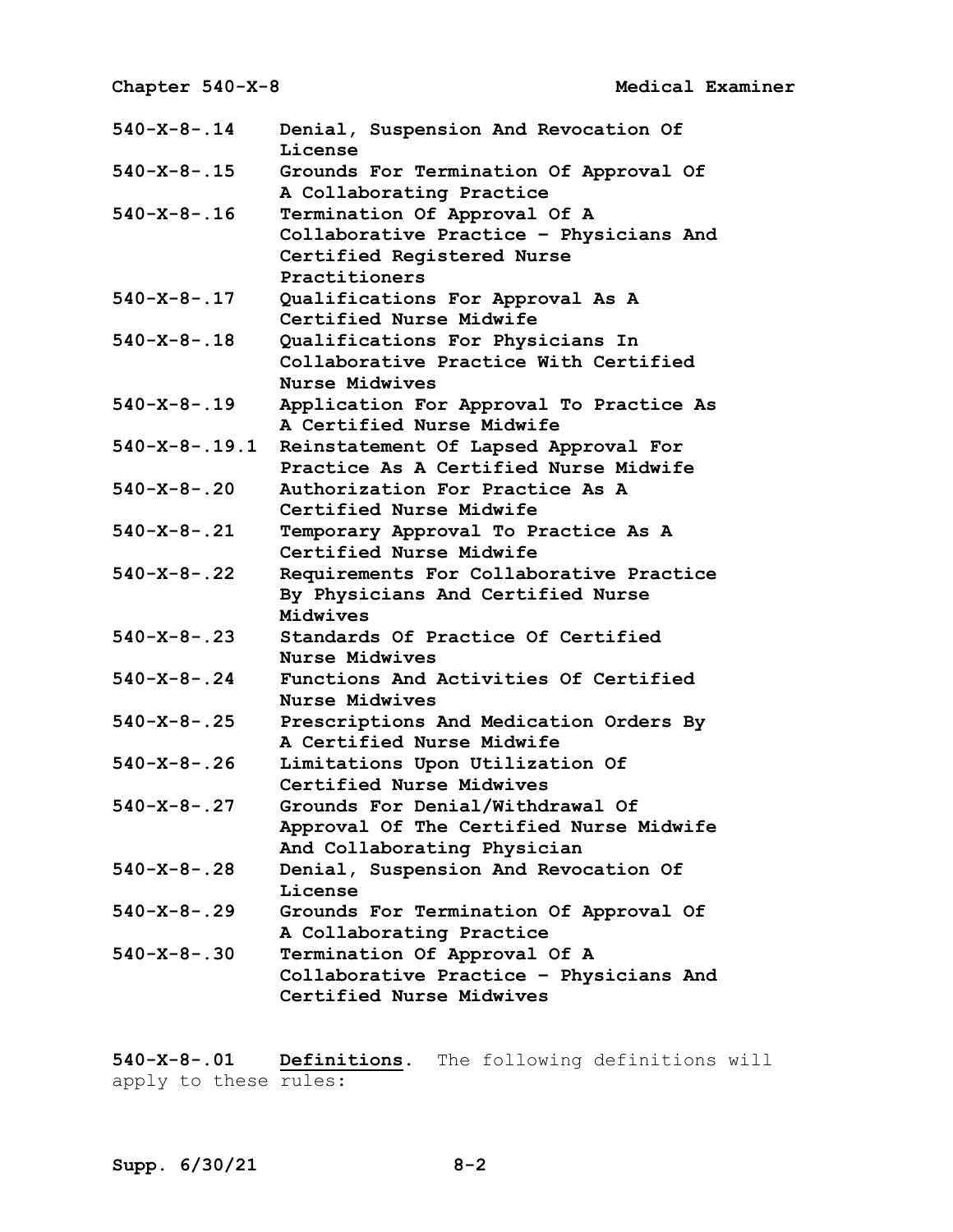(1) BOARD OF MEDICAL EXAMINERS. The State Board Of Medical Examiners established pursuant to Code of Ala. 1975, §34-24-53.

(2) BOARD OF NURSING. The Board of Nursing established under Code of Ala. 1975, §34-21-2.

(3) ADVANCED PRACTICE NURSE. A registered nurse who has gained additional knowledge and skills through successful completion of an organized program of nursing education that prepares nurse for advanced practice roles and has been approved by the Board of Nursing to engage in the practice of advanced practice nursing. Two categories of advanced practice nurses are subject to the requirements of collaborative practice:

(a) Certified registered nurse practitioners (CRNP)

(b) Certified nurse midwives (CNM)

(4) ADVANCED PRACTICE NURSING – COLLABORATIVE PRACTICE. The delivery of health care services by registered nurses who have gained additional knowledge and skills through successful completion of an organized program of nursing education that prepares nurses for advanced practice roles as certified registered nurse practitioners or certified nurse midwives:

(a) Practice as a certified registered nurse practitioner (CRNP) is the performance of nursing skills by a registered nurse who has demonstrated by certification advanced knowledge and skills in the delivery of nursing services within a health care system that provides for consultation, collaborative management or referral as indicated by the health status of the client.

(b) Practice as a certified nurse midwife (CNM) is the performance of nursing skills by a registered nurse who has demonstrated by certification advanced knowledge and skills relative to the management of women's health care focusing on pregnancy, childbirth, the post-partum period, care of the newborn, family planning and gynecological needs of women, within a health care system that provides for consultation, collaborative management or referral as indicated by the health status of the client.

(5) COLLABORATION. A formal relationship between one or more certified registered nurse practitioners or certified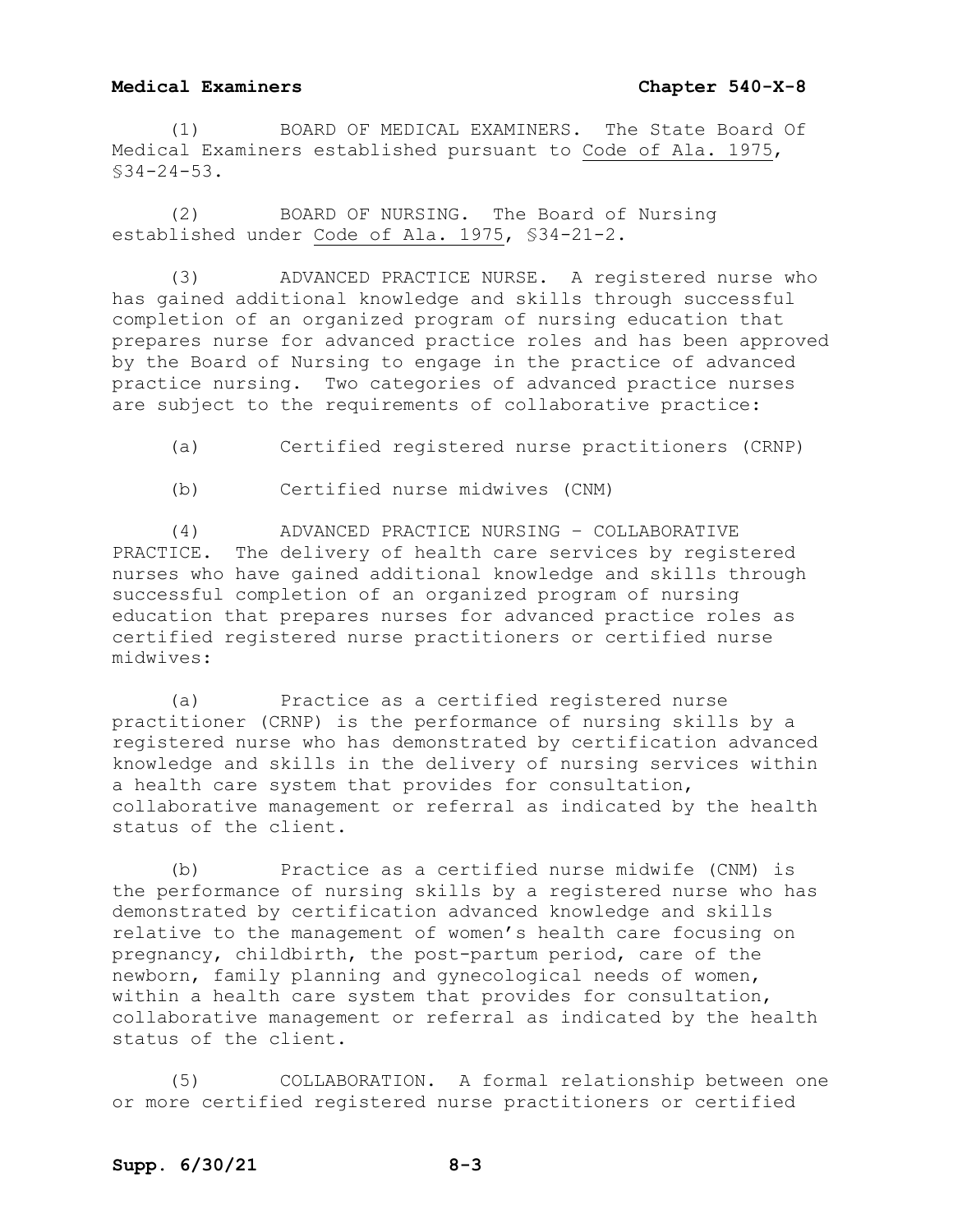nurse midwives and a physician or physicians under which these nurses may engage in advanced practice nursing as evidenced by written protocols approved according to the requirements of Code of Ala. 1975, §§34-21-80, et. seq. or exempted according to requirements of this statute. The term collaboration does not require direct, on-site supervision of the activities of a certified registered nurse practitioner or a certified nurse midwife by the collaborating physician. The term does require such medical oversight and direction as required by the rules and regulations of the Board of Nursing and the State Board of Medical Examiners.

(6) PHYSICIAN OR COLLABORATING PHYSICIAN. A doctor of medicine or a doctor of osteopathy licensed to practice medicine in Alabama who agrees in writing to practice in collaboration with one or more certified registered nurse practitioners or certified nurse midwives according to the rules and regulations adopted by the Board of Nursing and the State Board of Medical Examiners.

(7) JOINT COMMITTEE OF THE BOARD OF NURSING AND THE STATE BOARD OF MEDICAL EXAMINERS FOR ADVANCED PRACTICE NURSES. The Joint Committee of the Board of Nursing and the State Board of Medical Examiners for Advanced Practice Nurses is a committee composed of the following, pursuant to Code of Ala. 1975, §34-21-80 et seq.

(a) Two physicians licensed to practice medicine in the State of Alabama;

(b) One registered nurse licensed to practice professional nursing in the State of Alabama;

(c) One licensed physician engaged in collaborative practice with a certified registered nurse practitioner or a certified nurse midwife in the State of Alabama;

(d) One certified registered nurse practitioner engaged in advanced practice nursing with a physician in the State of Alabama; and

(e) One certified nurse midwife engaged in advanced practice with a physician in the State of Alabama.

(8) LEGEND DRUG. Any drug, medicine, chemical or poison bearing on the label the words, "Caution, federal law prohibits dispensing without prescription" or similar words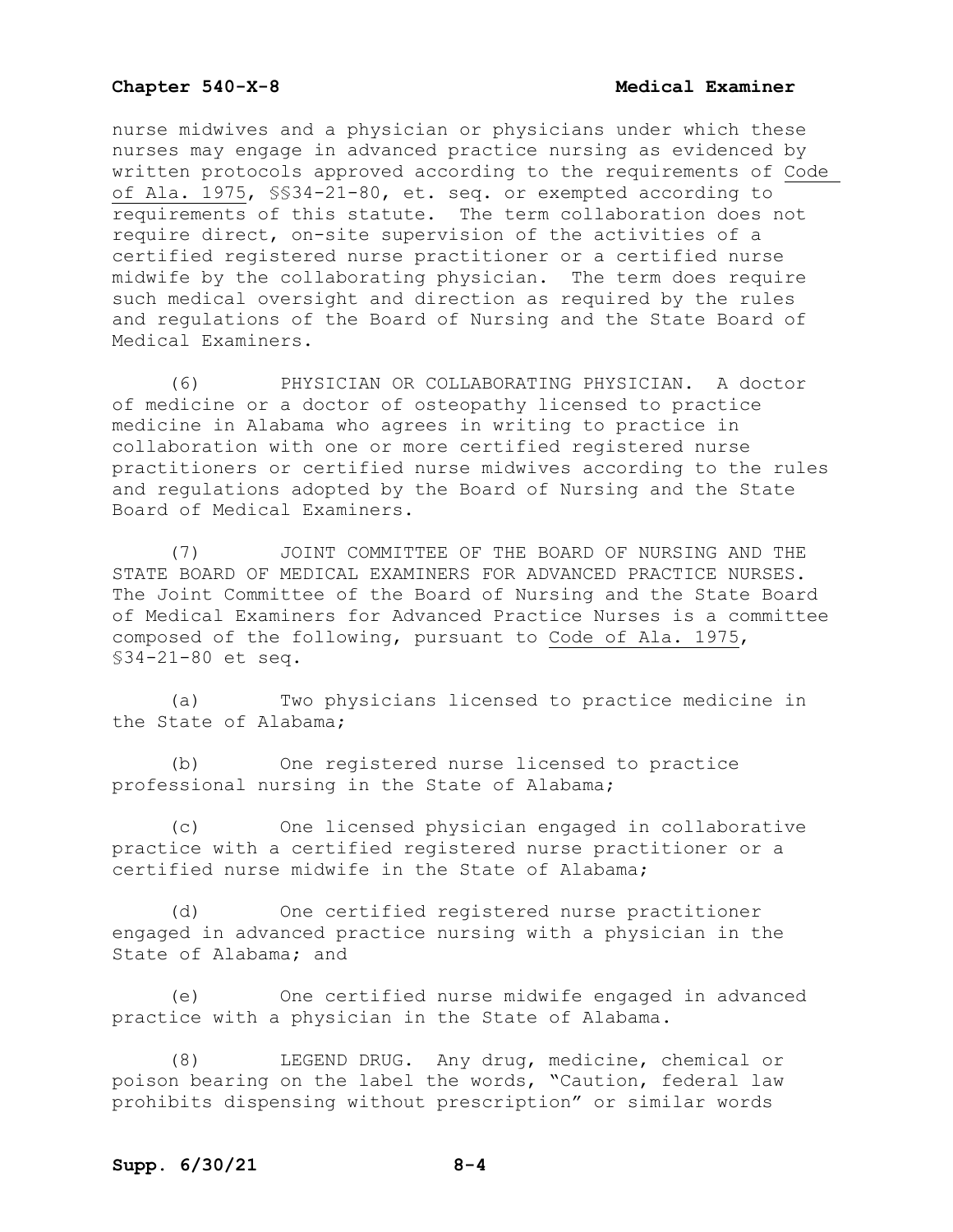indicating that such drug, medicine, chemical, or poison may be sold or dispensed only upon the prescription of a licensed practitioner, except that the term legend drug will not include any drug, substance, or compound which is listed Schedules I through V of the Alabama Uniform Controlled Substances Act.

(9) PRESCRIBE OR PRESCRIBING. The act of issuing a prescription for a legend drug.

(10) PRESCRIPTION. An order for a legend drug which is issued and signed by a practitioner authorized by law to prescribe and administer such drugs and is intended to be filled, compounded, or dispensed by a pharmacist.

(11) PROTOCOL. A document approved according to Code of Ala. 1975, §34-21-81, establishing the permissible functions and activities to be performed by certified registered nurse practitioners and certified nurse midwives and signed by collaborating physicians and any nurse practitioners or nurse midwives practicing with those physicians.

(12) MEDICAL OVERSIGHT. Concurrent and on-going collaboration between a physician and a CRNP or CNM and documentation of time together in a practice site; may include but is not limited to direct consultation and patient care, discussion of disease processes and medical care, review of patient records, protocols and outcome indicators, and other activities to promote positive patient outcomes.

(13) QUALITY ASSURANCE. Documented evaluation of the clinical practice of the certified registered nurse practitioner or certified nurse midwife against defined quality outcome measures, using a selected, meaningful sample of patient records which will identify areas needing improvement, set performance goals, and assess progress towards meeting established goals, with a summary of findings, conclusions, and, if indicated, recommendations for change. The physician's signature on the patient record does not constitute quality improvement monitoring.

(14) PRINCIPAL PRACTICE SITE. The main location at which the collaborating physician is engaged in the practice of medicine.

(15) REMOTE PRACTICE SITE. An approved site for collaborative practice without a collaborative or covering physician on-site. The collaborating physician's principal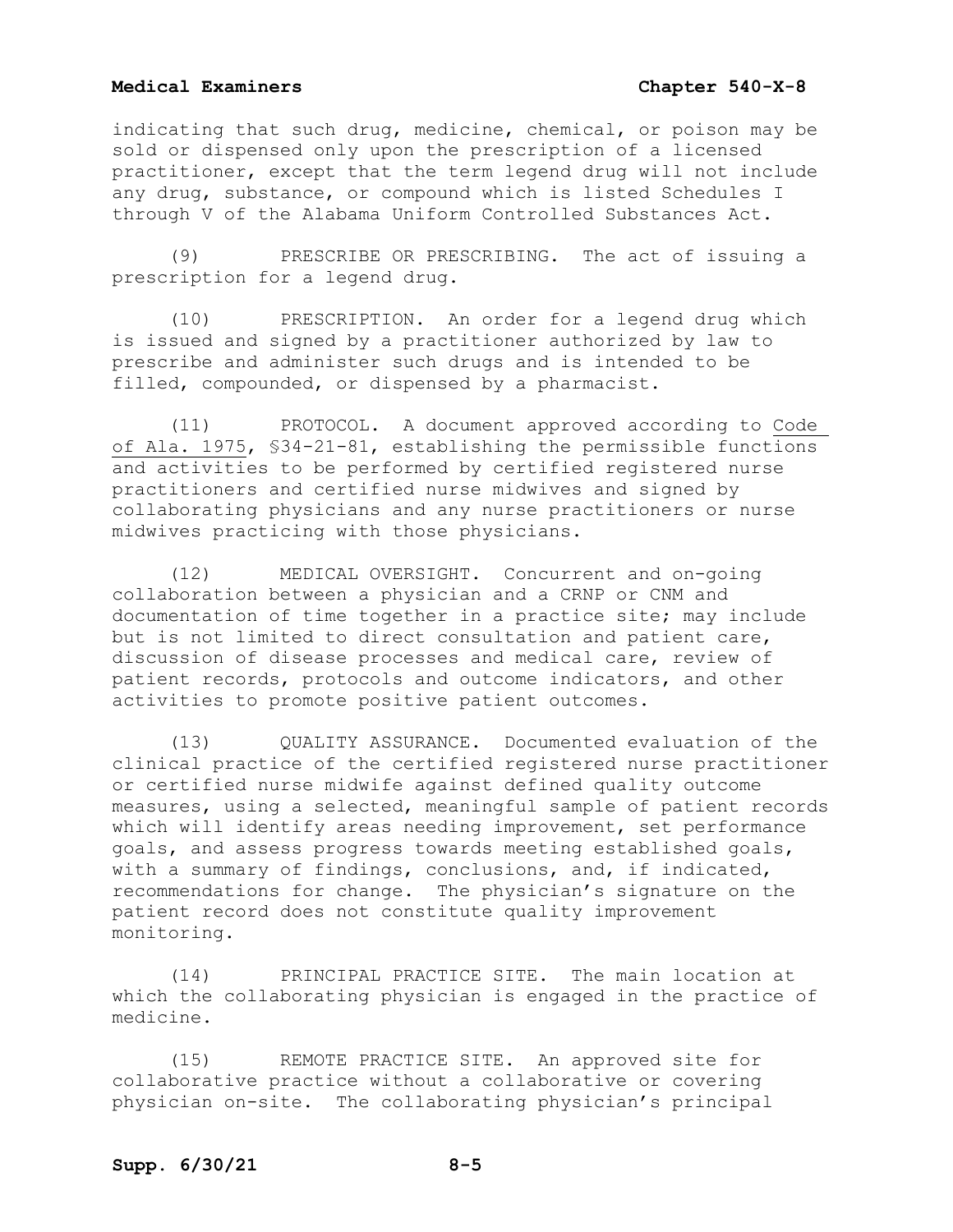practice site, acute care hospitals, skilled nursing facilities, licensed, special-care assisted living facilities and licensed assisted living facilities are not remote practice sites for the purpose of these rules.

(16) READILY AVAILABLE. Response by the collaborating or covering physician by telephone or telecommunication for consultation, referral or direct medical intervention for a patient as indicated by the needs of a patient and based on usual and customary standards of medical practice.

(17) DIRECT MEDICAL INTERVENTION. Physical presence of a physician to attend the patient as defined in the collaborative practice protocol.

(18) COVERING PHYSICIAN. A doctor of medicine or a doctor of osteopathy licensed to practice medicine in Alabama who agrees in writing to be readily available to collaborate with and provide medical oversight to one or more certified registered nurse practitioners or certified nurse midwives and, if indicated, to provide direct medical intervention to patients during the absence of the Collaborating Physician. The covering physician shall be either a member of the same medical practice, practice group, or multidisciplinary medical team, or of the same or similar practice specialty as the collaborating physician and shall abide by the rules and regulations adopted by the Board of Nursing and the Board of Medical Examiners. **Author:** Alabama Board of Medical Examiners **Statutory Authority:** Code of Ala. 1975, §§34-24-53, 34-21-81. **History:** Filed November 9, 1982 as Rule No. 540-X-2-.17. **Readopted:** Filed February 8, 1983. **Rules reorganized** --rule number changed to 540-X-8-.01 (see conversion table at end of code): Filed June 14, 1984 (without publication in AAM). **Repealed:** Filed June 20, 1996; effective July 26, 1996. **New Rule:** Filed June 20, 1996; effective July 26, 1996. **Amended:** Filed August 25, 2003; effective September 29, 2003. **Amended:** Filed October 6, 2006; effective November 10, 2006. **Amended:** Filed July 2, 2015; effective August 6, 2015. **Amended:** Published April 30, 2021; effective June 14, 2021.

## **540-X-8-.02 Terms And Functions Of The Joint Committee.**

(1) The registered nurse members of the Joint Committee shall be appointed to three year terms by the Board of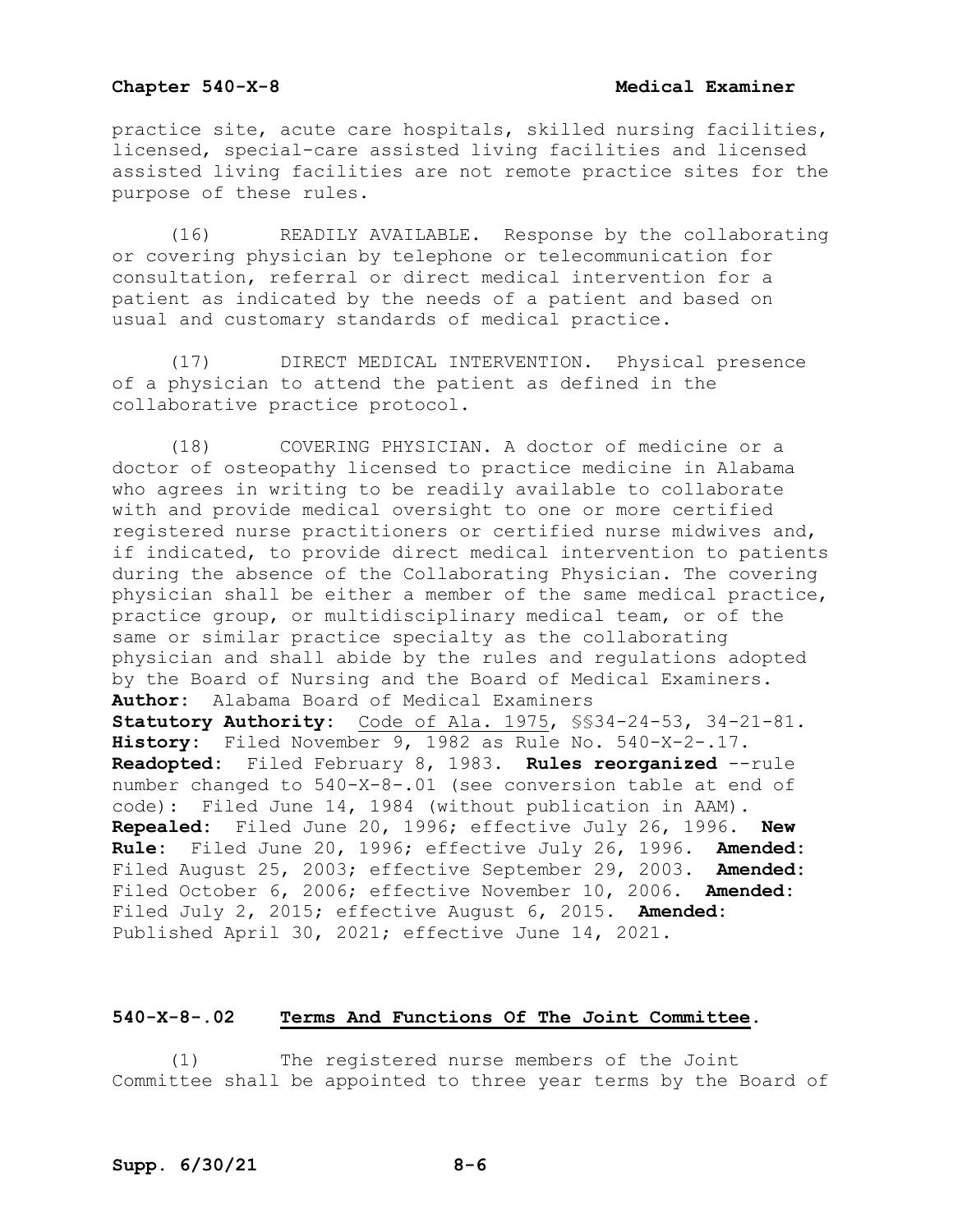Nursing in accordance with Code of Ala. 1975, §§34-21-80 et. seq.

(2) The physician members of the Joint committee shall be appointed to three year terms by the Board of Medical Examiners in accordance with Code of Ala. 1975, Section 34-24-80, et. Seq.

(3) Terms of Joint Committee members shall begin October 1.

(4) Joint Committee members may be reappointed to one additional term of three years by the respective board.

(5) There shall be a minimum of four Joint Committee members with two representatives from each appointing Board present at a meeting to constitute a quorum for voting.

(6) The Joint Committee shall have the authority to perform the following functions:

(a) Recommend to the Board of Nursing and Board of Medical Examiners rules and regulations governing the collaborative relationship between physicians and certified registered nurse practitioners and certified nurse midwives engaging in advanced practice nursing.

(b) Recommend to the Board of Nursing and Board of Medical Examiners model practice protocols to be used by the certified registered nurse practitioner and certified nurse midwife.

(c) Recommend to the Board of Nursing and Board of Medical Examiners a formulary of legend drugs that may be prescribed by a certified registered nurse practitioner and certified nurse midwife.

(d) Perform other duties as directed by the Board of Nursing and Board of Medical Examiners. **Author:** Patricia E. Shaner, Attorney for the Board of Medical Examiners **Statutory Authority:** Code of Ala. 1975, §§34-24-53, 34-21-82, 34-21-85, 34-21-87. **History:** Filed November 9, 1982 as Rule No. 540-X-2-.18. **Readopted:** Filed February 8, 1983. **Rules reorganized**--rule number change to 540-X-8-.02 (see conversion table at end of code): Filed June 14, 1984 (without publication in AAM).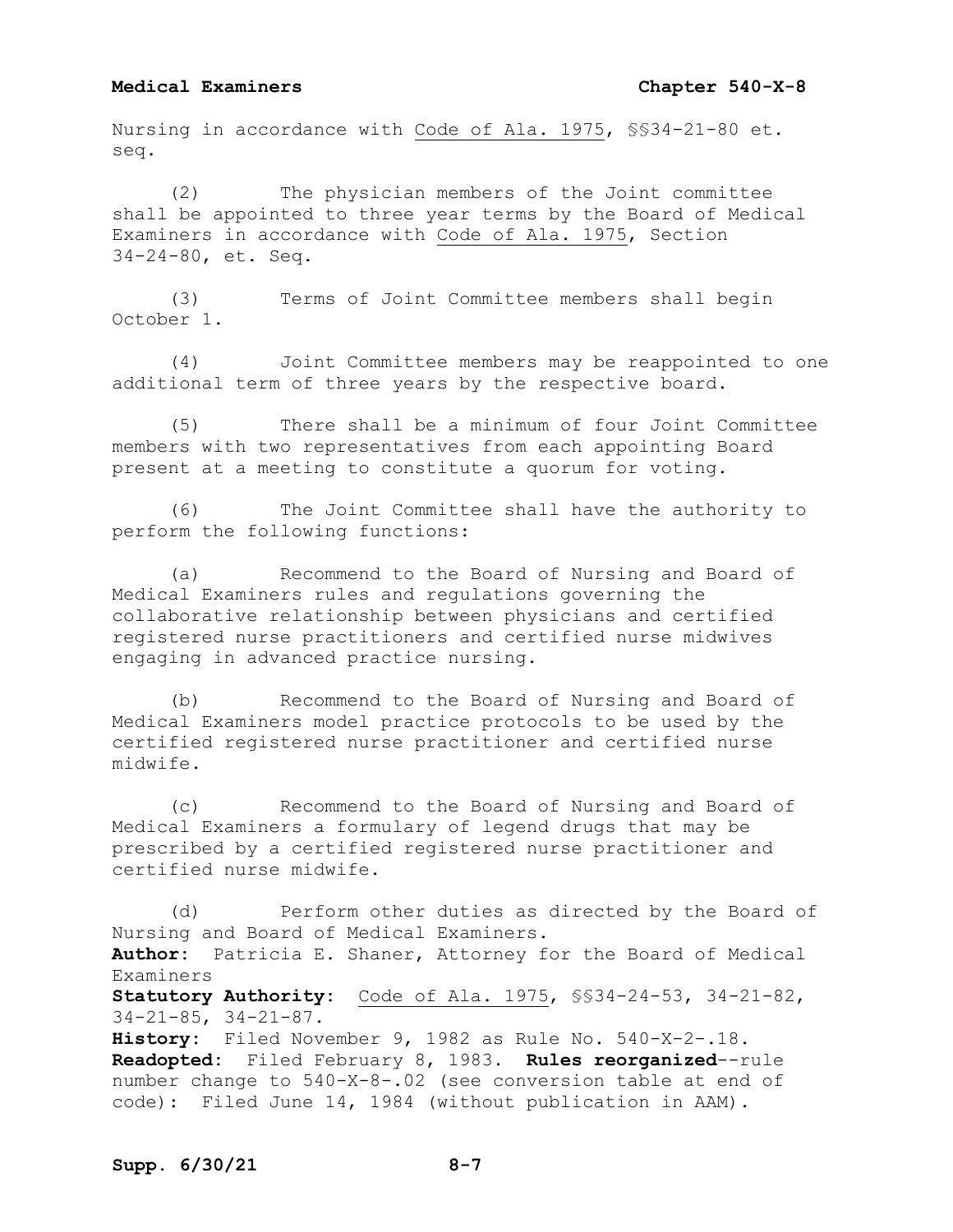## **Chapter 540-X-8 Medical Examiner**

**Repealed:** Filed June 20, 1996; effective July 26, 1996. **New Rule:** Filed June 20, 1996; effective July 25, 1996. **Amended:** Filed August 25, 2003; effective September 29, 2003.

# **540-X-8-.03 Qualifications For Approval To Practice As A Certified Registered Nurse Practitioner.**

(1) The applicant for approval to practice as a certified registered nurse practitioner shall have:

(a) An active Alabama registered nurse license, or a multistate registered nurse license issued by a party state, as defined in Chapter 610-X-4 of the Rules of the Alabama Board of Nursing, unless authorized by the Board of Nursing.

(b) Met all requirements for completion of or graduation from an organized program of study and clinical experience beyond the basic educational preparation as a registered nurse, that prepares nurse practitioners and is recognized by the Board of Nursing and the appropriate specialty certifying agency.

(c) At least a master's or higher degree in advanced practice nursing from an accredited program recognized by the Board of Nursing.

(d) Current certification as a certified registered nurse practitioner granted by a national certifying agency recognized by the Board of Nursing in the clinical specialty consistent with educational preparation and appropriate to the area of practice.

(e) Effective January 1, 2024, obtained continuing education prescribed by the Board of Nursing regarding the rules and statutes governing collaborative practice in Alabama, not more than forty-eight (48) months prior to or within twelve (12) months of commencement of the collaborative practice.

(2) The applicant for initial approval as a certified registered nurse practitioner who meets one of the following criteria is exempt from the requirement for a master's degree in nursing: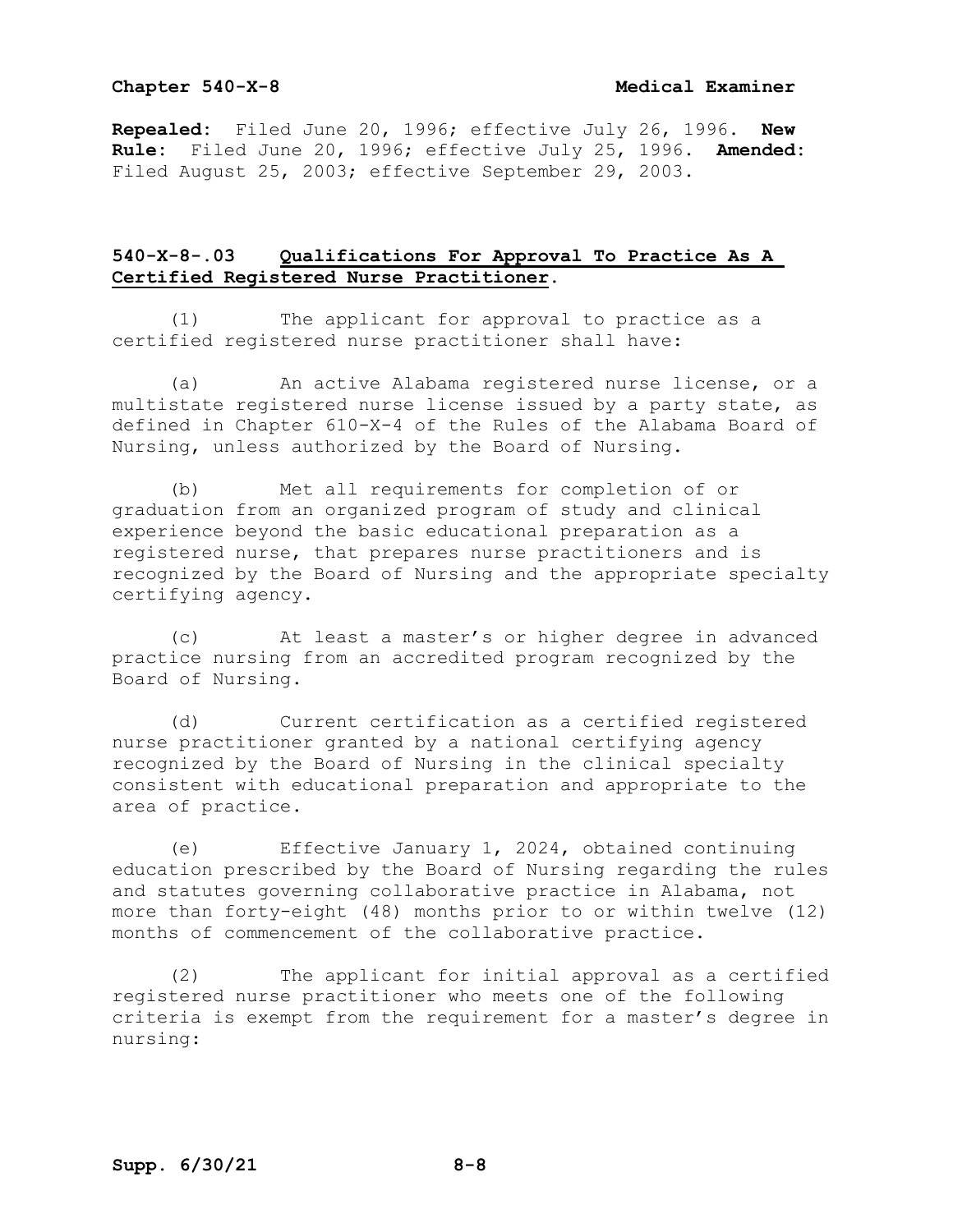(a) Graduation prior to 1996 from a Board of Nursing-recognized post-baccalaureate program preparing nurse practitioners.

(b) Graduation prior to 1984 from a non-baccalaureate program preparing nurse practitioners.

(3) The Board of Nursing may grant a waiver of the master's degree requirement at its discretion. **Author:** Alabama Board of Medical Examiners **Statutory Authority:** Code of Ala. 1975, §§34-24-52, 34-21-84. History: Filed November  $\overline{9, 1982}$  as Rule No. 540-X-2-.19. **Readopted:** Filed February 8. 1993. **Rules reorganized**--rule number changed to 540-X-8-.03 (see conversion table at end of code): Filed June 14, 1984 (without publication in AAM). **Repealed:** Filed June 20, 1996; effective July 26, 1996. **New Rule:** Filed June 20, 1996; effective July 26, 1996. **Repealed and New Rule:** Filed August 25, 2003; effective September 29, 2003. **Amended:** Filed August 23, 2019; effective October 7, 2019. **Amended:** Published April 30, 2021; effective June 14, 2021.

# **540-X-8-.04 Qualifications For Physicians In Collaborative Practice With Certified Registered Nurse Practitioners.**

(1) The physician in collaborative practice with a certified registered nurse practitioner shall:

(a) Possess a current, unrestricted license to practice medicine in the State of Alabama;

(b) Have satisfied one of the following experience requirements:

1. Have practiced medicine for at least three years.

2. Have practiced medicine for at least one year and certified by one or more of the specialty boards recognized by the American Board of Medical Specialties or the American Osteopathic Association; or

3. Have practiced medicine for at least one year and the collaboration's practice site is limited solely to a general acute care hospital, a critical access hospital, or a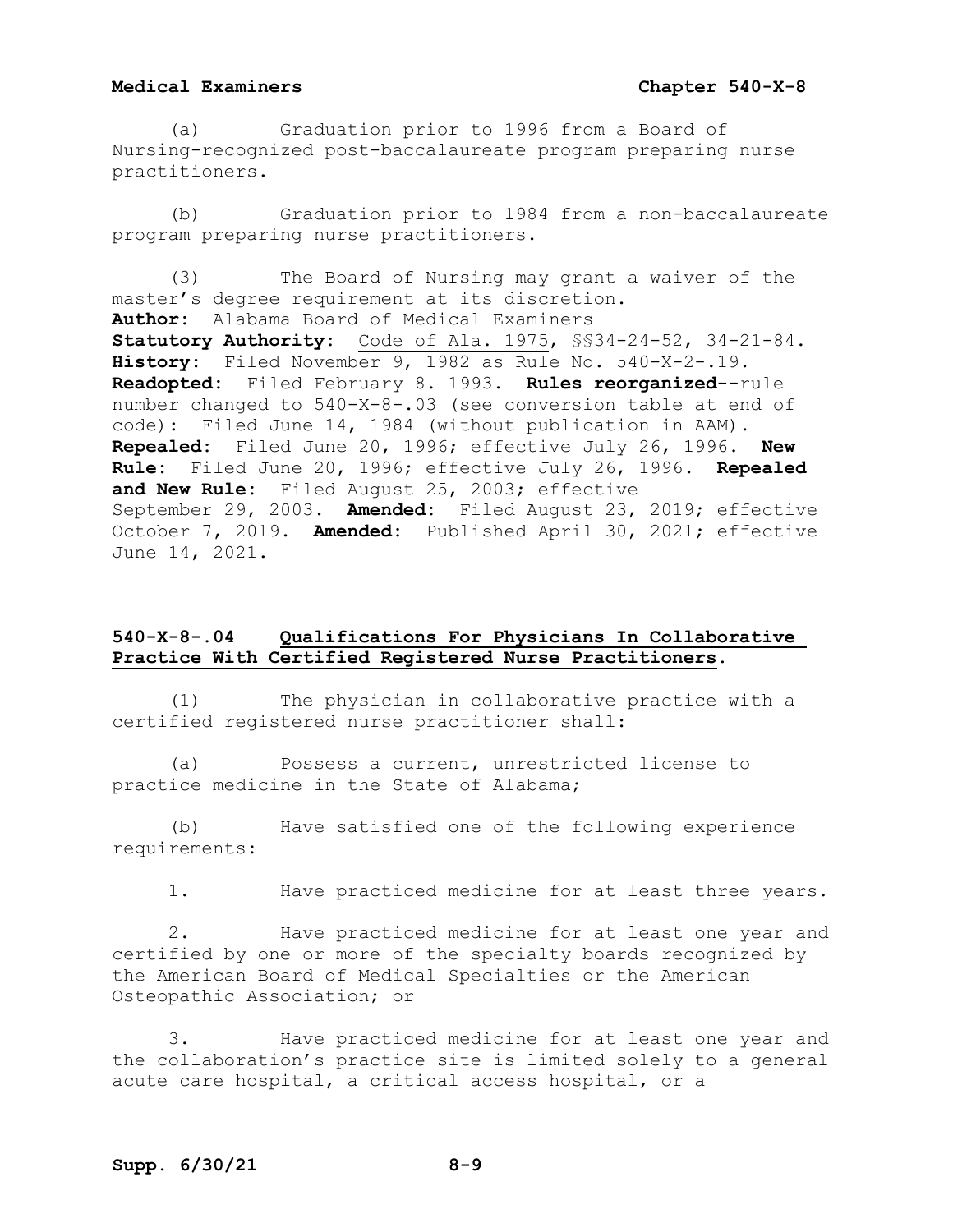specialized hospital licensed as such by the Alabama Department of Public Health.

(c) Effective January 1, 2024, have obtained continuing medical education prescribed by the Board of Medical Examiners regarding the rules and statutes governing collaborative practice in Alabama, not more than forty-eight (48) months prior to or within twelve (12) months of commencement of the collaborative practice; and

(d) Have paid all collaborative practice fees due to the Board of Medical Examiners and submitted to the Board of Medical Examiners a Commencement of Collaborative Practice form. In the event no application is received from the Alabama Board of Nursing within six (6) months of submission, the submitted form will be withdrawn by the Board. The fee submitted with the Commencement of Collaborative Practice form is non-refundable and non-transferable.

(2) The Board of Medical Examiners, in its discretion, may waive the practice requirements in 1(b).

(3) A physician entering into a collaborative practice arrangement with a certified registered nurse practitioner, including those who have been granted temporary approval to practice as a certified registered nurse practitioner under the provisions of Rule 540-X-8-.07, shall notify the State Board of Medical Examiners in writing of the date for commencement of the collaborative practice agreement using the "Commencement of Collaborative Practice" form. The Collaborative Practice Fee must accompany the "Commencement of Collaborative Practice" form.

(4) A physician in a collaborative practice which is voluntarily terminated by either party is responsible for notifying the Board of the date on which the collaborative practice agreement terminates. Notification to the Board of Medical Examiners by the Alabama Board of Nursing that a Certified Registered Nurse Practitioner has voluntarily terminated a collaborative practice agreement will meet the notification requirement and will result in termination of the physician's approval to practice under the collaborative practice agreement.

(5) The Board of Medical Examiners may decline to consider an application when the physician is under investigation for a potential violation of the Code of Alabama,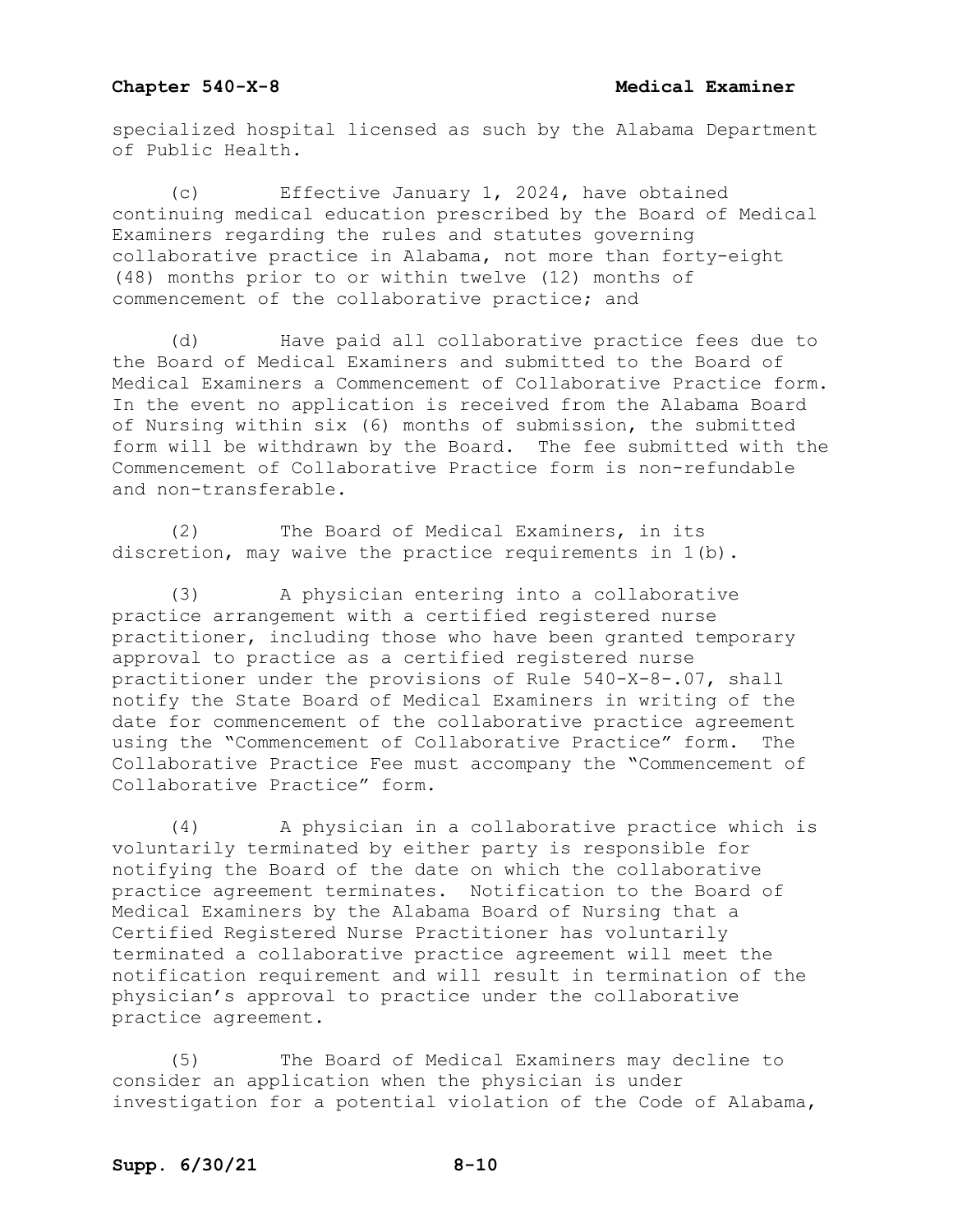Sections 20-2-54 or 34-24-360, or any rule of the Alabama Board of Medical Examiners or Medical Licensure Commission of Alabama.

Effective January 1, 2024, all collaborating physicians shall obtain continuing medical education prescribed by the Board of Medical Examiners regarding the rules and statutes governing collaborative practice in Alabama every forty-eight months (48) following commencement of the collaborative practice. **Author:** Alabama Board of Medical Examiners **Statutory Authority:** Code of Ala. 1975, §§34-24-53, 34-21-83. History: Filed November  $\overline{9, 1982}$  as Rule No. 540-X-2-.20. **Readopted:** Filed February 8, 1983. **Rules reorganized**--rule number change to 540-X-8-.04 (see conversion table at end of code): Filed June 14, 1984 (without publication in AAM). **Repealed:** Filed June 20, 1996; effective July 26, 1996. **New Rule:** Filed June 20, 1996; effective July 26, 1996. **Amended:** Filed August 25, 2003; effective September 29, 2003. **Amended:** Filed July 22, 2005; effective August 26, 2005. **Amended:** Filed November 13, 2007; effective December 18, 2007. **Amended:** Filed July 2, 2015; effective August 6, 2015. **Amended:** Filed February 16, 2017; effective March 2, 2017. Amended: September 20, 2018; effective November 4, 2018. **Amended:** Published April 30, 2021; effective June 14, 2021.

# **540-X-8-.05 Application And Approval To Practice As A Certified Registered Nurse Practitioner.**

(1) The applicant for approval to practice as a certified registered nurse practitioner shall submit to the Nursing Board:

(a) The required fee(s) and a completed application including the standard protocol to be followed by the certified registered nurse practitioner and each collaborating physician, unless application is made for an exemption from a collaborative practice agreement pursuant to Rule 540-X-8-.06.

(b) An official transcript of education for advanced practice nursing as a nurse practitioner that indicates the date of completion of the program and the date degree or certificate was conferred if the dates are not the same.

(c) Official evidence of current certification as a nurse practitioner by the respective specialty certifying agency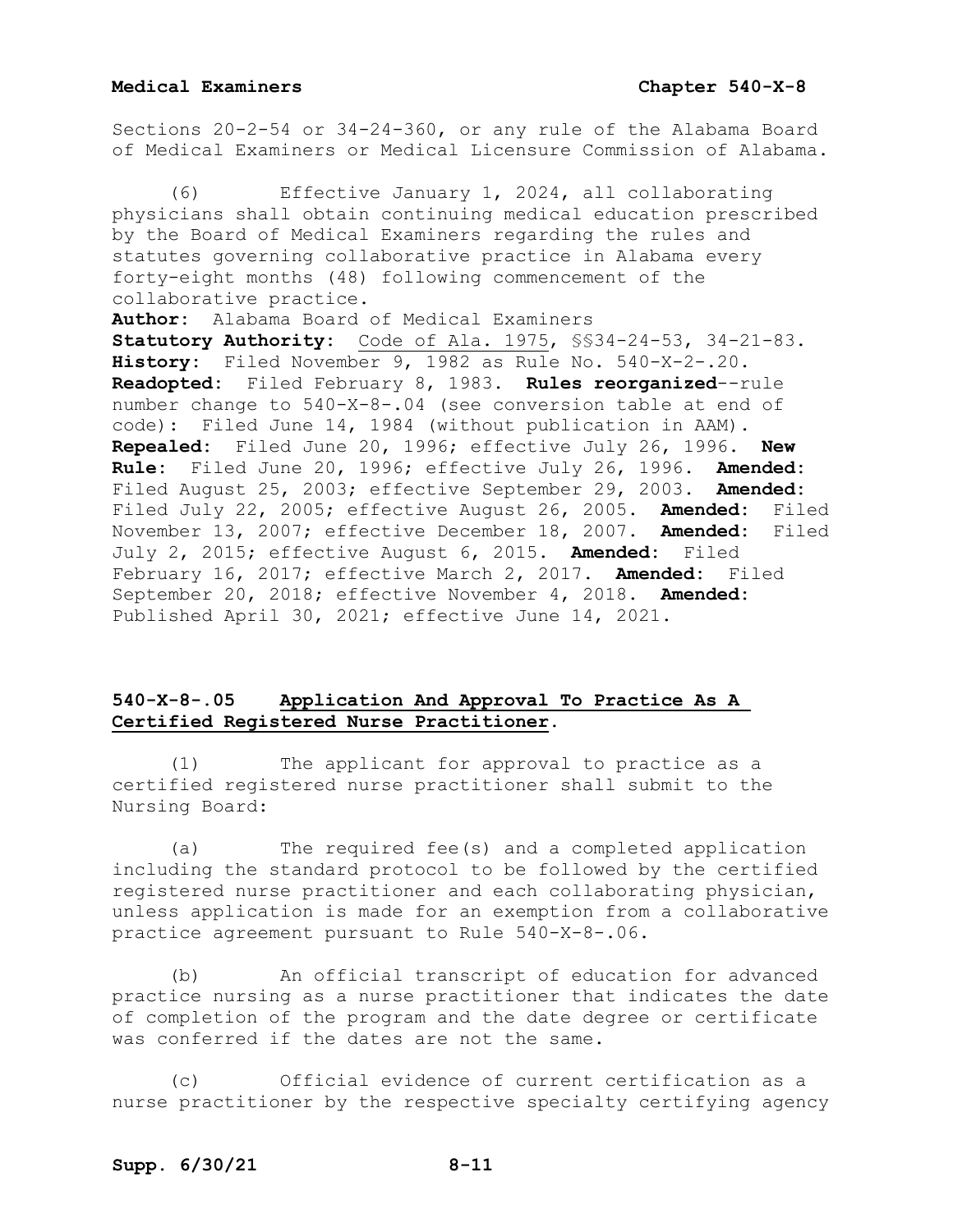appropriate to the applicant's education, preparation, proposed clinical area of practice, and proposed collaborating physician's area of practice.

(2) The Board of Nursing may decline to consider an applicant who is under investigation for a potential violation of the Code of Alabama, 1975, Section 34-21-25 and the Alabama Board of Nursing Administrative Code, Chapter 610-X-8. **Author:** Patricia E Shaner, Attorney for the Board of Medical Examiners **Statutory Authority:** Code of Ala. 1975, §§34-24-53, 34-21-95,  $34 - 21 - 90$ . **History:** Filed November 9, 1982 as Rule No. 540-X-2-.21. **Readopted:** Filed February 8, 1983. **Rules reorganized**--rule number change to 540-X-8-.05 (see conversion table at end of code): Filed June 14, 1984 (without publication in AAM). **Repealed:** Filed June 20, 1996; effective July 26, 1996. **New Rule:** Filed June 20, 1996; effective July 26, 1996. **Repealed and New Rule:** Filed August 25, 2003; effective September 29, 2003.

# **540-X-8-.05.1 Reinstatement Of Lapsed Approval For Practice As A Certified Registered Nurse Practitioner**.

(1) Lapsed approval as a certified registered nurse practitioner may be reinstated upon submission of a completed application and compliance with the following:

(a) An active Alabama registered nurse license, or a multistate registered nurse license issued by a party state, as defined in Chapter 610-X-4 of the Rules of the Alabama Board of Nursing.

(b) Payment of current renewal and reinstatement fees, as well as outstanding fees and fines, if applicable.

(c) Official evidence of current national certification as a certified registered nurse practitioner by a national certifying agency recognized by the Board.

(d) Documented evidence of completion of six contact hours of pharmacology content specific to the prescriptive practice in the approved area for collaborative practice earned within the 24 months immediately preceding application.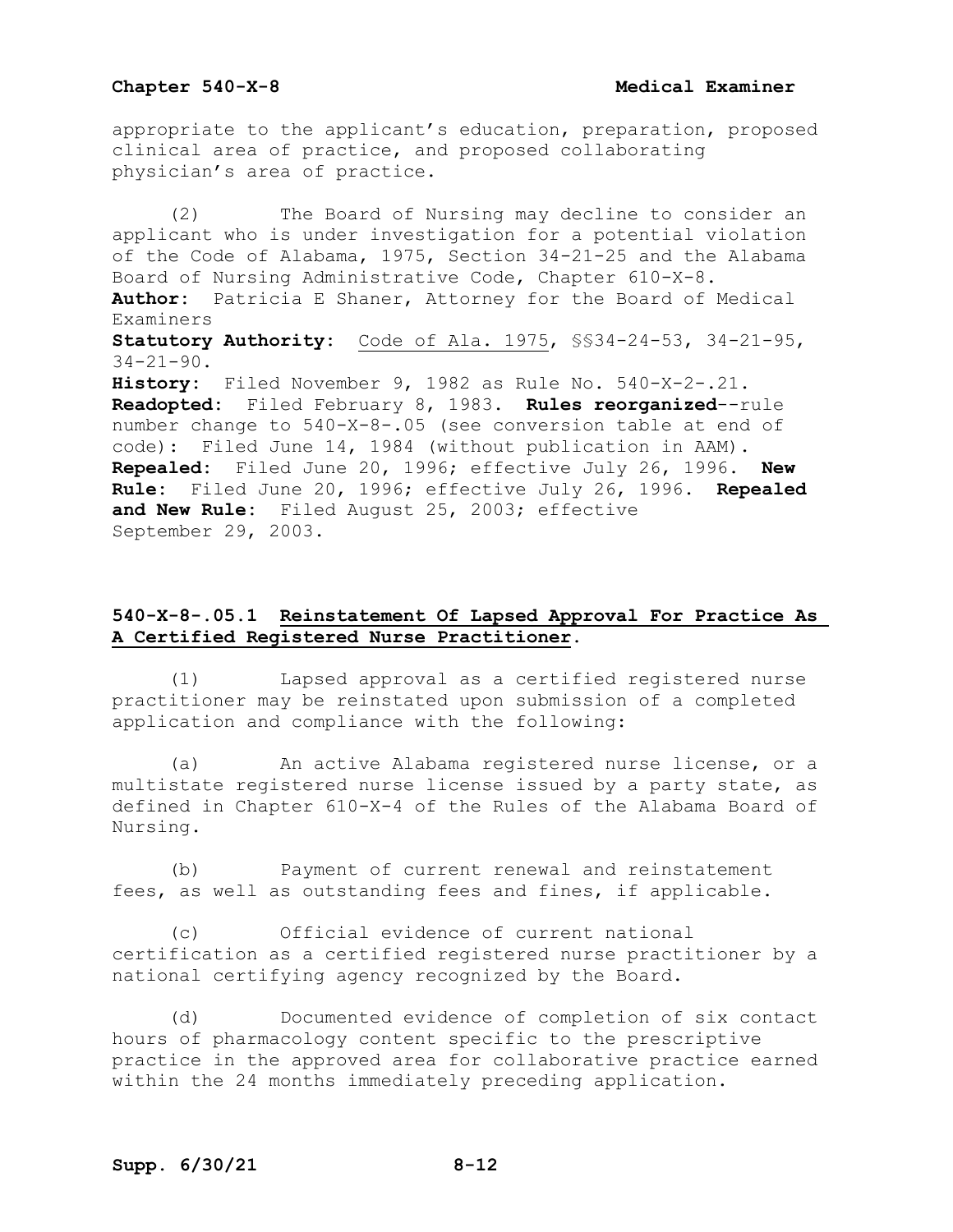(e) Effective January 1, 2024, has obtained continuing medical education prescribed by the Board of Nursing regarding the rules and statutes governing collaborative practice in Alabama, not more than forty-eight (48) months prior to or within twelve (12) months of commencement of the collaborative practice.

(2) In case of an Alabama-licensed advanced practice nurse, if the reinstatement of a lapsed approval for advanced practice occurs during the renewal period for registered nurses, the expiration of the advanced practice approval license shall be the expiration date of the next RN license period or the expiration date of the licensee's national certification as a certified registered nurse practitioner, whichever occurs first. **Author:** Alabama Board of Medical Examiners

**Statutory Authority:** Code of Ala 1975, §§34-24-53, 34-21-82, 34-21-85, 34-21-87.

**History: New Rule:** Filed November 16, 2018; effective December 31, 2018. **Amended:** Filed August 23, 2019; effective October 7, 2019. **Amended:** Published April 30, 2021; effective June 14, 2021.

# **540-X-8-.06 Authorization For Practice As A Certified Registered Nurse Practitioner.**

(1) The Board of Nursing may grant a certificate of qualification for advanced practice nursing as a certified registered nurse practitioner to applicants who meet the requirements of 540-X-8-.03

(2) Use of the designation "CRNP" or of any titles that imply that they are certified registered nurse practitioners shall be restricted to those registered nurses who:

(a) Have been issued certificates of qualification by the Board of Nursing and

(b) Have current approval for collaborative practice in the State of Alabama; or

(c) Are employed by the United States government and working in federal facilities; or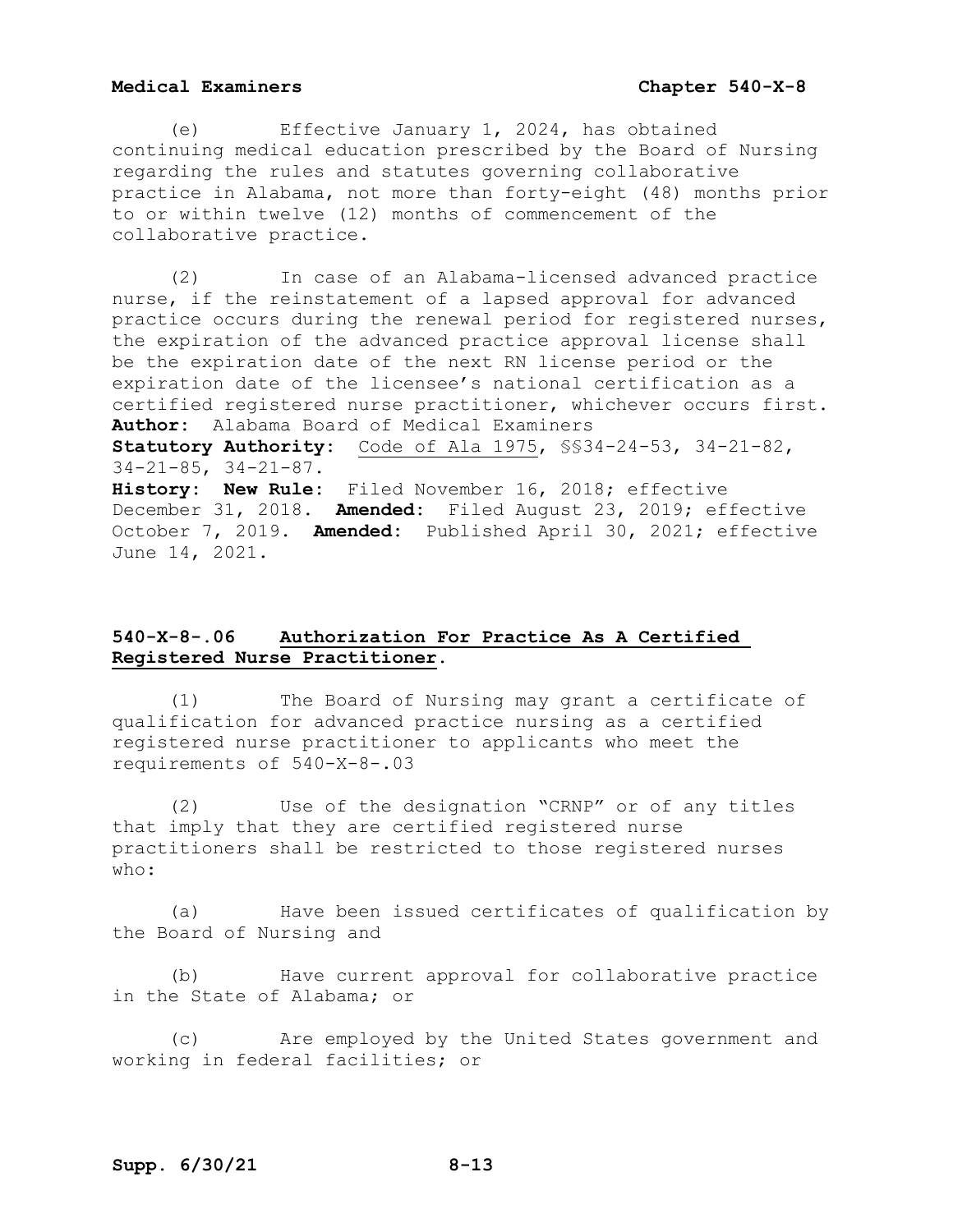## **Chapter 540-X-8 Medical Examiner**

(d) Hold teaching positions in nurse practitioner education programs recognized by the Alabama Board of Nursing.

(e) Prior to approval as a certified registered nurse practitioner, the registered nurse may use only the designation or title granted by the specialty certifying agency.

(3) When for any reason the collaborative practice agreement with the physician designated in the application for approval is terminated, then approval of such certified registered nurse practitioner and collaborating physician designated in the application is automatically withdrawn.

(a) The certified registered nurse practitioner and the physician shall each inform their respective board in writing of the effective date of the termination of the collaborative practice agreement and the reasons for such termination. Failure to notify the respective board of termination may be considered a violation of these rules and regulations.

(b) The certified registered nurse practitioner shall notify the Board of Nursing using the on-line form "Terminate an Existing Collaboration."

(c) A certified registered nurse practitioner in a collaborative practice which is voluntarily terminated by either part is responsible for notifying the Board of Nursing of the date on which the collaborative practice agreement terminates. Notification to the Board of Nursing by the Alabama Board of Medical Examiners that a physician has voluntarily terminated a collaborative practice agreement will meet the notification requirement and will result in termination of the certified registered nurse practitioner's approval to practice under the collaborative practice agreement.

(4) The advanced practice approval shall expire prior to the RN license if the nurse practitioner national specialty certification expires during the license period.

(5) Approval for advanced practice may be continued at the time of renewal, upon verification of:

(a) Meeting the requirements of Rule 540-X-8-.03.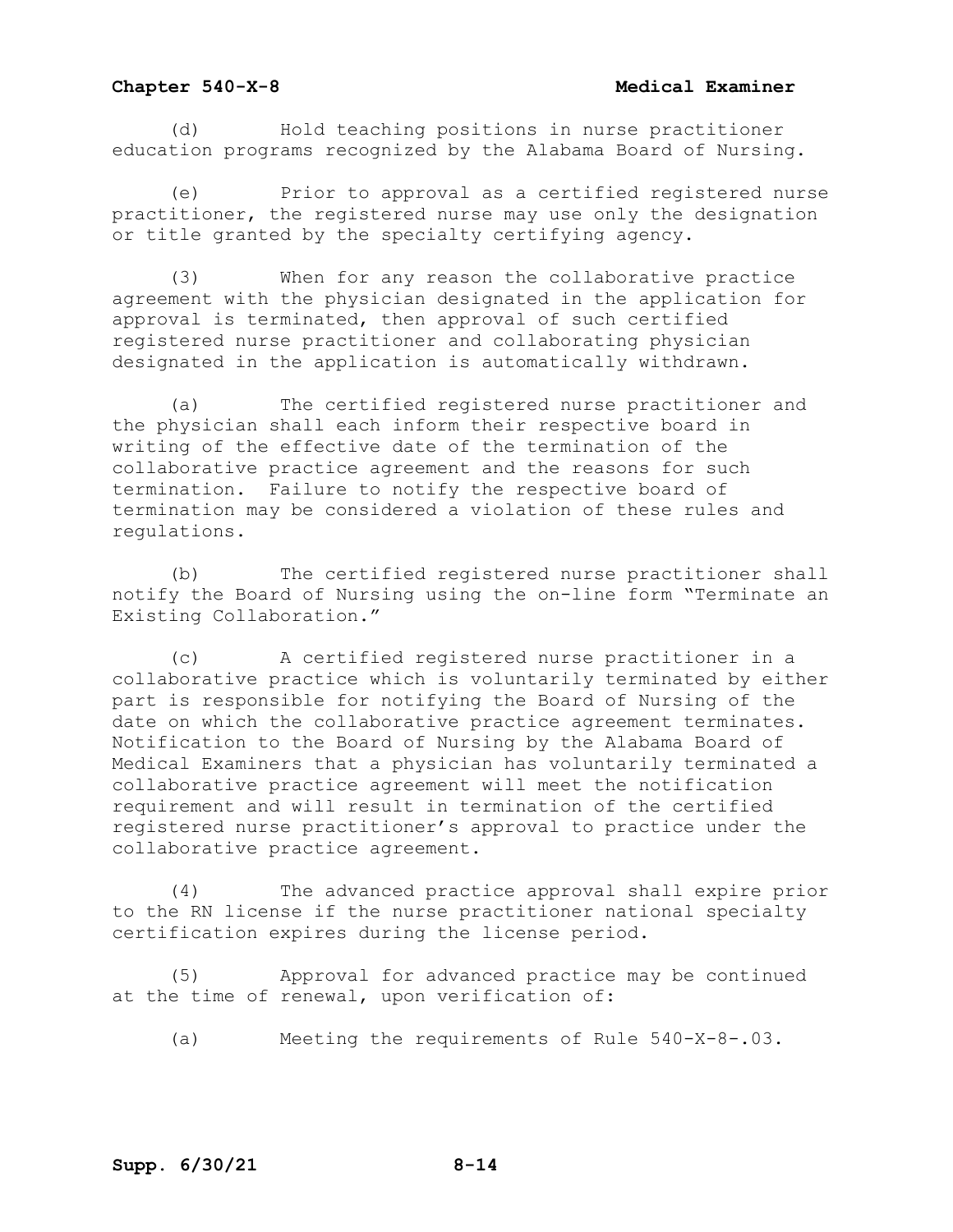(b) Continued collaboration with the approved physician(s) or eligibility for continued exemption from collaboration.

(c) Payment of the advanced practice renewal fee.

(d) Six contact hours of pharmacology content specific to prescriptive practice in the approved area for collaborative practice. Graduate pharmacology academic credit earned during the nurse practitioner educational program prior to initial approval as a CRNP does not qualify as pharmacology continuing education for renewal of approval as a CRNP.

(e) Effective January 1, 2024, documented evidence of completion of continuing medical education prescribed by the Board of Nursing regarding the rules and statues governing collaborative practice in Alabama, not more than forty-eight (48) months prior to or within twelve (12) months of commencement of the collaborative practice.

(6) Failure to meet the requirements for renewal shall result in lapse of the advanced practice approval.

(7) A nurse who fails to attain or maintain specialty certification as a nurse practitioner from a specialty certification agency shall:

(a) Immediately notify the Board of Nursing.

(b) Not practice as or use the title of certified registered nurse practitioner until approved by the Board of Nursing.

**Author:** Alabama Board of Medical Examiners **Statutory Authority:** Code of Ala. 1975, §§34-24-53, 34-21-95,

 $34 - 21 - 90$ .

**History: New Rule:** Filed August 25, 2003; effective September 29, 2003. **Amended:** Filed July 2, 2015; effective August 6, 2015. **Amended:** Filed July 21, 2016; effective September 4, 2016. **Amended:** Filed October 18, 2018; effective December 2, 2018. **Amended:** Filed August 23, 2019; effective October 7, 2019. **Amended:** Published December 31, 2019; effective February 14, 2020. **Amended:** Published April 30, 2021; effective June 14, 2021.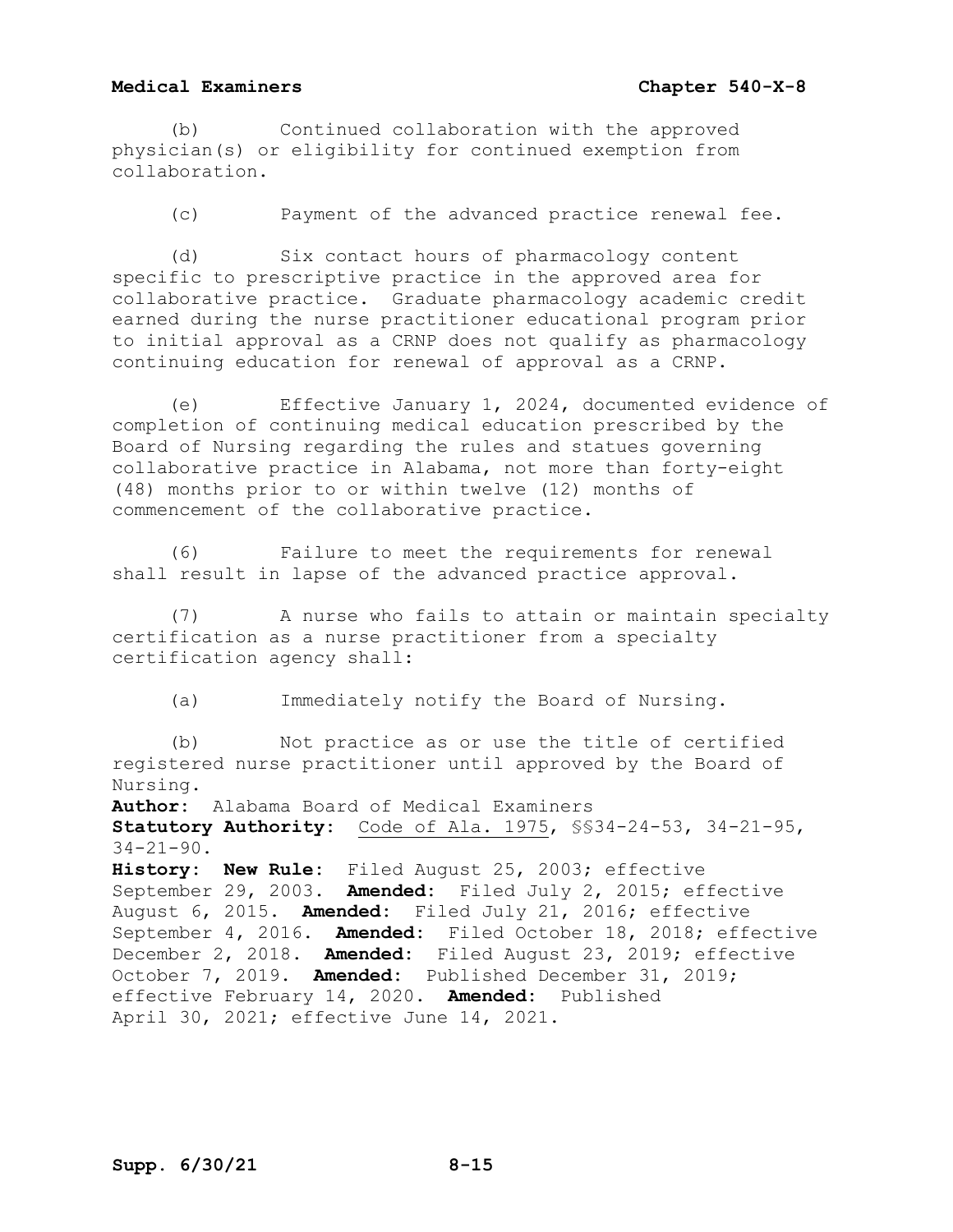# **540-X-8-.07 Temporary Approval To Practice As A Certified Registered Nurse Practitioner.**

(1) The applicant for approval to practice as a certified registered nurse practitioner may be granted temporary approval for practice under the following stipulations until such time as the application is approved or denied by the Board of Nursing and the Board of Medical Examiners.

(a) The applicant shall meet the requirements of Rules 540-X-8-.03 and 540-X-8-.05.

(b) The collaborating physician shall meet the qualifications established in Rule 540-X-8-.04.

(c) Temporary approval is limited to the standard protocol and formulary approved by the Joint Committee of the Alabama Board of Nursing and the Board of Medical Examiners and does not include the authority to:

1. Perform additional skills as provided in Rule  $540 - X - 8 - 10$ .

2. Prescribe drugs that are listed in the standard formulary with "Restrictions."

(2) Provisional approval: A registered nurse who meets the requirements of Rules 540-X-8-.03 and 540-X-8-.05 with the exception of national certification, and who has applied for initial certification may be granted temporary approval under paragraph (1)(c) of this rule with these additional stipulations.

(a) Practice under the on-site supervision of an approved certified registered nurse practitioner or a licensed physician.

(b) During the period of provisional approval, there shall be one hundred percent review of patient cases by the collaborating physician.

(c) The nurse practitioner with provisional approval may use the designation "Graduate Registered Nurse Practitioner."

(d) Provisional approval to practice is limited to a maximum of six months and shall expire immediately upon: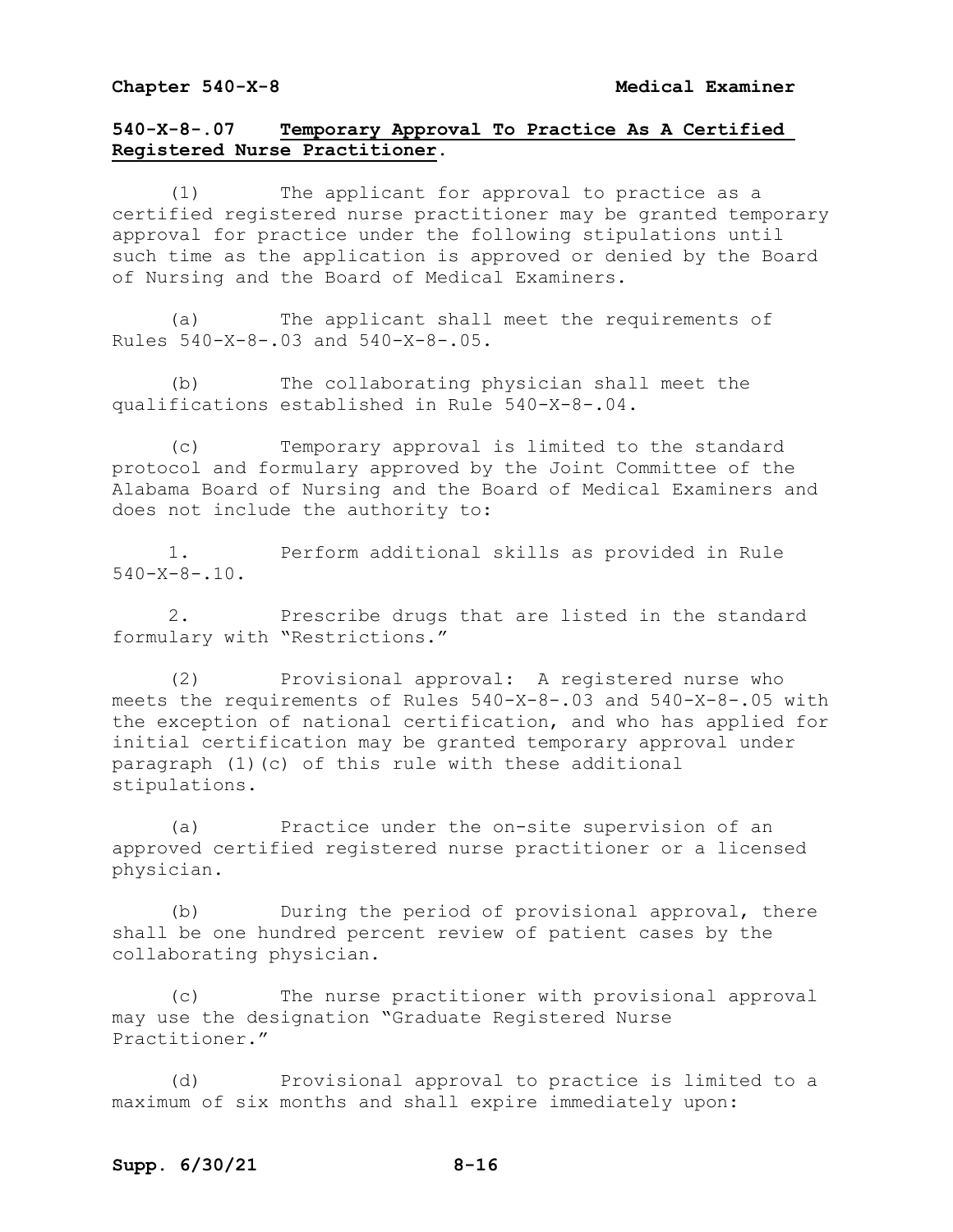1. Notification of approval by the Board of Nursing.

2. Notification of failure of the certification examination.

(3) Interim: If the relationship with the collaborating physician is terminated, a certified registered nurse practitioner approved to practice under the provisions of these rules may continue in a collaborative practice with an interim physician after application for approval until such time as the new application is approved or denied, provided the interim physician meets the qualifications established in Rule  $540 - X - 8 - 04$ .

(4) An applicant for approval to practice as a certified registered nurse practitioner may be granted temporary approval when either the collaborating physician or certified registered nurse practitioner applicant is under investigation by a state or federal authority. The temporary approval shall remain in force until the application has been approved, denied, or withdrawn. However, the Board of Nursing or Board of Medical Examiners may decline to approve the application until the investigation has been concluded. The Board of Medical Examiners may withdraw temporary approval in accordance with Rule 540-X-8-.13.

**Author:** Alabama Board of Medical Examiners **Statutory Authority:** Code of Ala. 1975, §§34-24-53, 34-21-84, 34-21-85.

**History: New Rule:** Filed June 20, 1996; effective July 26, 1996. **Repealed and New Rule:** Filed August 25, 2003; effective September 29, 2003. **Amended:** Filed July 2, 2015; effective August 6, 2015. **Amended:** Published April 30, 2021; effective June 14, 2021.

## **540-X-8-.08 Requirements For Collaborative Practice By Physicians And Certified Registered Nurse Practitioners.**

(1) The collaborating physician shall:

(a) Provide professional medical oversight and direction to the certified registered nurse practitioner.

(b) Be readily available for direct communication or by telephone or telecommunications.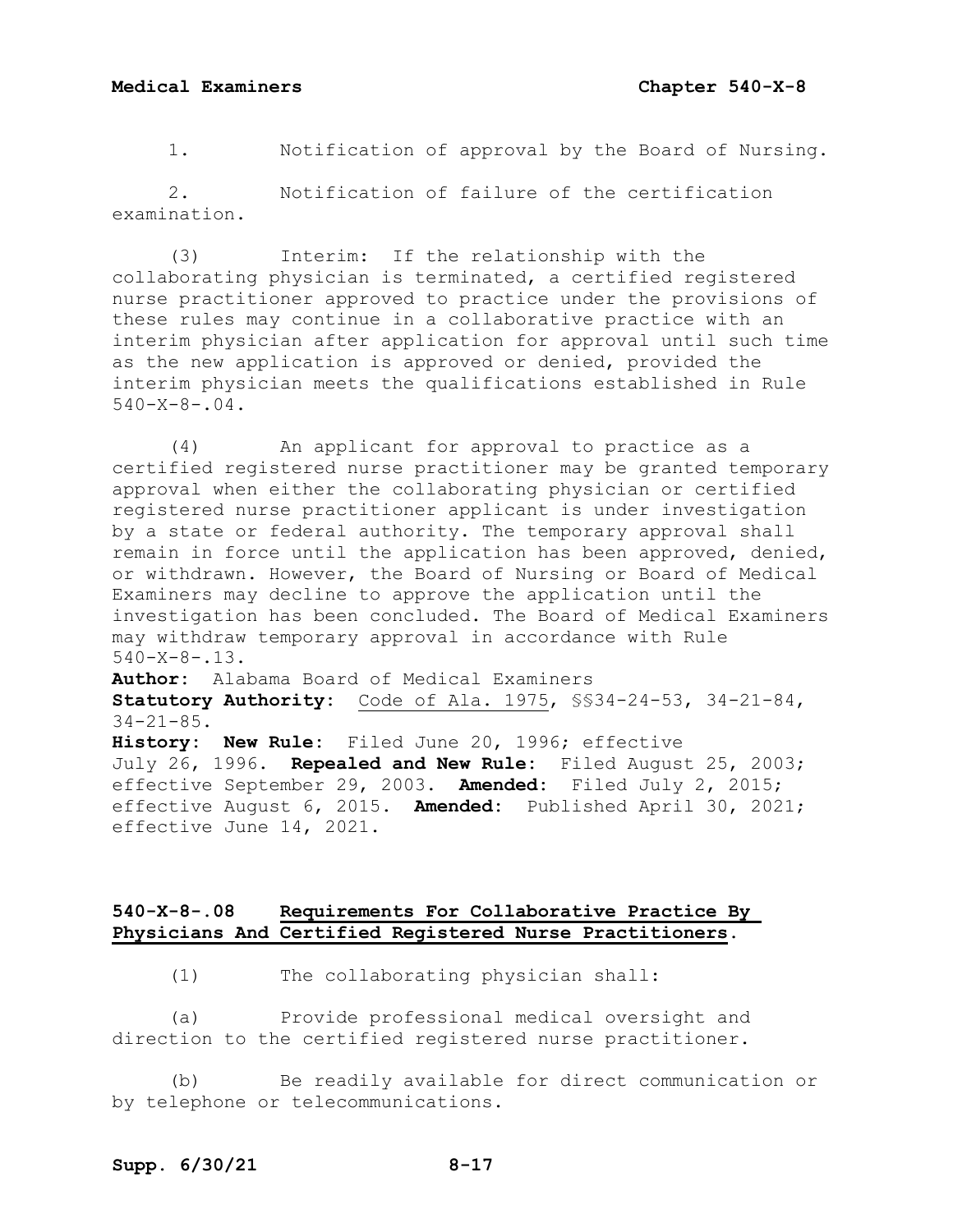(c) Be readily available for consultation or referrals of patients from the certified registered nurse practitioner.

(d) Be readily available at each remote practice site.

(2) In the event the collaborating physician is not readily available, provisions shall be made for professional medical oversight and direction by a covering physician who is readily available, who is pre-approved by the Board of Medical Examiners, and who is familiar with these rules. The collaborating physician shall certify to the Board of Medical Examiners at least annually that any approved covering physician continues to agree to serve in that capacity and shall inform the Board of Medical Examiners of the termination of a covering physician within ten (10) days of the termination.

(3) In the event of an unanticipated, permanent absence of a collaborating physician, a previously approved covering physician may be designated as a temporary collaborating physician for a period of up to sixty (60) days. During the sixty (60) day time period, a new "Notice of Commencement" designating a new collaborating physician should be submitted for approval.

(4) The certified registered nurse practitioner's scheduled hours in patient homes, facilities licensed by the Alabama Department of Public Health, facilities certified by the Alabama Department of Mental Health, and when practicing under specified limited protocols, are not subject to the required minimum hours for physician presence.

(5) The collaborating physician shall:

(a) Have no additional requirement for documentation of on-site collaboration when working in the same facility with the Certified Registered Nurse Practitioner (CRNP).

(b) Be present for not less than ten percent (10%) of the CRNP's scheduled hours in an approved practice site with a CRNP who has less than two (2) years (4,000 hours) of collaborative practice experience:

1. Since initial certification; or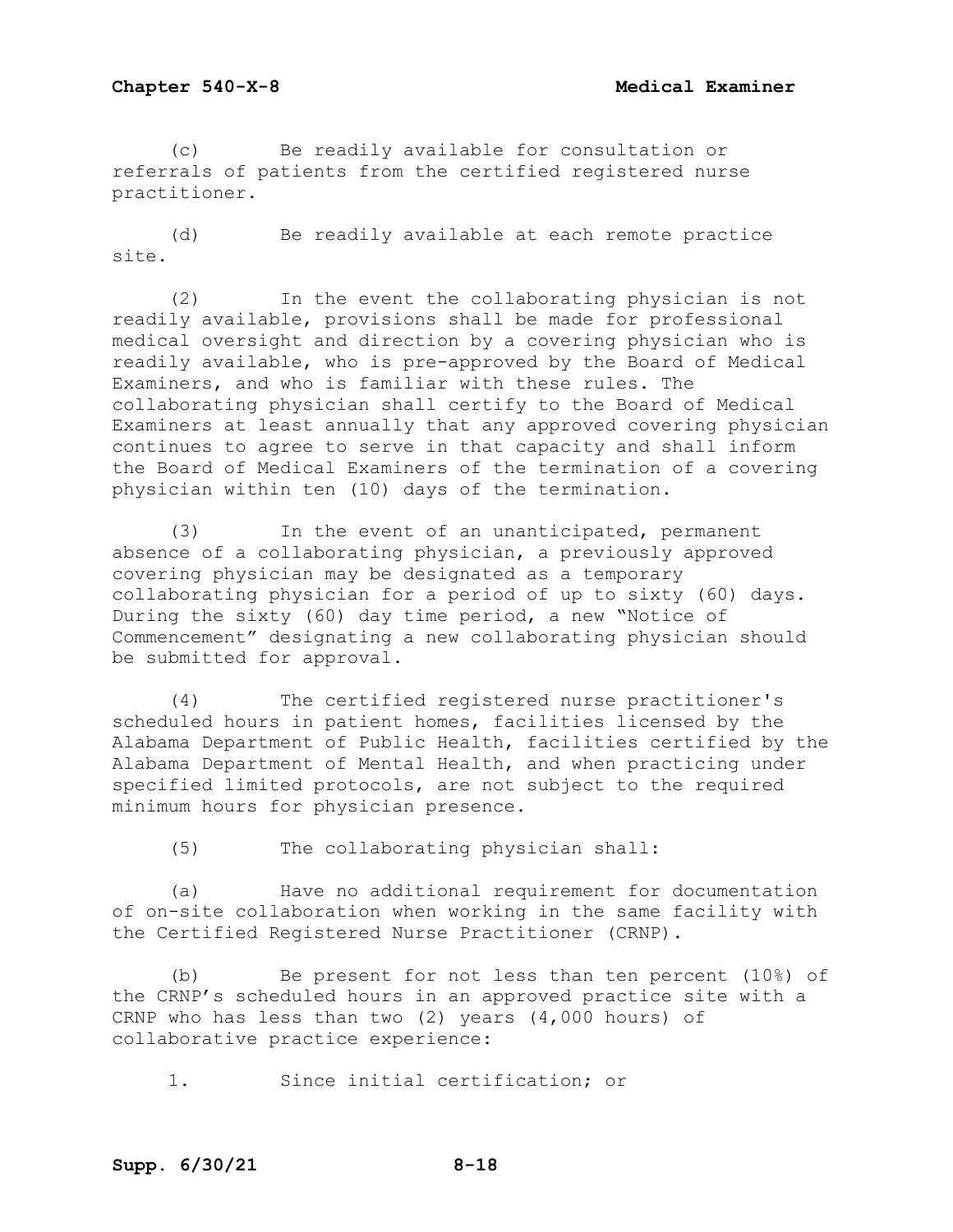2. In the collaborating physician's practice specialty.

(c) Maintain documentation of the CRNP's two (2) years (4,000 hours) of collaborative practice experience for the duration of the collaborative practice and for three (3) years following the termination of the collaborative practice agreement.

(d) Visit remote practice sites no less than twice annually.

(e) Meet no less than quarterly with the CRNP who has more than two (2) years (4,000 hours) of collaborative practice experience.

(f) Complete quarterly quality assurance with each CRNP. Documentation of any quality assurance review required by this chapter shall be maintained by the collaborating physician for the duration of the collaborative practice and for three years following the termination of the collaborative practice agreement.

(g) Allow a pre-approved covering physician to be present in lieu of the collaborating physician.

(6) The collaborating physician shall provide notice in writing to the State Board of Medical Examiners of the commencement or termination of a collaborative practice agreement as required by Rule 540-X-8-.04.

(7) The Joint Committee may, at its discretion, waive the requirements of written verification of physician availability upon documentation of exceptional circumstances. Employees of state and county health departments are exempt from the requirements of written verification of physician availability.

(8) A written standard protocol specific to the specialty practice area of the certified registered nurse practitioner and the specialty practice area of the collaborating physician, approved and signed by both the collaborating physician and the certified registered nurse practitioner shall: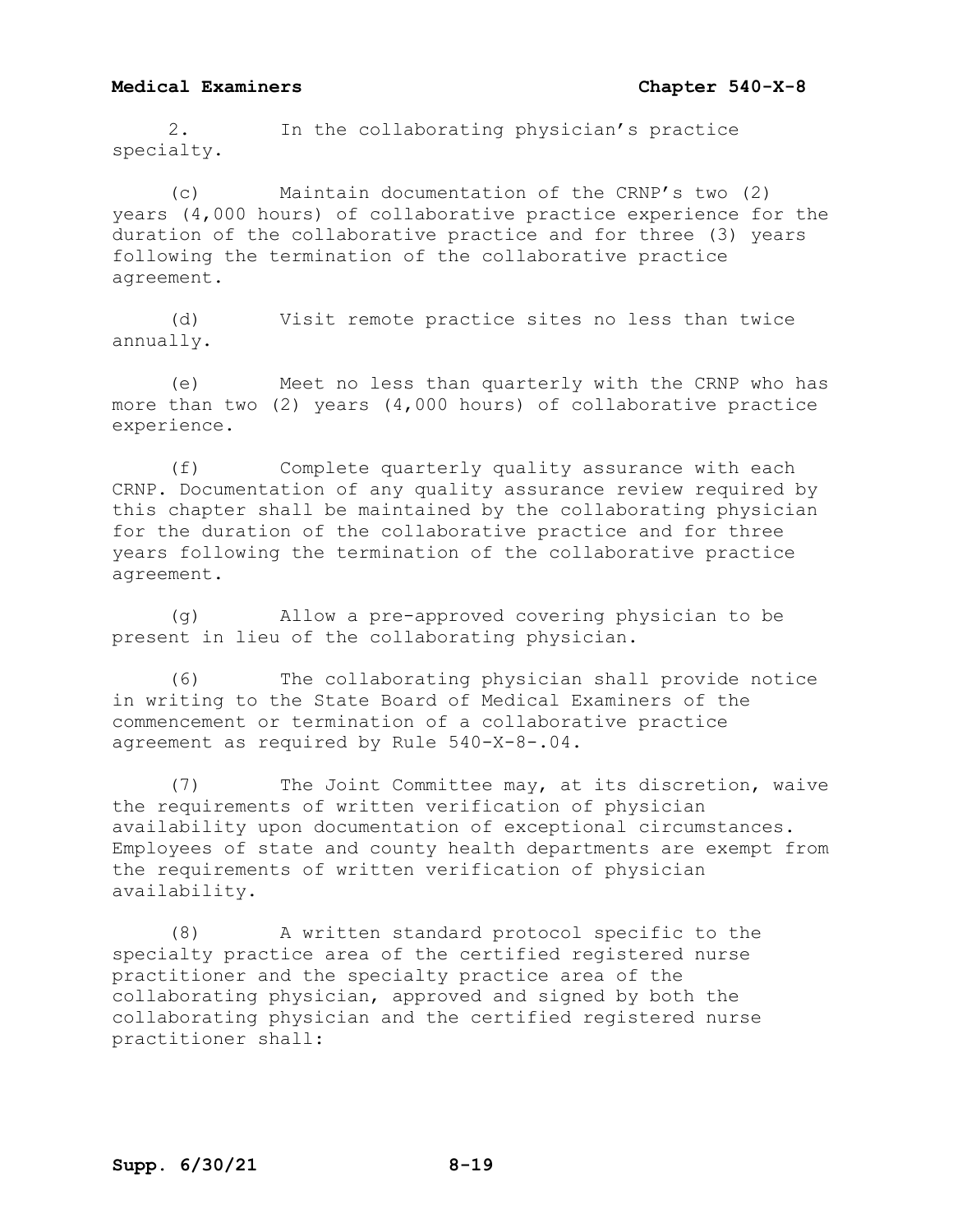### **Chapter 540-X-8 Medical Examiner**

(a) Identify all sites where the certified registered nurse practitioner will practice within the collaboration protocol.

(b) Identify the physician's principal practice site.

(c) Be maintained at each practice site and be on file with the Board of Nursing and Board of Medical Examiners.

(d) Include a formulary of drugs, devices, medical treatments, tests and procedures that may be prescribed, ordered, and implemented by the certified registered nurse practitioner consistent with these rules and which are appropriate for the collaborative practice setting.

(e) Include a pre-determined plan for emergency services.

(f) Specify the process by which the certified registered nurse practitioner shall refer a patient to a physician other than the collaborating physician.

(g) Specify a plan for quality assurance management with defined quality outcome measures for evaluation of the clinical practice of the certified registered nurse practitioner and include review of a meaningful sample of medical records plus all adverse outcomes. The term "medical records" includes, but is not limited to, electronic medical records. Documentation of quality assurance review shall be readily retrievable, identify records that were selected for review, include a summary of findings, conclusions, and, if indicated, recommendations for change. Quality assurance monitoring may be performed by designated personnel, with final results presented to the physician and certified registered nurse practitioner for review. The certified registered nurse practitioner shall maintain a copy of the plan for quality assurance, in a form prescribed by the Board of Nursing, on file with the Board of Nursing. The collaborating physician shall maintain an updated copy of the plan for quality assurance on file with the Board of Medical Examiners.

(9) The physician shall maintain independent medical judgment related to the practice of medicine at all times, irrespective of employment structure or business model.

(10) Irrespective of the location of the principal practice site and any remote site(s) of the collaboration, all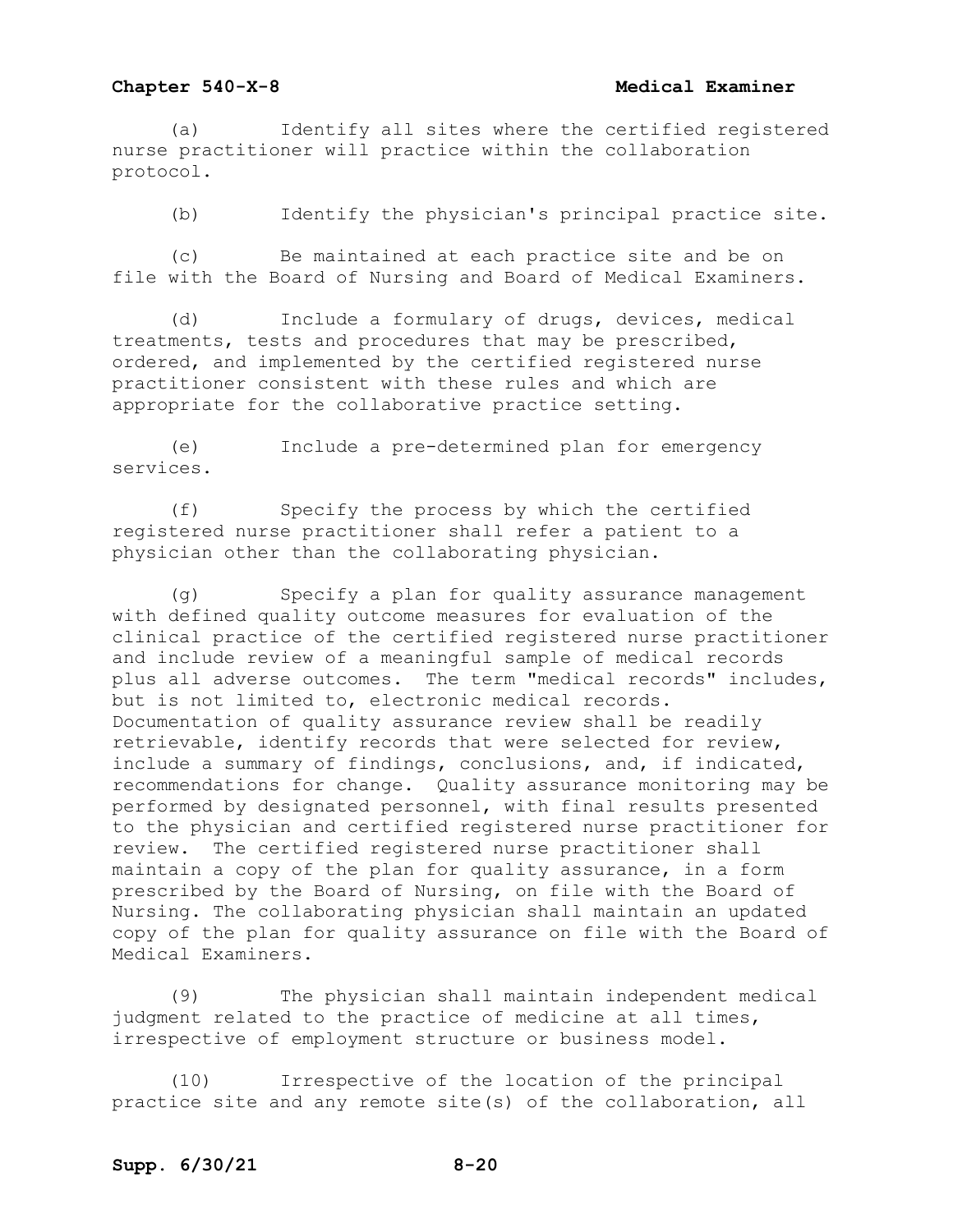services provided to patients and actions incident to services provided to patients of the collaborative practice shall be deemed to have occurred in the state where the patient is located at the time of service or action incident to the service. The collaborating physician, covering physician, and certified registered nurse practitioner shall comply with all applicable Alabama laws, rules, and regulations pertaining to services and actions incident to services provided to Alabama patients of the collaborative practice. Actions incident to services include, but are not limited to, professional medical oversight and direction to the certified registered nurse practitioner regarding Alabama patients, consultation, or referral of Alabama patients from the certified registered nurse practitioner, quality assurance review of the medical records of Alabama patients, and maintenance of documentation pursuant to this chapter. The collaborating physician shall maintain all documentation required pursuant to this chapter for the duration of the collaborative practice and for three years following the termination of the collaborative practice agreement. **Author:** Alabama Board of Medical Examiners **Statutory Authority**: Code of Ala. 1975, §§34-24-53, 34-21-85. **History: New Rule:** Filed June 20, 1996; effective July 26, 1996. **Repealed and New Rule:** Filed August 25, 2003; effective September 29, 2003. **Amended:** Filed July 22, 2005; effective August 26, 2005. **Amended:** Filed October 6, 2006; effective November 10, 2006. **Amended:** Filed February 21, 2008; effective March 27, 2008. **Amended:** Filed March 11, 2010; effective April 15, 2010. **Amended:** Filed September 24, 2012; effective October 29, 2012. **Amended:** Filed July 2, 2015; effective August 6, 2015. **Amended:** Filed January 22, 2018; effective March 8, 2018. **Amended:** Filed September 20, 2018; effective November 4, 2018. **Amended:** Filed June 19, 2019; effective August 3, 2019. **Amended:** Published April 30, 2021; effective June 14, 2021.

**Ed. Note:** Was previously Rule 540-X-8-.09, renumbered as per certification filed August 25, 2003; effective September 29, 2003.

**540-X-8-.09 Standards Of Practice For Certified Registered Nurse Practitioners.** The certified registered nurse practitioner shall practice in accordance with national standards and functions identified by the appropriate specialty-certifying agency as recognized by the Board of Nursing and as congruent with Alabama law.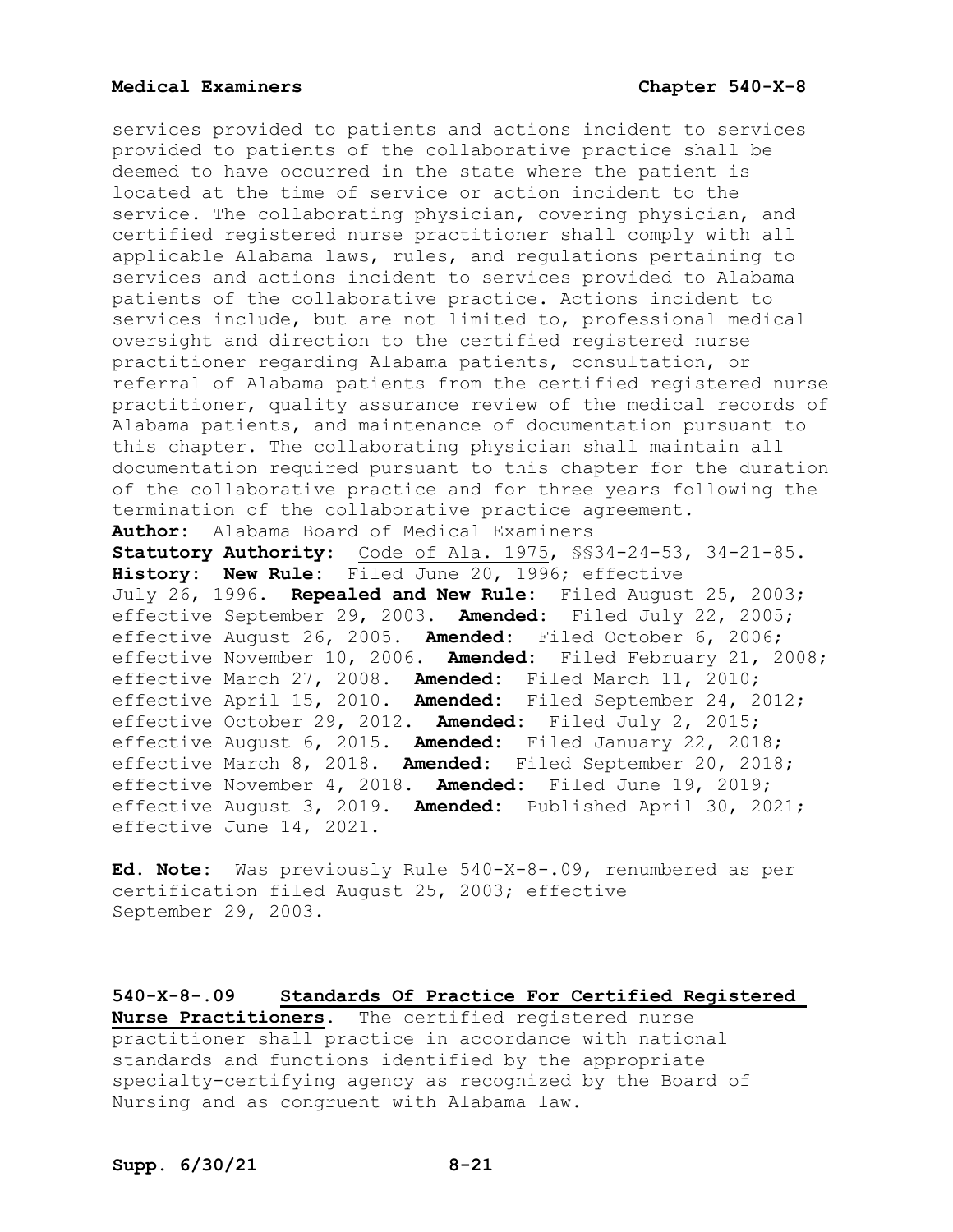**Author:** Patricia E. Shaner, Attorney for the Board of Medical Examiners **Statutory Authority**: Code of Ala. 1975, §§34-24-53, 34-21-85. **History: New Rule:** Filed August 25, 2003; effective September 29, 2003.

# **540-X-8-.10 Functions And Activities Of Certified Registered Nurse Practitioners.**

(1) The certified registered nurse practitioner is responsible and accountable for the continuous and comprehensive management of a broad range of health services for which the certified registered nurse practitioner is educationally prepared and for which competency is maintained, with physician collaboration as described in these rules. These services include but are not restricted to the following:

(a) Evaluate current health status and risk factors of individuals based on comprehensive health history and comprehensive physical examinations and assessments.

(b) Formulate a working diagnosis, develop and implement a treatment plan, and evaluate/modify therapeutic regimens to promote positive patient outcomes.

(c) Prescribe, administer and provide therapeutic measures, tests, procedures, and drugs.

(d) Counsel, teach and assist individuals/families to assume responsibility for self-care in prevention of illness, health maintenance, and health restoration.

(e) Consult with refer to other health care providers as appropriate.

(2) A standard protocol approved by the Board of Nursing and Board of Medical Examiners shall address permissible functions and activities specific to the advanced practice of the certified registered nurse practitioner.

(3) A certified registered nurse practitioner may, after the successful completion of an organized program of study and supervised clinical practice, carry out functions beyond the nurse practitioner educational preparation provided the functions are approved by the Board of Nursing as being within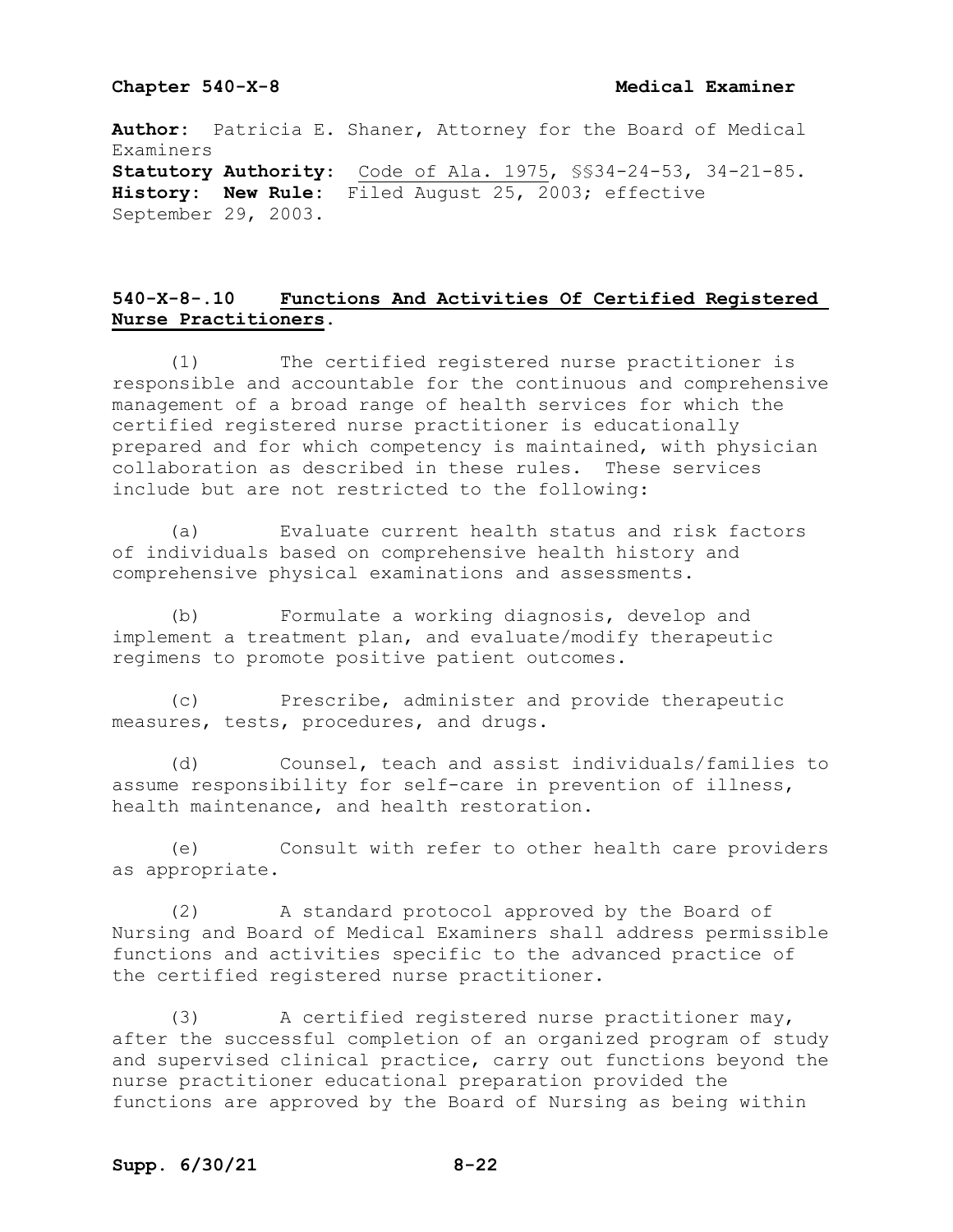the legal scope of practice for a certified registered nurse practitioner. Such functions will be submitted to the Joint Committee for consideration for inclusion on the standard protocol.

(4) Requests for additional functions to be added to the protocol may be submitted to the Joint Committee for consideration.

(5) A certified registered nurse practitioner may write admission orders for inpatients as directed by the physician and subsequent orders in accordance with established protocols and institutional policies.

**Author:** Patricia E. Shaner, Attorney for the Board of Medical Examiners

**Statutory Authority**: Code of Ala. 1975, §§34-21-85, 34-21-86,  $34 - 24 - 53$ .

**History: New Rule:** Filed June 20, 1996; effective July 26, 1996. **Amended:** Filed August 25, 2003; effective September 29, 2003. **Amended:** Filed September 11, 2008; effective October 16, 2008.

# **540-X-8-.11 Prescriptions And Medication Orders By Certified Registered Nurse Practitioners.**

(1) Certified registered nurse practitioners engaged in collaborative practice with physicians may be granted prescriptive authority upon submission of evidence of completion of an academic course in pharmacology or evidence of integration of pharmacology theory and clinical application in the certified registered nurse practitioner curriculum.

(2) Certified registered nurse practitioners practicing under protocols approved in the manner prescribed by Code of Ala. 1975, §§34-21-80 et seq. may prescribe legend drugs to their patients, subject to the following conditions:

(a) The drug shall be included in the formulary recommended by the Joint Committee and adopted by the Board of Nursing and the State Board of Medical Examiners.

(b) The drug type, dosage, quantity prescribed, and number of refills shall be authorized in an approved protocol signed by the collaborating physician and the certified registered nurse practitioner. This requirement may be met if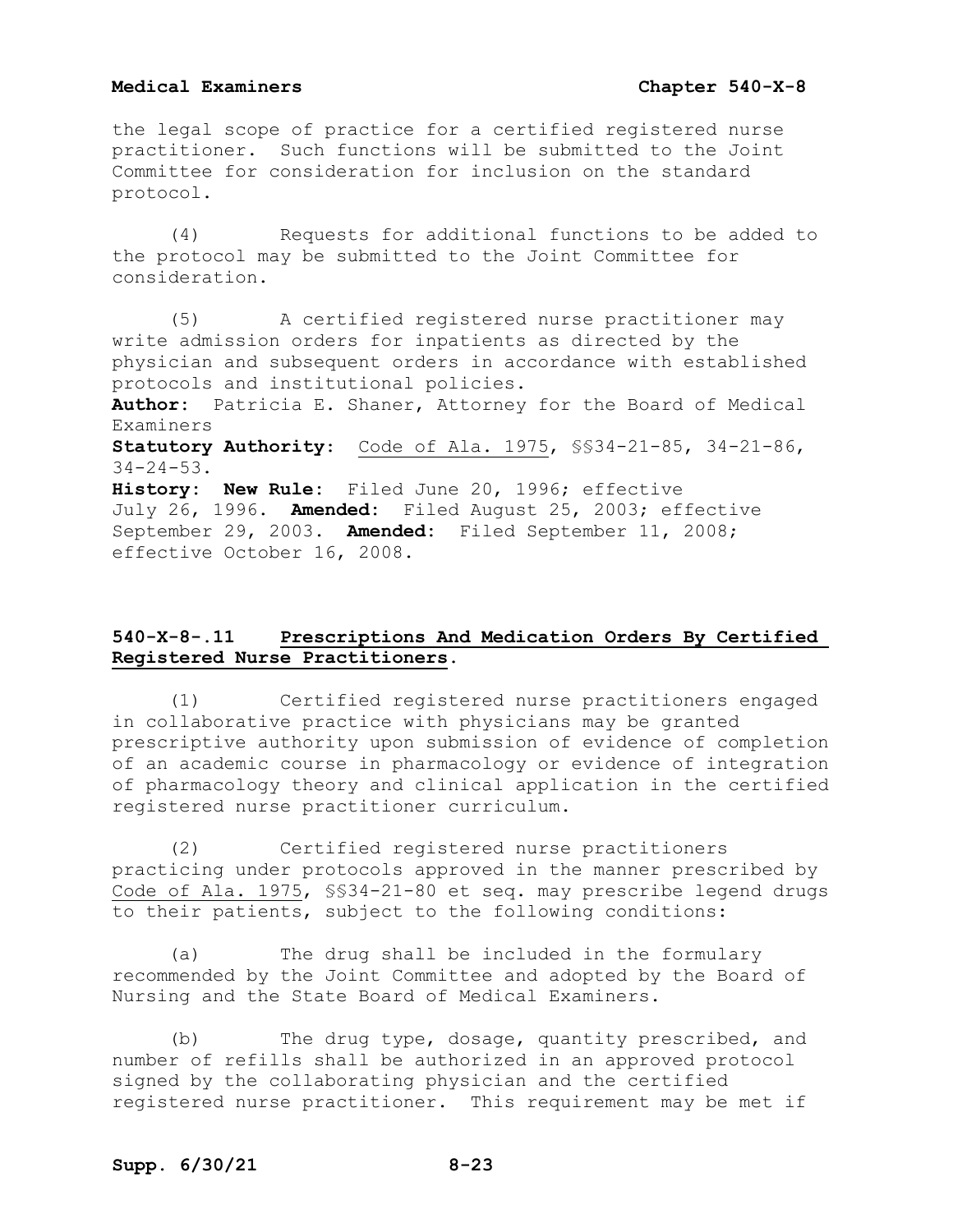## **Chapter 540-X-8 Medical Examiner**

written prescriptions adhere to the standard recommended dosages of legend drugs as identified in the Physicians Desk Reference or Product Information Insert, and do not:

1. Exceed the recommended treatment regimen periods.

2. Include United States Food and Drug Administration (FDA) non-approved supplements, drug products, medication, and off label medications.

(c) Drugs and medications that do not have FDA approval may be prescribed through protocol registration in a United States Institutional Review Board or Expanded Access authorized clinical trial.

(d) "Off label" use or prescription of FDA-approved medications for uses other than that indicated by the FDA is permitted when such practices are:

1. Within the current standard of care for treatment of disease or condition.

2. Supported by evidence-based research.

3. Approved by the collaborating physician and entered into the patient record.

(3) A certified registered nurse practitioner may not initiate a call-in prescription in the name of a collaborating physician for any drug, whether legend or controlled substance, which the certified registered nurse practitioner is not authorized to prescribe under the protocol signed by the collaborating physician and certified registered nurse practitioner and approved under this section unless the drug is specifically ordered for the patient by the physician, either in writing or by a verbal order which has been transcribed in writing, and which has been signed by the physician within seven working days or as otherwise specified by the Board of Nursing and the Board of Medical Examiners.

(4) A written prescription for any drug that the certified registered nurse practitioner is authorized to prescribe may be called in to a pharmacy, provided the prescription is entered into the patient's record and signed by the certified registered nurse practitioner.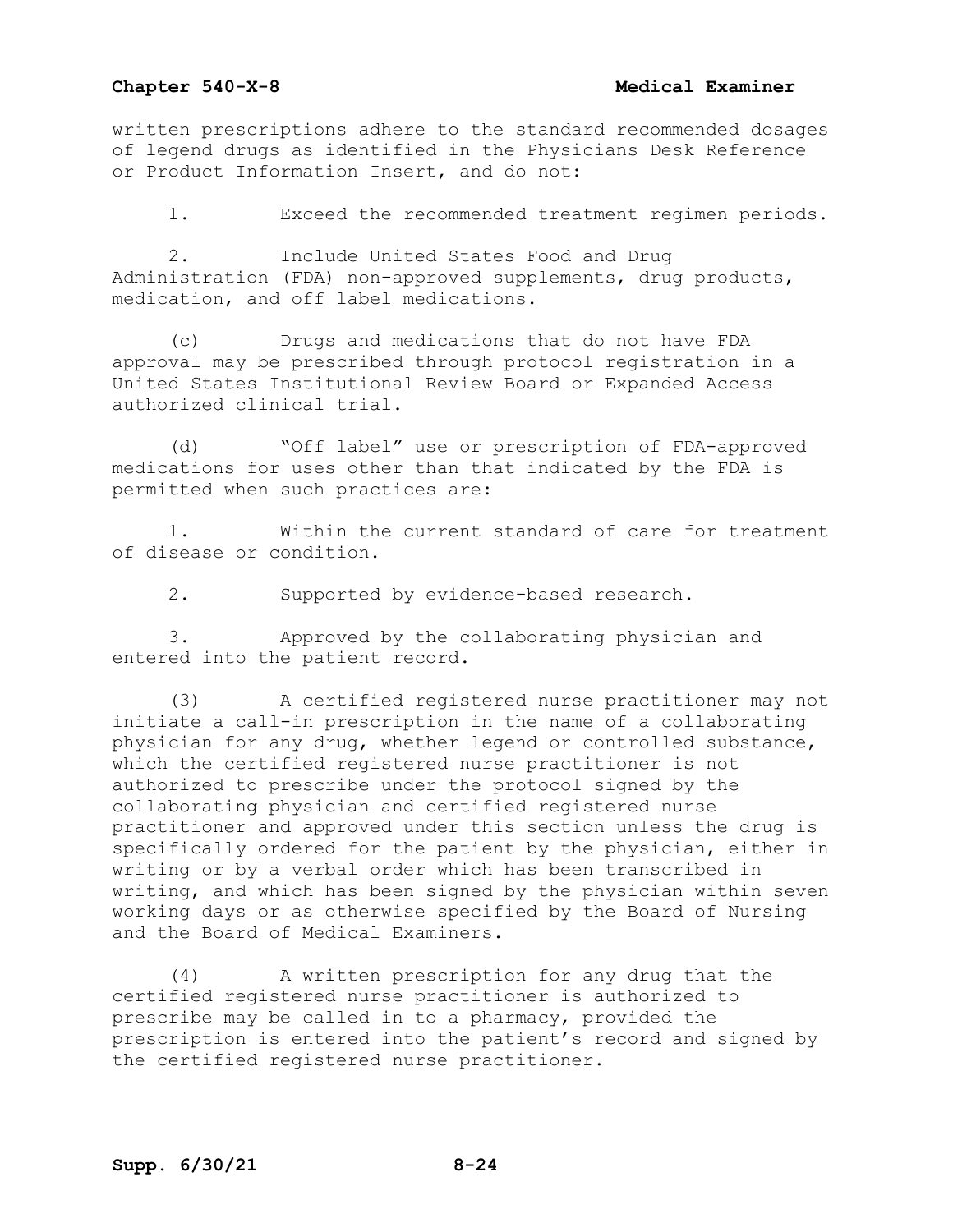(5) The certified registered nurse practitioner in collaborative practice with prescriptive privileges shall not engage in prescribing for:

- (a) Self.
- (b) Immediate family members.

(c) Individuals who are not patients of the practice, except in cases, where a certified registered nurse practitioner is prescribing for the sexual partner(s) of a patient in accordance with an Expedited Partner Therapy (EPT) protocol for the prevention of transmission and spread of sexually transmitted disease(s).

(6) The certified registered nurse practitioner who is in collaborative practice and has prescriptive privileges may receive and sign for samples of legend drugs that are authorized in the approved formulary for the collaborative practice, provided the certified registered nurse practitioner complies with all applicable state and federal laws and regulations.

(7) When prescribing legend drugs a certified registered nurse practitioner shall use a prescription form which includes all of the following:

(a) The name, medical practice site address and telephone number of the collaborating physician or covering physician;

(b) The name of the certified registered nurse practitioner;

(c) The medical practice site address and telephone number of the certified registered nurse practitioner if different from that of the collaborating physician;

(d) The certified registered nurse practitioner's registered nurse license number assigned by the Board of Nursing;

(e) The words "Product Selection Permitted" printed on one side of the prescription form directly beneath a signature line;

(f) The words "Dispense as written" printed on one side of the prescription form directly beneath a signature line.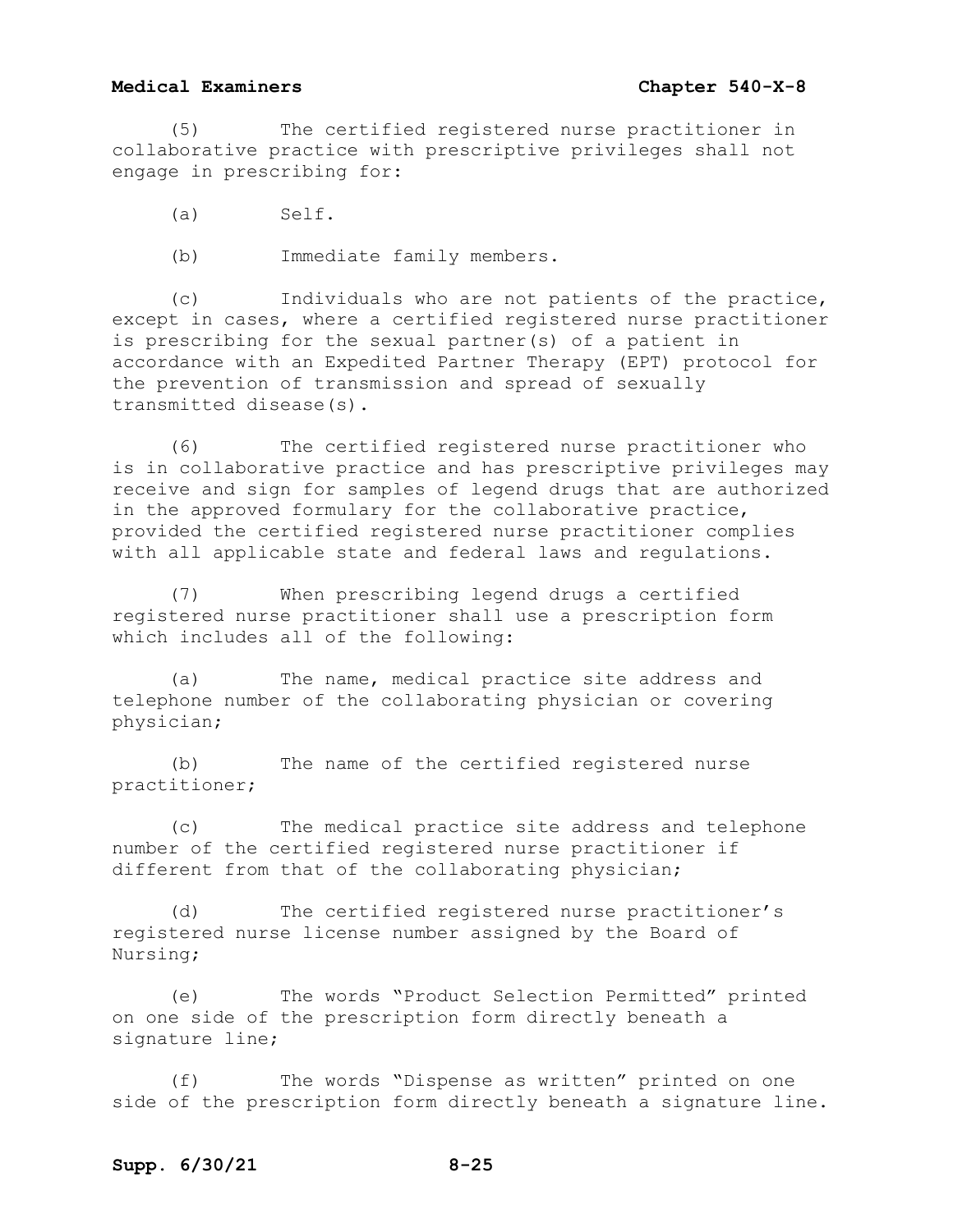(g) The date that the prescription is issued to the patient. **Author:** Alabama Board of Medical Examiners

**Statutory Authority**: Code of Ala. 1975, §§34-21-86, 34-24-53. **History: New Rule:** Filed June 20, 1996; effective July 26, 1996. **Amended:** Filed August 25, 2003; effective September 29, 2003. **Amended:** Filed July 2, 2015; effective August 6, 2015. **Amended:** Filed October 20, 2016; effective December 4, 2016. **Amended:** Filed June 19, 2019; effective August 3, 2019. **Amended:** Published April 30, 2021; effective June 14, 2021.

# **540-X-8-.12 Limitations Upon Utilization Of Certified Registered Nurse Practitioners.**

(1) A physician may enter into collaborative agreements with certified registered nurse practitioners not exceeding a cumulative three hundred and sixty (360) hours (nine FTEs) per week. The physician shall not collaborate with or supervise any combination of certified registered nurse practitioners, certified nurse midwives and/or assistants to physicians exceeding three hundred and sixty (360) hours per week (nine full-time equivalent positions). "One full- time equivalent" (FTE) is herein described as a person/persons collectively working forty hours a week, excluding time on call.

(a) A physician collaborating with more than four FTEs per week shall engage in documented quality assurance review with each CRNP every month for six (6) months following the commencement of a collaborative practice with a new CRNP.

(b) A physician shall disclose to the Board of Medical Examiners the existence of all collaborative and supervisory agreements to which the physician is a party, including collaborative and supervisory agreements in other states, and shall not be eligible to collaborate with or supervise any combination of certified registered nurse practitioners, certified nurse midwives and/or assistants to physicians exceeding three hundred and sixty (360) hours per week (nine full-time equivalent positions), inclusive of collaborative and supervisory agreements existing in other states. Agreements with an individual certified registered nurse practitioner, certified nurse midwife, and/or assistant to physician in multiple states shall only be counted once for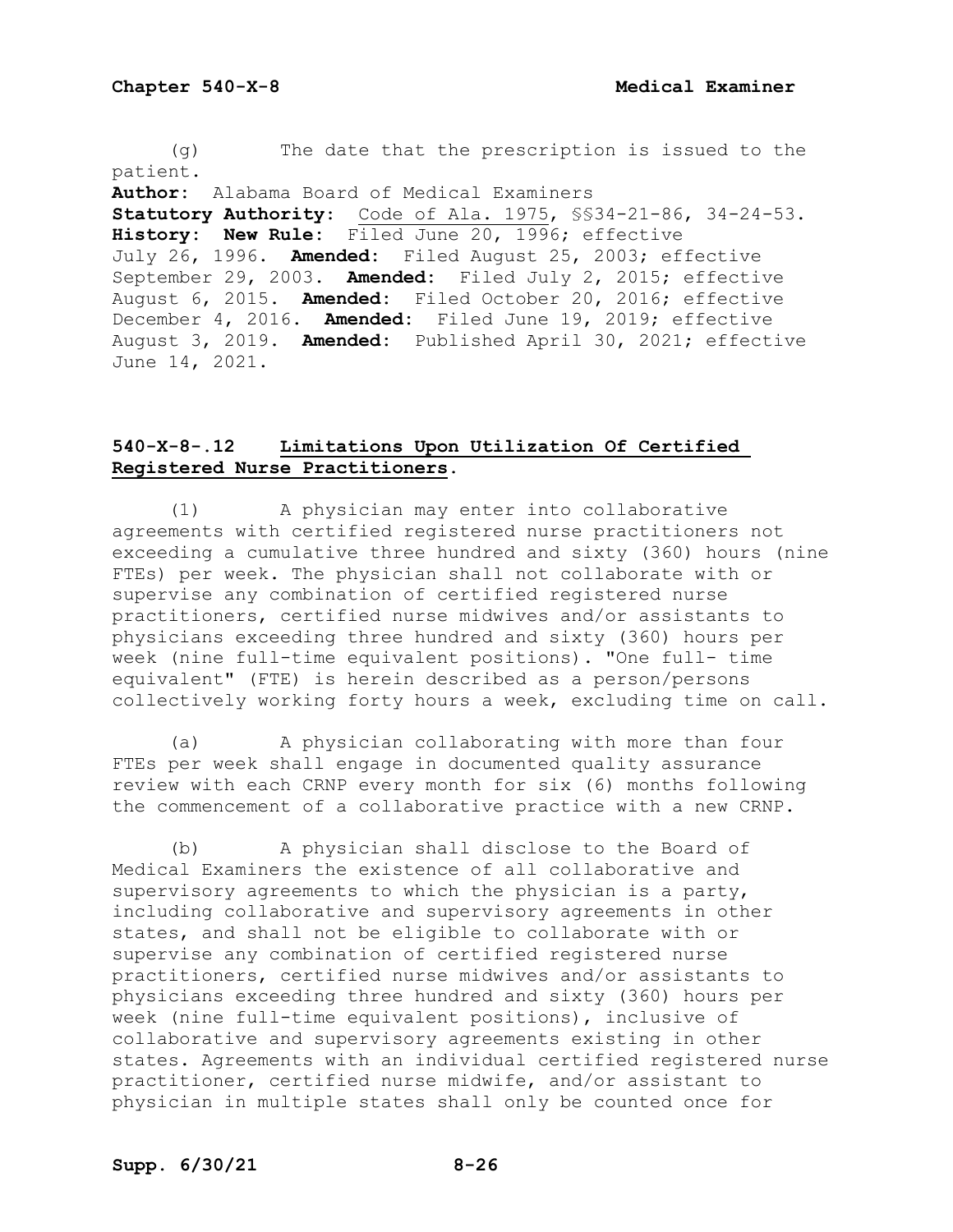purposes of calculating the total number of full-time equivalent positions

(2) Employees of the Alabama Department of Public Health and county health departments are specifically exempt from the requirements of paragraph (1) of this rule.

(3) CRNPs practicing under approved limited protocols, specified and approved by the Board of Nursing and the Board of Medical Examiners, may be specifically exempt from the FTE requirements of this rule, or as specified in the limited protocol, as determined by the Board of Nursing and the Board of Medical Examiners.

(4) A physician in collaborative practice may request approval from the Joint Committee for additional full-time certified registered nurse practitioner positions, with consideration given to the following factors, to ensure that an acceptable standard of care is rendered:

(a) availability of the physician

(b) practice settings and staffing needs for extended hours of service

(c) risk to patients

(d) educational preparation, specialty and experience of the parties in the collaborative practice

(e) complexity and risk of procedures to be performed.

(5) Any certified registered nurse practitioners engaged in practice with a collaborating physician prior to the effective date of this rule, may not be denied approval for continued collaborative practice with that physician based on the ratio established in this rule.

(6) A physician in collaboration with CRNP, CNM or supervising Physician Assistant personnel totaling 360 hours per week (nine (9) FTEs) may request a transitional allowance increasing the total weekly hours for the purpose of orientation of the incoming CRNP. The transitional allowance shall not exceed 45 days. The physician shall request the transitional allowance in writing and specify the starting date for this FTE allowance.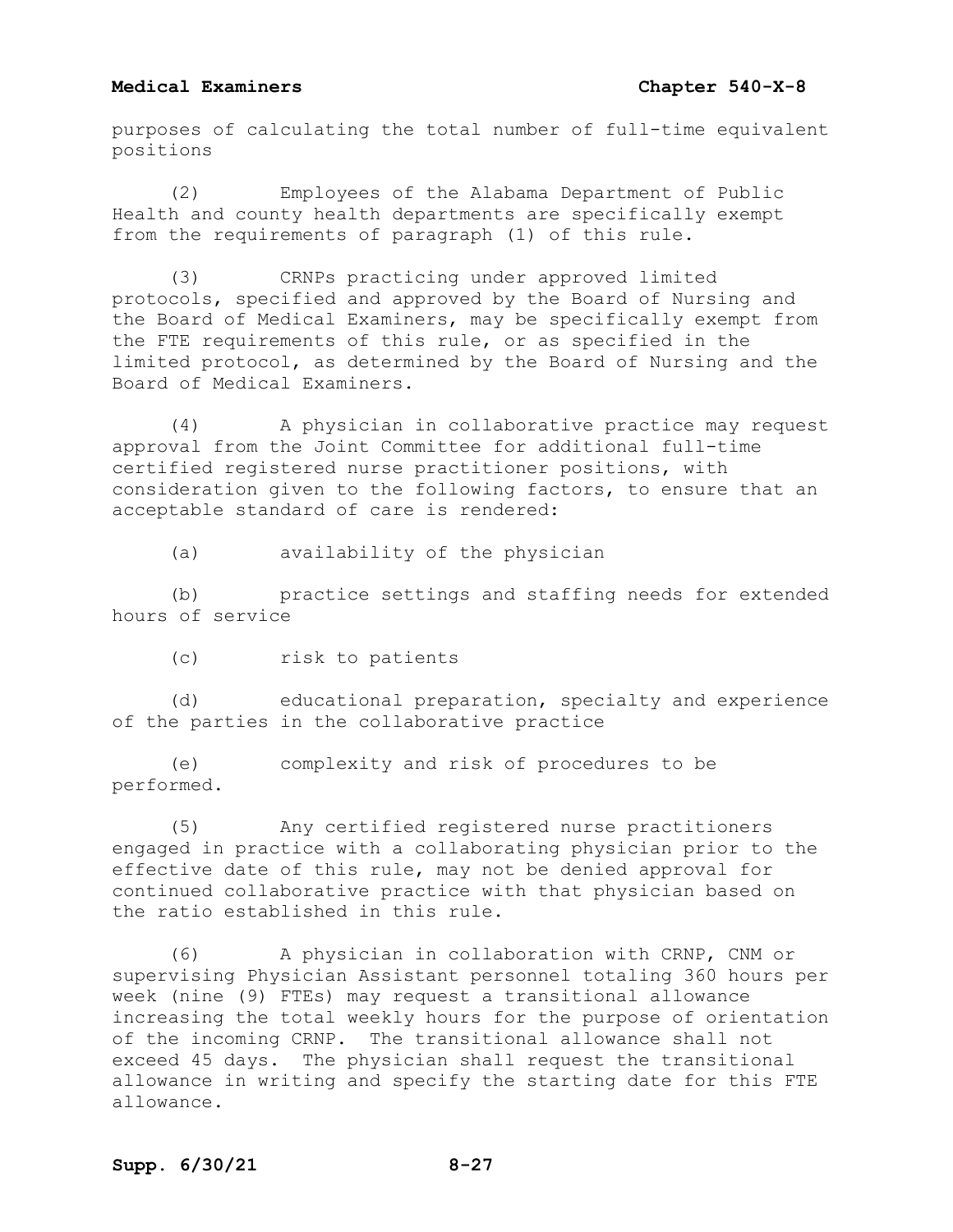**Author:** Alabama Board of Medical Examiners **Statutory Authority**: Code of Ala. 1975, §§34-21-87, 34-24-53. **History: New Rule:** Filed June 20, 1996; effective July 26, 1996. **Amended:** Filed August 25, 2003; effective September 29, 2003. **Amended:** Filed July 22, 2005; effective August 26, 2005. **Amended:** Filed July 2, 2015; effective August 6, 2015. **Amended:** Filed September 20, 2018; effective November 4, 2018. **Amended:** Filed August 23, 2019; effective October 7, 2019. **Amended:** Published April 30, 2021; effective June 14, 2021.

# **540-X-8-.13 Grounds For Denial/Withdrawal Of Approval Of The Certified Registered Nurse Practitioner And Collaborating Physician.**

(1) The commission by a certified registered nurse practitioner of any act, offense, or condition set forth in Code of Ala. 1975, §34-21-25 and/or Board of Nursing Administrative Code Rule 610-X-8 and/or the commission by the collaborating physician of any act, offense or condition set forth in Code of Ala. 1975, §34-24-57 and §34-24-360, shall be grounds, within the discretion of the respective board, to deny an application of the certified registered nurse practitioner or collaborating physician.

(2) If upon examination of the application for approval and after consideration of any information acquired by the Board of Nursing and/or the Board of Medical Examiners pursuant to an investigation into the qualifications of the physician or of the certified registered nurse practitioner, either board determines there is probable cause to believe there exists one or more grounds upon which the application may be denied, then the respective board shall:

(a) Notify the physician and/or the certified registered nurse practitioner of the grounds for possible denial of approval and the procedure for obtaining a hearing before the respective board. The failure to request a hearing within the time specified in the notice shall be deemed a waiver of such hearing.

(b) All hearings under this rule shall be conducted in accordance with the Code of Ala. 1975, Alabama Administrative Procedure Act, §41-22-1, *et. seq.*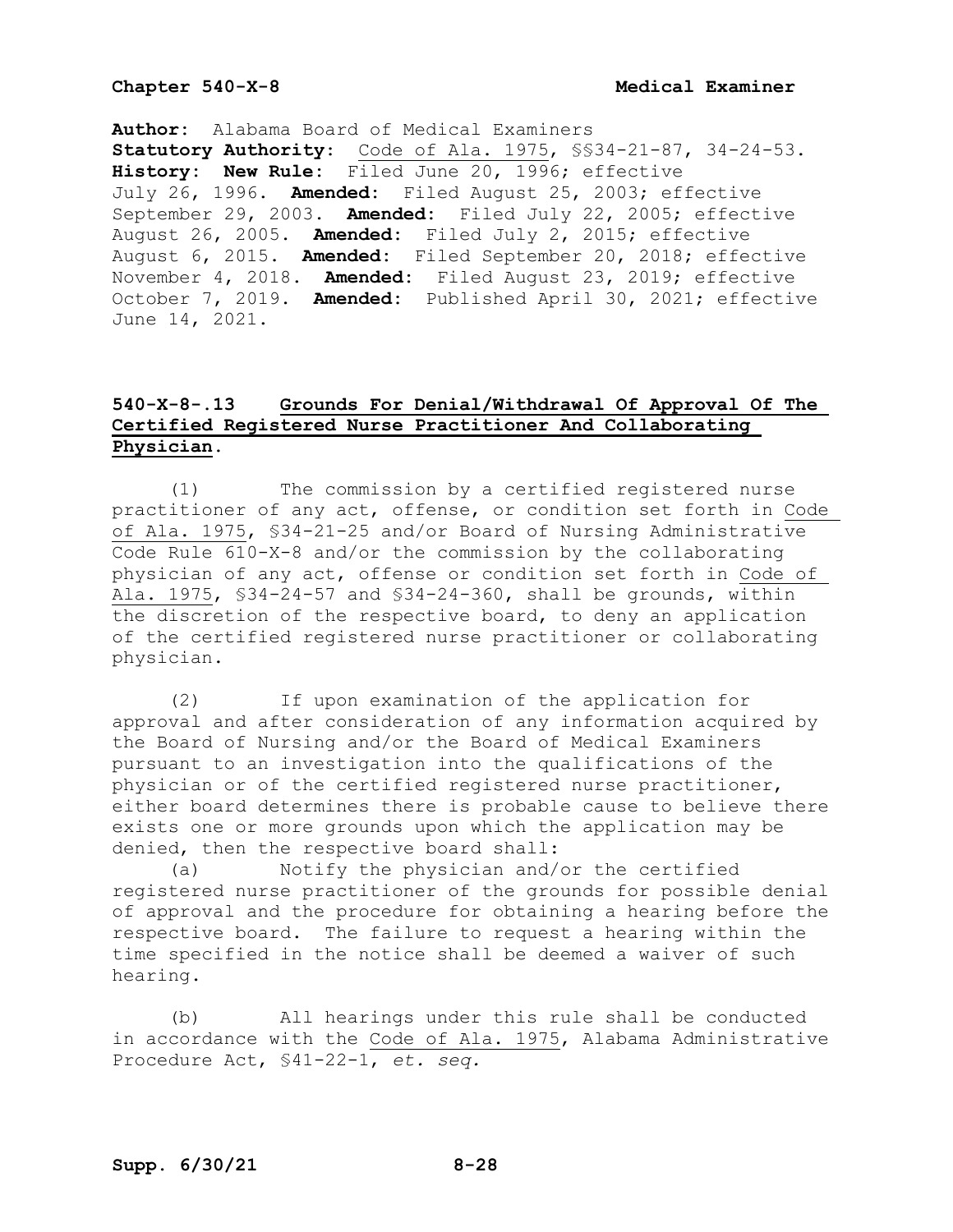(3) A nurse practitioner who is decertified by the appropriate national certifying organization shall notify the Board of Nursing of that fact and shall not practice or use the title of certified registered nurse practitioner during the time of de-certification.

(4) When for any reason the collaborative practice agreement with the physician designated in the application for approval is terminated, then approval of such certified registered nurse practitioner and collaborating physician designated in the application is automatically withdrawn. The certified registered nurse practitioner and the physician shall each inform their respective board in writing of the effective date of the termination of the collaborative practice agreement and the reasons for such termination. Failure to notify the respective board of termination may be considered a violation of these rules and regulations for the purpose of approval of future applications.

**Author:** Patricia E. Shaner, Attorney for the Board of Medical Examiners

**Statutory Authority**: Code of Ala. 1975, §§34-24-53, 34-21-88. **History:** Filed November 9, 1982 as Rule No. 540-X-2-.22. **Readopted:** Filed February 8, 1983. **Rules reorganized**--rule number changed to 540-X-8-.06 (see conversion table at end of code): Filed June 14, 1984 (without publication in AAM). **Repealed:** Filed June 20, 1996; effective July 26, 1996. **New Rule:** Filed June 20, 1996; effective July 26, 1996. **Amended:** Filed August 25, 2003; effective September 29, 2003.

**Ed. Note:** Was previously Rule 540-X-8-.06, renumbered as per certification filed August 25, 2003; effective September 29, 2003.

## **540-X-8-.14 Denial, Suspension And Revocation Of License.**

(1) The Board of Nursing may deny, suspend or revoke the license of a certified registered nurse practitioner for any cause set forth in Code of Ala. 1975, §34-21-25, and any rules promulgated pursuant to law.

(2) The Board of Medical Examiners may seek the denial, suspension or revocation of the license of a physician for any cause set forth in Code of Ala. 1975, as amended, §34-24-57 and §34-24-360 and any rules promulgated pursuant to law.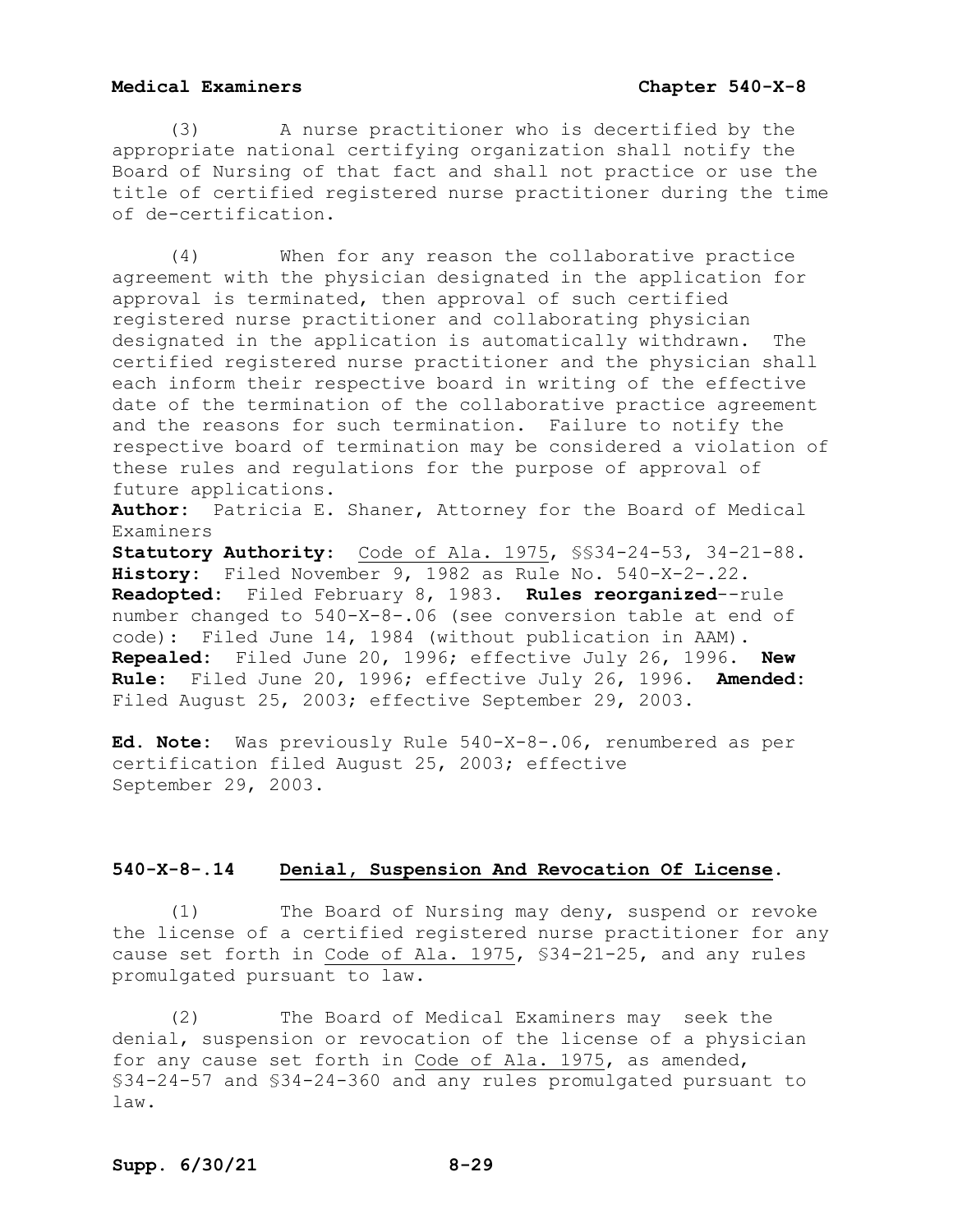(3) A CRNP who is denied a license or whose license is suspended or revoked may appeal to the Circuit Court or a court of like jurisdiction of the county in which said person resides, any order of the respective board under this section within thirty days from date of decision of the board. The trial of appeals hereunder shall be conducted in like manner, as nearly as may be, as provided for in Code of Ala. 1975, as amended, §41-22-20.

(4) A physician who is denied a license or whose license is suspended or revoked may appeal to the Alabama Court of Civil Appeals according to Code of Ala. 1975, as amended, §34-24-367.

**Author:** Patricia E. Shaner, Attorney for the Board of Medical Examiners

**Statutory Authority**: Code of Ala. 1975, §§34-21-25, 34-24-53, 34-24-57, 34-24-89, 34-24-360, 41-22-20.

**History: New Rule:** Filed June 20, 1996; effective July 26, 1996. **Amended:** Filed August 25, 2003; effective September 29, 2003. **Amended:** Filed July 2, 2015; effective August 6, 2015.

**Ed. Note:** Was previously Rule 540-X-8-.13, renumbered as per certification filed August 25, 2003; effective September 29, 2003.

# **540-X-8-.15 Grounds For Termination Of Approval Of A Collaborating Practice.**

(1) The following acts may constitute grounds for the termination of the approval of the State Board of Medical Examiners of the collaborating practice of a physician:

(a) Prescribing by a physician or certified registered nurse practitioner in violation of §§20-2-54, 20-2-254, 20-2-260, and 34-21-80 through 34-21-93 of the Code of Ala. 1975 or the rules of the State Board of Medical Examiners.

(b) For a physician to require or to knowingly permit or condone a certified registered nurse practitioner to engage in any act or render any services not authorized in his or her protocol.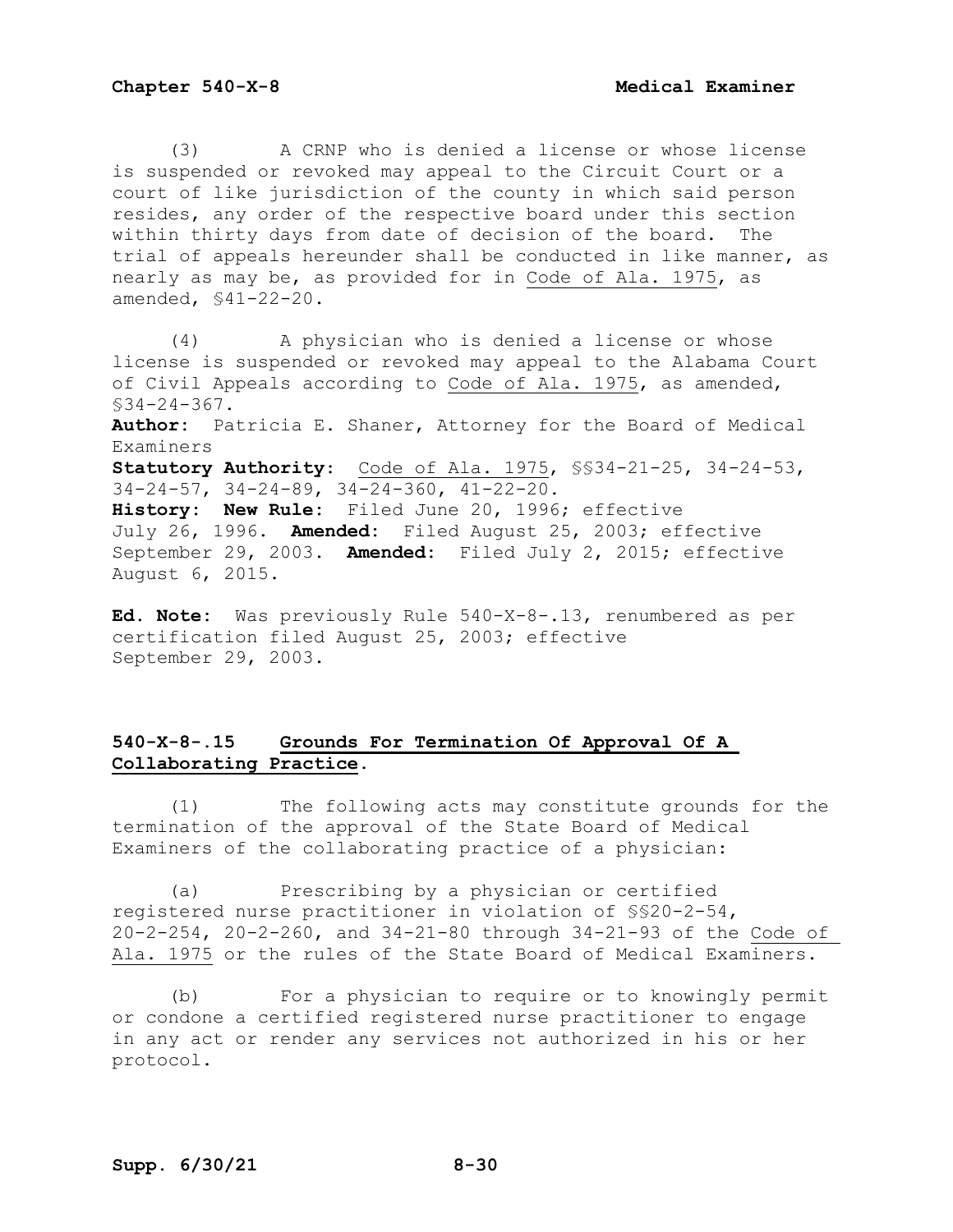(c) Failure of a physician to maintain current or unrestricted licensure with the Medical Licensure Commission of Alabama.

(d) Failure of a collaborating physician to comply with any statute or rule governing collaborative practice.

(e) The commission of any act by a physician which would constitute a violation of §34-24-360 of the Code of Ala. 1975, or any rule of the Alabama Board of Medical Examiners or Medical Licensure Commission of Alabama.

(f) Failure of a collaborating physician to maintain or produce for inspection upon request by the Board of Medical Examiners any documentation required to be maintained by the collaborative physician.

**Author:** Board of Medical Examiners

**Statutory Authority:** Code of Ala. 1975, §§34-24-53, §34-21-81. **History: New Rule:** Filed April 23, 2004; effective May 28, 2004. **Amended:** Published April 30, 2021; effective June 14, 2021.

# **540-X-8-.16 Termination Of Approval Of A Collaborative Practice - Physicians And Certified Registered Nurse Practitioners**.

(1) Before terminating the approval of the State Board of Medical Examiners of a collaborating practice of a physician and a certified registered nurse practitioner on any of the grounds specified in this Chapter, the State Board of Medical Examiners shall conduct a hearing under the provisions of the Alabama Administrative Procedure Act, §§41-22-1 through 41-22-27 of the Code of Ala. 1975, and Chapter 6 of the rules of the State Board of Medical Examiners.

(2) Pursuant to the requirements of §41-22-19(d) of the Code of Ala. 1975, the State Board of Medical Examiners may order the summary suspension of the Board's approval of the collaborating practice of a physician and a certified registered nurse practitioner for any of the reasons stated in §34-21-88 of the Code of Ala. 1975, and Alabama Board of Medical Examiners Rule 540-X-8-.15 if the Board finds that danger to the public health, safety or welfare requires the emergency suspension.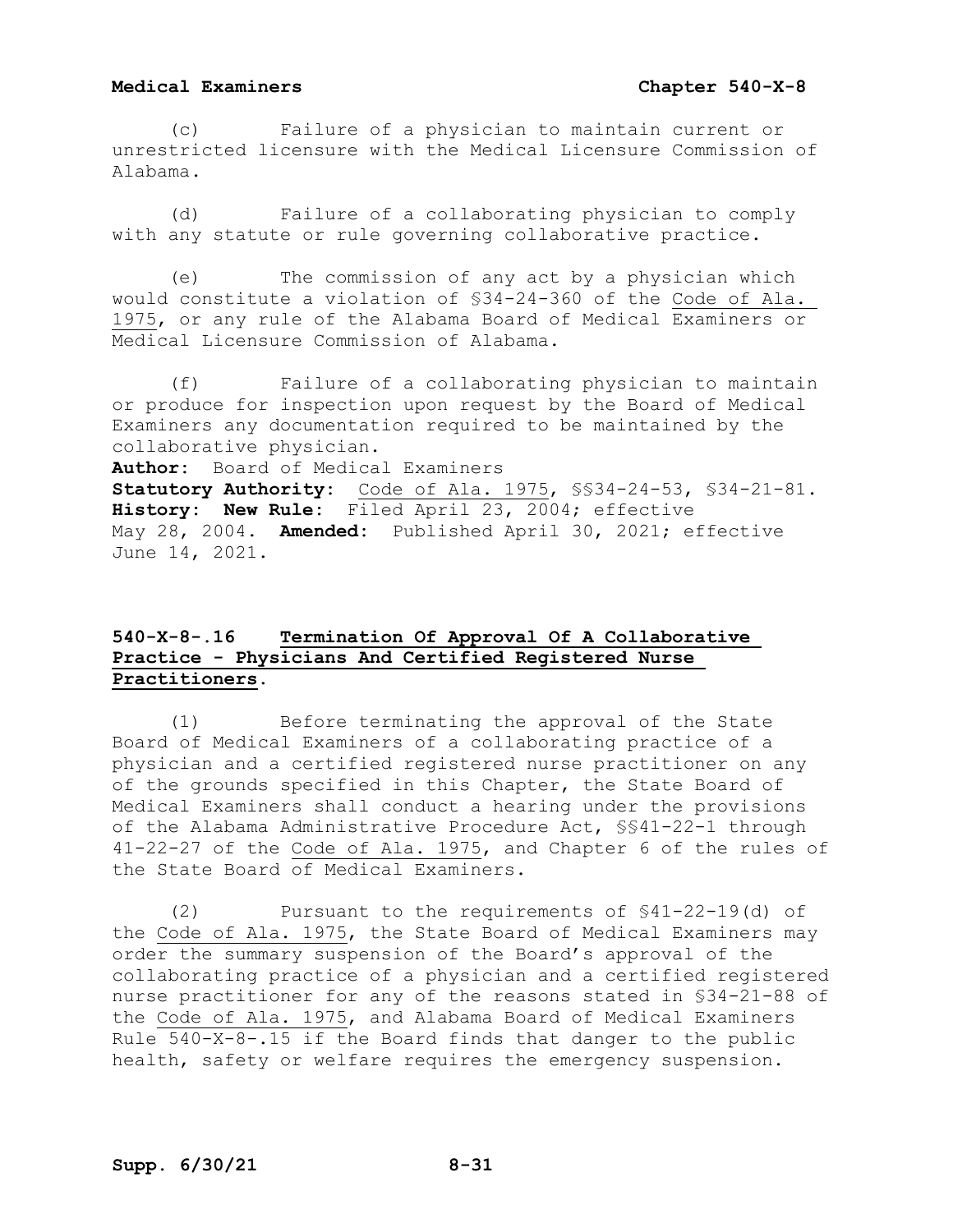(3) An order of summary suspension of the Board's approval of a collaborating practice of a physician and a certified registered nurse practitioner shall become effective immediately, unless otherwise stated in the order. Simultaneously with the issuance of an order of summary suspension, a proceeding for a hearing shall be instituted. The suspension may be effective for a period of not longer than one hundred and twenty (120) days. **Author:** Patricia E. Shaner, Attorney for the Board of Medical Examiners. **Statutory Authority:** Code of Ala. 1975, §§34-24-53, 34-21-81. **History: New Rule:** Filed April 23, 2004; effective May 28, 2004. **Amended:** Filed July 22, 2005; effective August 26, 2005.

# **540-X-8-.17 Qualifications For Approval As A Certified Nurse Midwife.**

(1) The applicant for approval to practice as a certified nurse midwife shall have:

(a) An active Alabama registered nurse license, or a multistate registered nurse license issued by a party state, as defined in Chapter 610-X-4 of the Rules of the Alabama Board of Nursing, unless authorized by the Board of Nursing.

(b) Met all requirements for completion of or graduation from an organized program of study and clinical experience beyond the basic educational preparation as a registered nurse, that prepares nurse midwives and is recognized by the Board of Nursing and the appropriate specialty certifying agency.

(c) At least a master's or higher degree in advanced practice nursing from an accredited program recognized by the Nursing Board. The applicant for initial approval as a nurse midwife who meets one of the following criteria is exempt from the requirement for a master's degree in nursing:

1. Graduation prior to 1996 from a Nursing-Board recognized post-baccalaureate program preparing nurse midwives,

2. Graduation prior to 1984 from a non-baccalaureate program preparing nurse midwives, or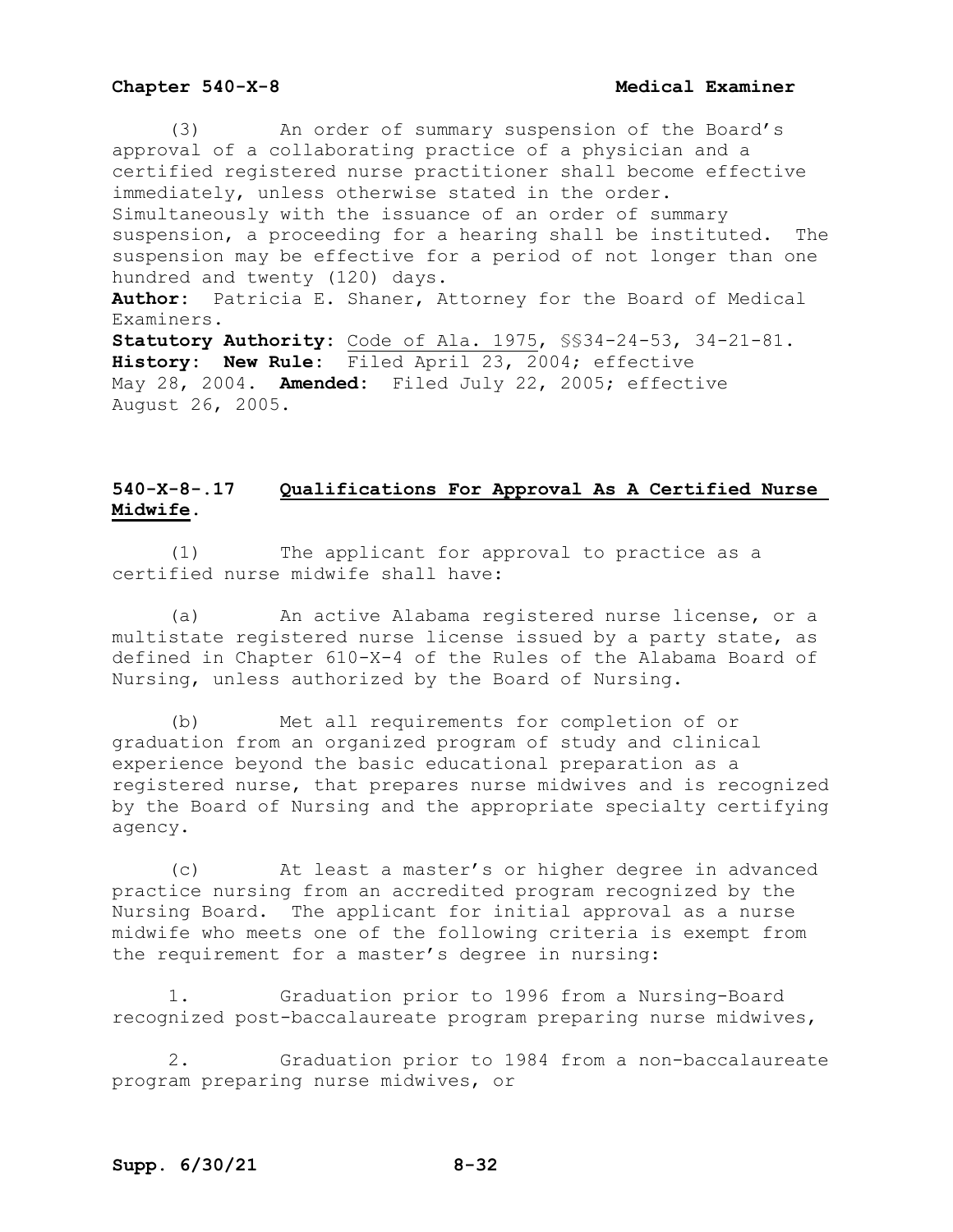3. The Board of Nursing may grant a waiver of the master's degree requirement at its discretion.

(d) Current certification as a certified nurse midwife by the American College of Nurse Midwives or American College of Nurse Midwives Certification Council.

(e) Effective January 1, 2024, obtained continuing education prescribed by the Board of Nursing regarding the rules and statutes governing collaborative practice in Alabama, not more than forty-eight (48) months prior to or within twelve (12) months of commencement of the collaborative practice. **Author:** Alabama Board of Medical Examiners **Statutory Authority**: Code of Ala. 1975, §§34-21-84, 34-24-53. **History: New Rule:** Filed June 20, 1996; effective July 26, 1996. **Repealed and New Rule:** Filed August 25, 2003; effective September 29, 2003. **Amended:** Filed August 23, 2019; effective October 7, 2019. **Amended:** Published April 30, 2021; effective June 14, 2021.

**Ed. Note:** Was previously Rule 540-X-8-.14, renumbered as per certification filed August 25, 2003; effective September 29, 2003. Was previously Rule 540-X-8-.15, renumbered as per certification filed April 23, 2004; effective May 28, 2004.

# **540-X-8-.18 Qualifications For Physician In Collaborative Practice With Certified Nurse Midwives.**

(1) The physician in collaborative practice with a certified nurse midwife shall:

(a) Possess a current, unrestricted license to practice medicine in the State of Alabama;

(b) Have satisfied one of the following experience requirements:

1. Have practiced medicine for at least three years, including specifically the active practice of obstetrics and/or gynecology.

2. Have practiced medicine for at least one year, including specifically the active practice of obstetrics and/or gynecology, and certified by one or more of the specialty boards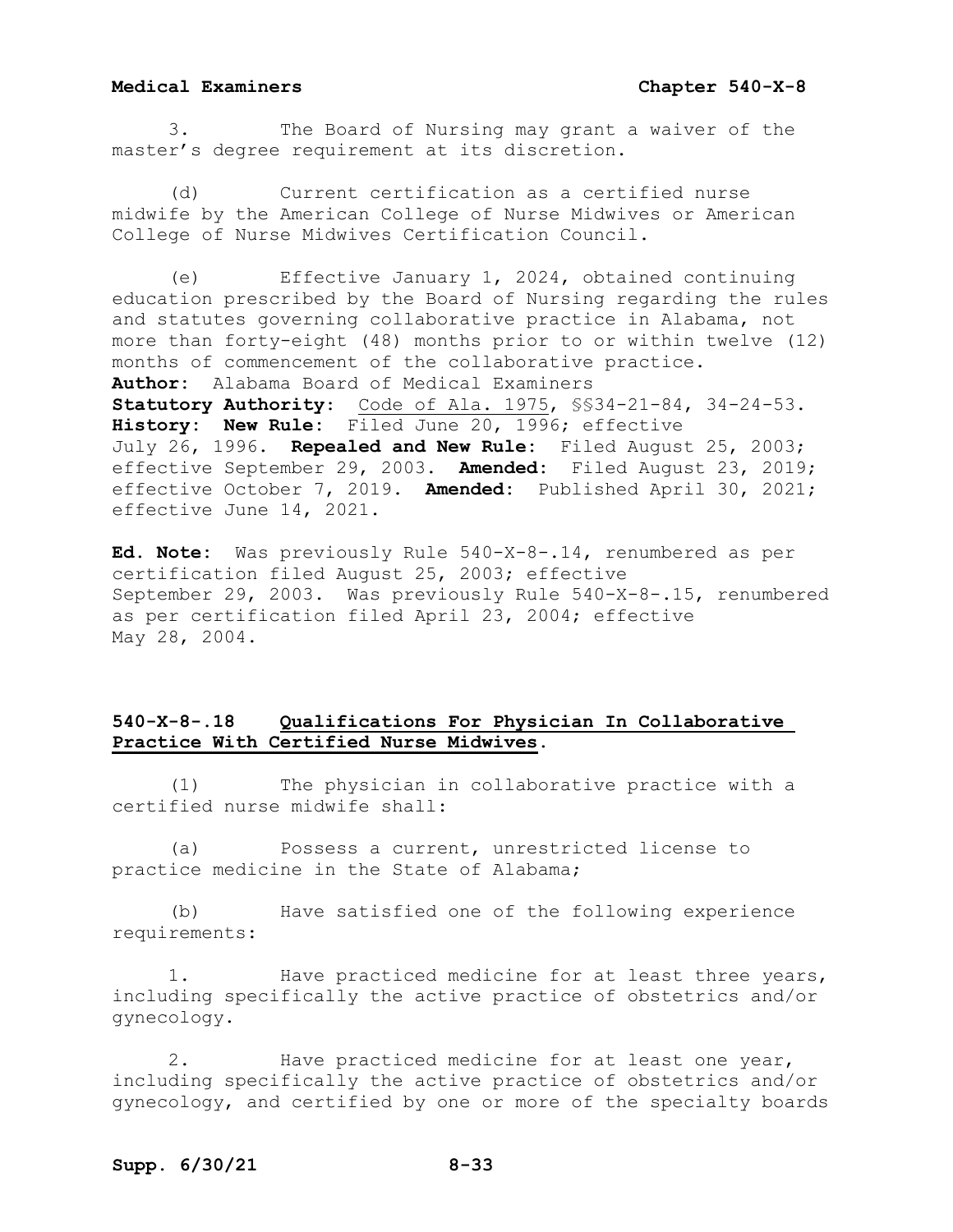recognized by the American Board of Medical Specialties or the American Osteopathic Association; or

Have practiced medicine for at least one year, including specifically the active practice of obstetrics and/or gynecology, and the collaboration's practice site is limited solely to a general acute care hospital, a critical access hospital, or a specialized hospital licensed as such by the Alabama Department of Public Health.

(c) Effective January 1, 2024, have obtained continuing education prescribed by the Board of Medical Examiners regarding the rules and statutes governing collaborative practice in Alabama, not more than forty-eight (48) months prior to or within twelve (12) months of commencement of the collaborative practice; and

(d) Have paid all collaborative practice fees due to the Board of Medical Examiners and submitted to the Board of Medical Examiners a Commencement of Collaborative Practice form. In the event no application is received from the Alabama Board of Nursing within six (6) months of submission, the submitted form will be withdrawn by the Board. The fee submitted with the Commencement of Collaborative Practice form is non-refundable and non-transferable.

(2) The Board of Medical Examiners, in its discretion, may waive the practice requirements in 1(b).

(3) A physician entering into a collaborative practice arrangement with a certified nurse midwife, including those who have been granted temporary approval to practice as a certified nurse midwife under the provisions of Rule 540-X-8-.21, shall notify the State Board of Medical Examiners in writing of the date for commencement of the collaborative practice agreement using the "Commencement of Collaborative Practice" form. The Collaborative Practice fee must accompany the "Commencement of Collaborative Practice" form.

(4) A physician in a collaborative practice which is voluntarily terminated by either party is responsible for notifying the Board of the date on which the collaborative practice agreement terminates. Notification to the Board of Medical Examiners by the Alabama Board of Nursing that a Certified Nurse Midwife has voluntarily terminated a collaborative practice agreement will meet the notification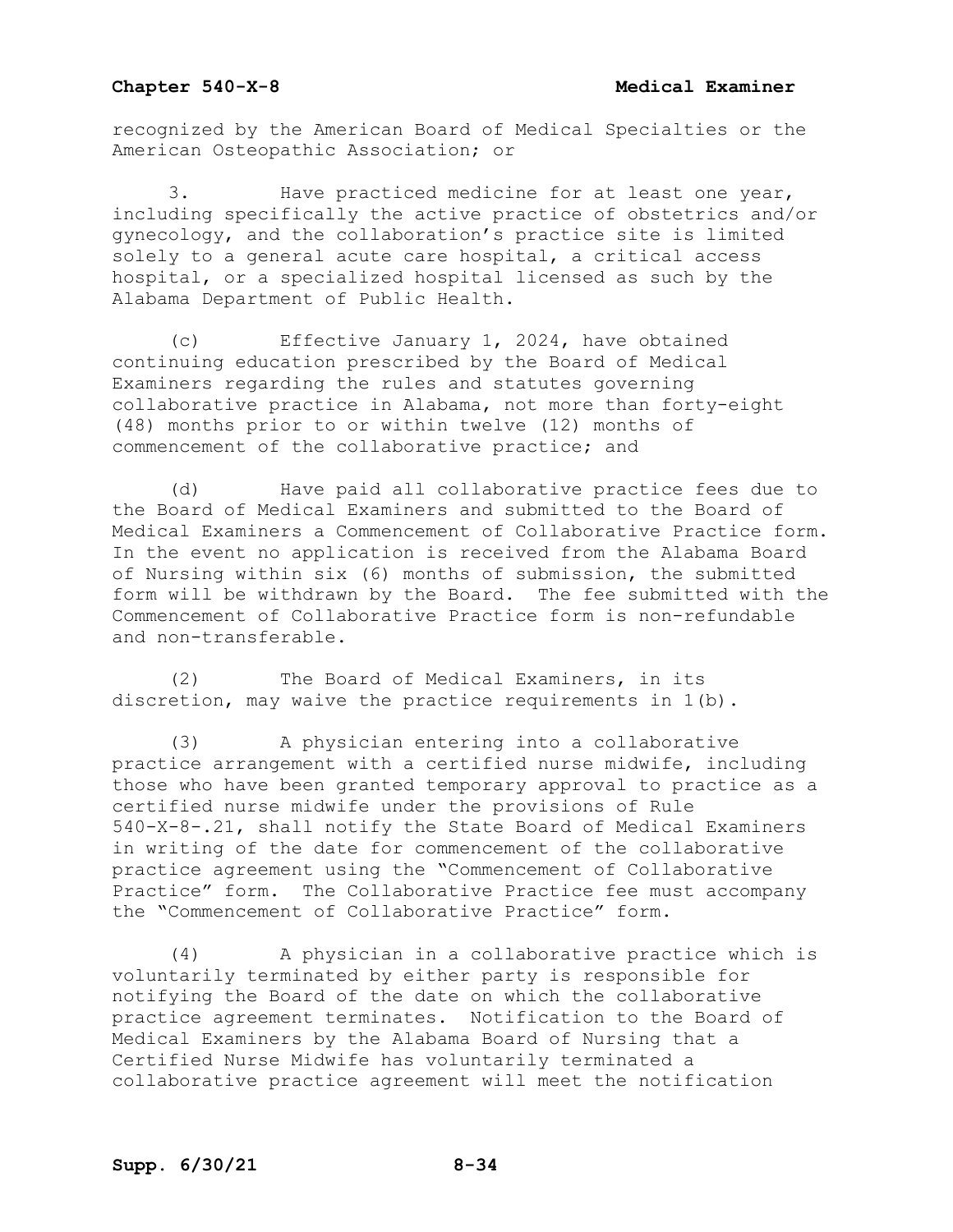requirement and will result in termination of the physician's approval to practice under the collaborative practice agreement.

The Board of Medical Examiners may decline to consider an application where the physician is under investigation for a potential violation of the Code of Ala. 1975, Sections 20-2-54 or 34-24-360, or any rule of the Alabama Board of Medical Examiners or Medical Licensure Commission of Alabama.

(6) Effective January 1, 2024, all collaborating physicians shall obtain continuing medical education prescribed by the Board of Medical Examiners regarding the rules and statutes governing collaborative practice in Alabama every forty-eight (48) months following commencement of the collaborative practice.

**Author:** Alabama Board of Medical Examiners **Statutory Authority**: Code of Ala. 1975, §§34-21-83, 34-24-53. **History: New Rule:** Filed June 20, 1996; effective July 26, 1996. **Amended:** Filed August 25, 2003; effective September 29, 2003. **Amended:** Filed July 22, 2005; effective August 26, 2005. **Amended:** Filed November 13, 2007; effective December 18, 2007. **Amended:** Filed July 2, 2015; effective August 6, 2015. **Amended:** Filed February 16, 2017; effective

March 2, 2017. **Amended:** Filed September 20, 2018; effective November 4, 2018. **Amended:** Published April 30, 2021; effective June 14, 2021.

**Ed. Note:** Was previously Rule 540-X-8-.15, renumbered as per certification filed August 25, 2003; effective September 29, 2003. Was previously Rule 540-X-8-.16, renumbered as per certification filed April 23, 2004; effective May 28, 2004.

# **540-X-8-.19 Application For Approval To Practice As A Certified Nurse Midwife.**

(1) The physician in collaborative practice with a certified nurse midwife shall have:

(a) A current, unrestricted license to practice medicine in the State of Alabama; and

(b) Practiced medicine, including the active practice of obstetrics and/or gynecology, for at least one year, if the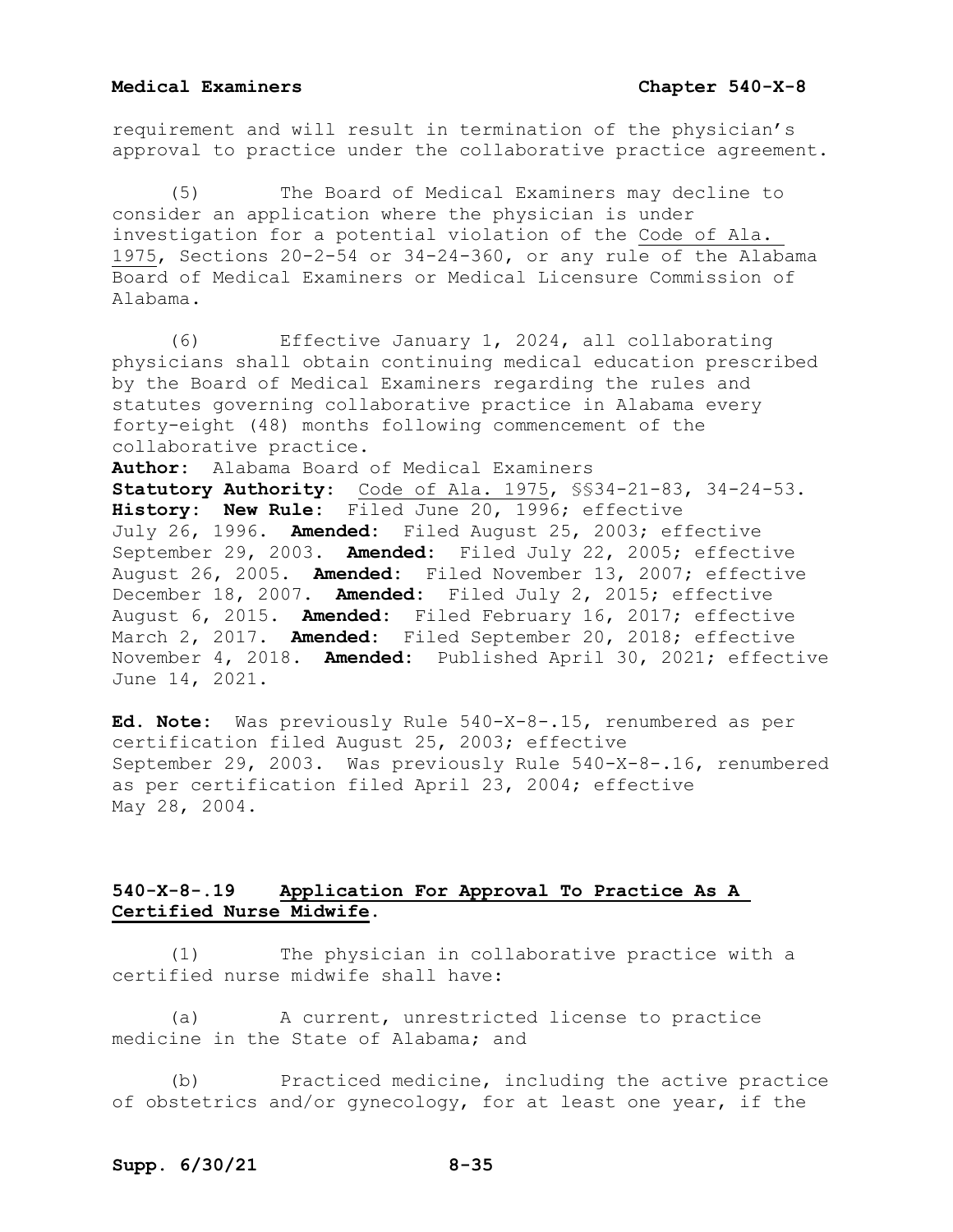### **Chapter 540-X-8** Medical Examiner

physician is certified by or eligible for board certification by a specialty board approved by the American Medical Association or by the American Osteopathic Association; or have practiced medicine, including the active practice of obstetrics and/or gynecology, for at least three years.

(2) The Board of Medical Examiners, in its discretion, may waive the practice requirements in 1(b).

(3) The physician may not collaborate with nor supervise any combination of certified nurse midwives, certified registered nurse practitioners and/or assistants to physicians exceeding three full-time equivalent positions unless an exemption is granted under Rule 540-X-8-.12. "One full-time equivalent" (FTE) is herein described as a person/persons collectively working forty hours a week, excluding time on call. **Author:** Patricia E. Shaner, Attorney for the Board of Medical Examiners **Statutory Authority**: Code of Ala. 1975, §§34-21-85, 34-24-53,  $34 - 24 - 90$ . **History: New Rule:** Filed June 20, 1996; effective July 26, 1996. **Repealed and New Rule:** Filed August 25, 2003; effective September 29, 2003.

**Ed. Note:** Was previously Rule 540-X-8-.16, renumbered as per certification filed August 25, 2003; effective September 29, 2003. Was previously Rule 540-X-8-.17, renumbered as per certification filed April 23, 2004; effective May 28, 2004.

# **540-X-8-.19.1 Reinstatement Of Lapsed Approval For Practice As A Certified Nurse Midwife.**

(1) Lapsed approval as a certified nurse midwife may be reinstated upon submission of a completed application and compliance with the following:

(a) An active Alabama registered nurse license, or a multistate registered nurse license issued by a party state, as defined in Chapter 4 of these rules.

(b) Payment of current renewal and reinstatement fees, as well as outstanding fees and fines, if applicable.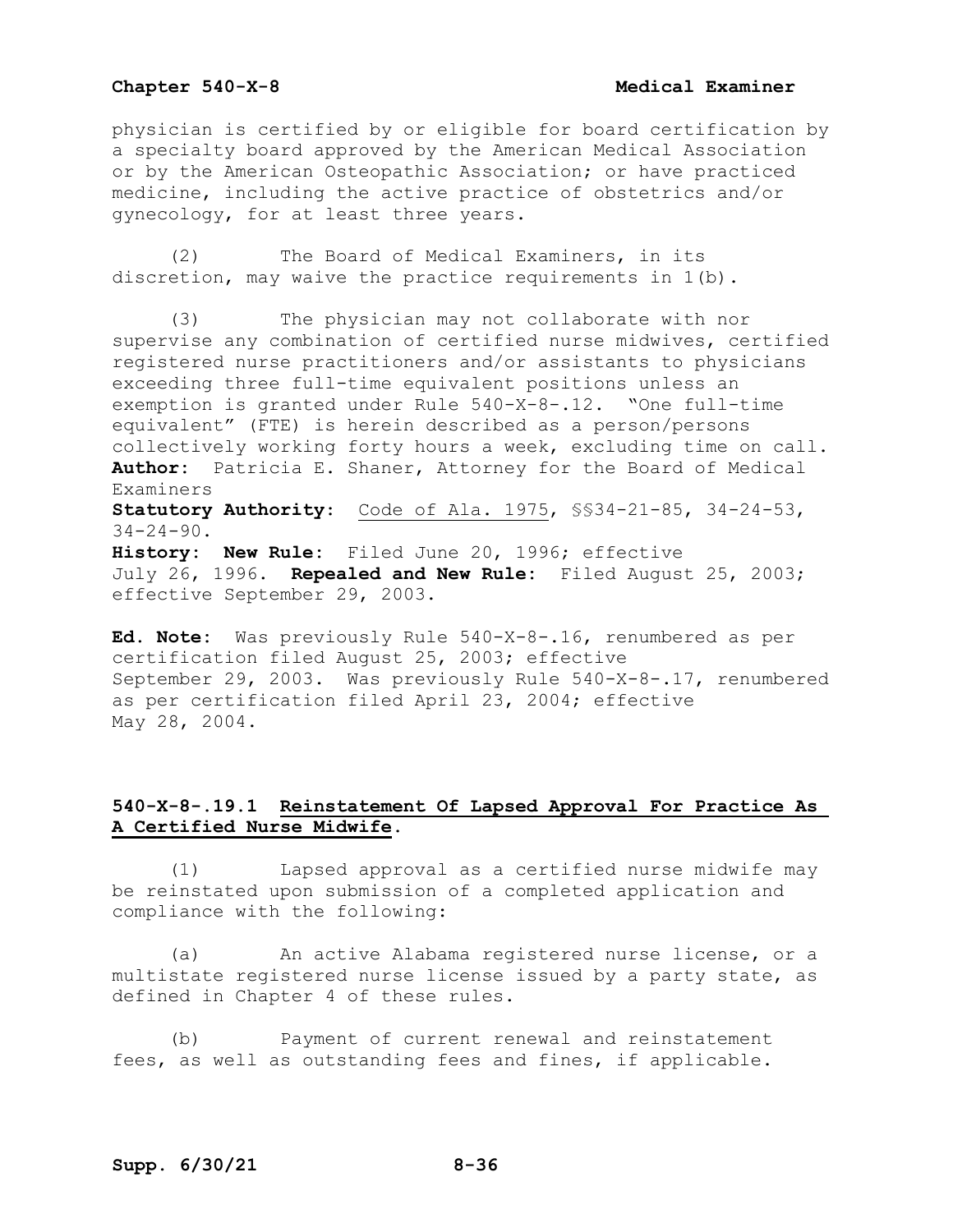(c) Official evidence of current national certification as a certified nurse midwife by a national certifying agency recognized by the Board.

(d) Documented evidence of completion of six contact hours of pharmacology content specific to the prescriptive practice in the approved area for collaborative practice earned within the 24 months immediately preceding application.

(e) Effective January 1, 2024, has obtained continuing medical education prescribed by the Board of Nursing regarding the rules and statutes governing collaborative practice in Alabama, not more than forty-eight (48) months prior to or within twelve (12) months of commencement of the collaborative practice.

(2) In the case of an Alabama-licensed advanced practice nurse, if the reinstatement of a lapsed approval for advanced practice occurs during the renewal period for registered nurses, the expiration of the advanced practice approval license shall be the expiration date of the next RN license period or the expiration date of the licensee's national certification as a certified nurse midwife, whichever occurs first.

**Author:** Alabama Board of Medical Examiners **Statutory Authority:** Code of Ala. 1975, §§34-24-53, 34-21-82, 34-21-85, 34-21-87. **History: New Rule**: Filed November 16, 2018; effective December 31, 2018. **Amended:** Filed August 23, 2019; effective October 7, 2019. **Amended:** Published April 30, 2021; effective June 14, 2021.

# **540-X-8-.20 Authorization For Practice As A Certified Nurse Midwife.**

(1) The Board of Nursing may grant a certificate of qualification for advanced practice nursing as a nurse midwife to applicants who meet all requirements of 540-X-8-.15.

(2) Use of the designation "CNM" or of any titles that imply that they are certified nurse midwives shall be restricted to those registered nurses who:

(a) Have been issued a certificate of qualification by the Board of Nursing; and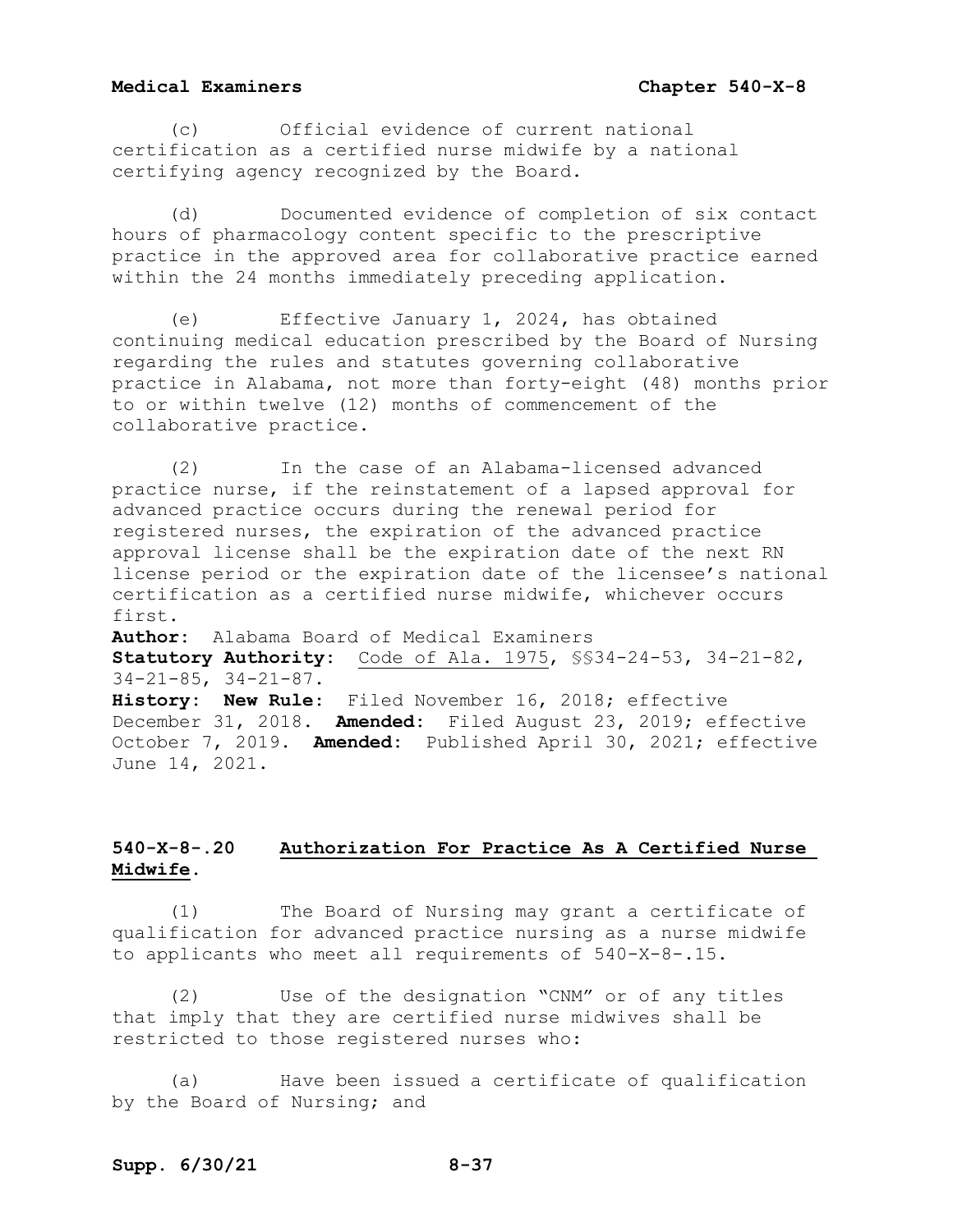(b) Have current approval for collaborative practice in the state of Alabama or

(c) Are employed by the United States government and working in federal facilities; or

(d) Hold teaching positions in nurse midwife education programs recognized by the Alabama Board of Nursing.

(e) Prior to approval as a CNM, the registered nurse may use only the designation or title granted by the national certifying agency.

(3) When for any reason the collaborative practice agreement with the physician designated in the application for approval is terminated, then approval of such certified nurse midwife and collaborating physician designated in the application is automatically withdrawn.

(a) The certified nurse midwife and the physician shall each inform their respective board in writing of the effective date of the termination of the collaborative practice agreement and the reasons for such termination. Failure to notify the respective board of termination may be considered a violation of these rules and regulations.

(b) The certified nurse midwife shall notify the Board of Nursing using the on-line form "Terminate an Existing Collaboration."

(c) A certified nurse midwife in a collaborative practice which is voluntarily terminated by either party is responsible for notifying the Board of Nursing of the date on which the collaborative practice agreement terminates. Notification to the Board of Nursing by the Alabama Board of Medical Examiners that a physician has voluntarily terminated a collaborative practice agreement will meet the notification requirement and will result in termination of the certified nurse midwife's approval to practice under the collaborative practice agreement.

(4) The advanced practice approval shall expire prior to the RN license if the advanced practice national specialty certification expires during the license period.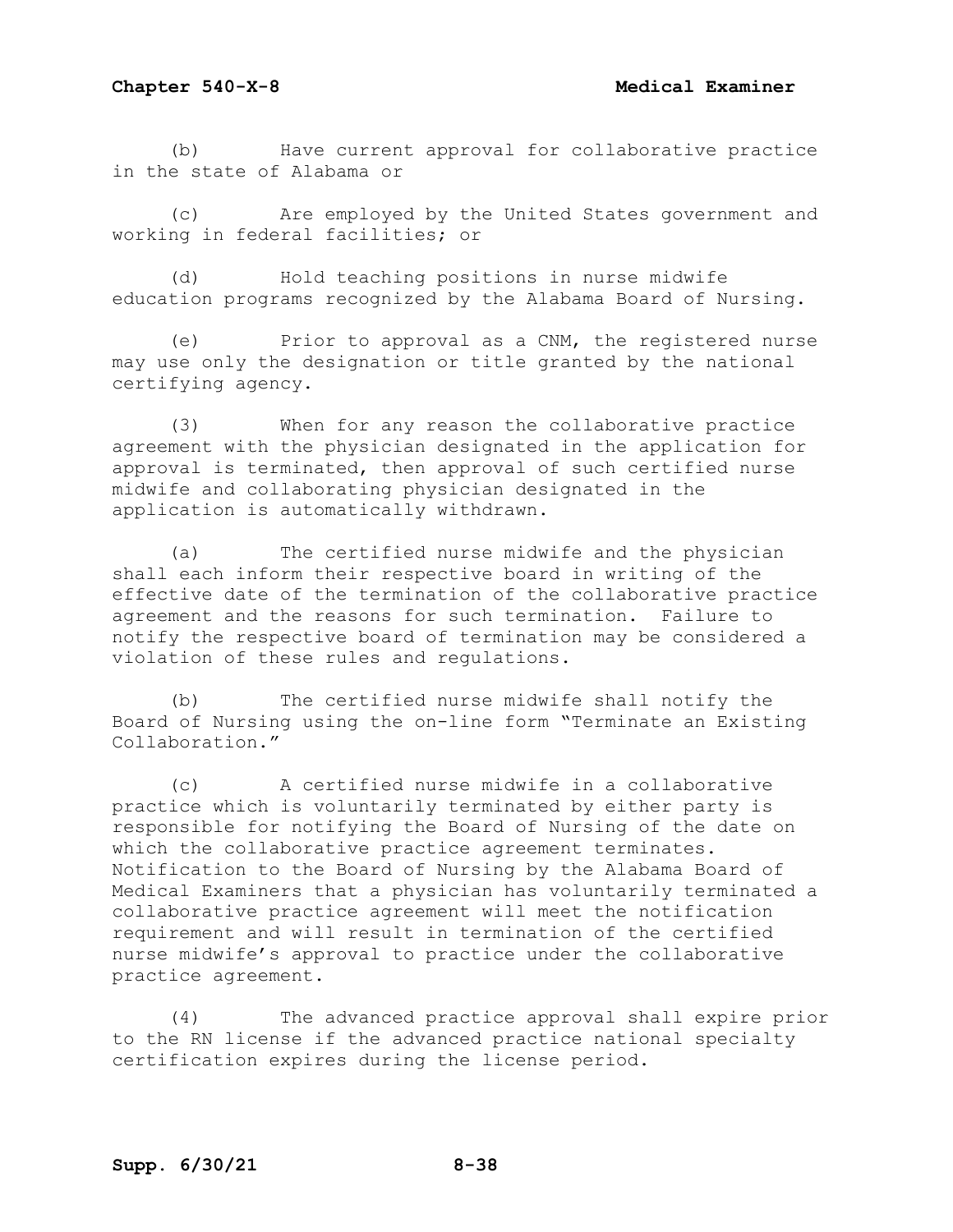(5) Approval for advanced practice may be continued at the time of renewal, upon verification of:

(a) Meeting the requirements of Rule 540-X-8-.15.

(b) Continued collaboration with the approved physician(s) or eligibility for continued exemption from collaboration.

(c) Payment of the advanced practice nursing renewal fee.

(d) Six contact hours of pharmacology content specific to prescriptive practice in the approved area for collaborative practice. Graduate pharmacology academic credit earned during the nurse midwife educational program prior to initial approval as a CNM does not qualify as pharmacology continuing education for renewal of approval as a CNM.

(e) Effective January 1, 2024, documented evidence of completion of continuing education prescribed by the Board of Nursing regarding the rules and statutes governing collaborative practice in Alabama, earned not more than forty-eight (48) months prior to or within twelve (12) months of commencement of the collaborative practice.

(6) Failure to meet the requirements for renewal shall result in lapse of the advanced practice approval.

(7) A nurse who fails to attain or maintain specialty certification as a nurse midwife form the American College of Nurse Midwives Certification Council shall:

(a) Immediately notify the Board of Nursing.

(b) Not practice or use the title of certified nurse midwife until approved by the Board of Nursing. **Author:** Alabama Board of Medical Examiners **Statutory Authority:** Code of Ala. 1975, §§34-24-53, 34-21-25, 34-21-88. **History: New Rule:** Filed June 20, 1996; effective July 26, 1996. **Repealed and New Rule:** Filed August 25, 2003; effective September 29, 2003. Was previously Rule 540-X-8-.18, renumbered as per certification filed April 23, 2004; effective May 28, 2004. **Amended:** Filed July 2, 2015; effective August 6, 2015. **Amended:** Filed July 21, 2016; effective September 4, 2016. **Amended:** Filed October 18, 2018; effective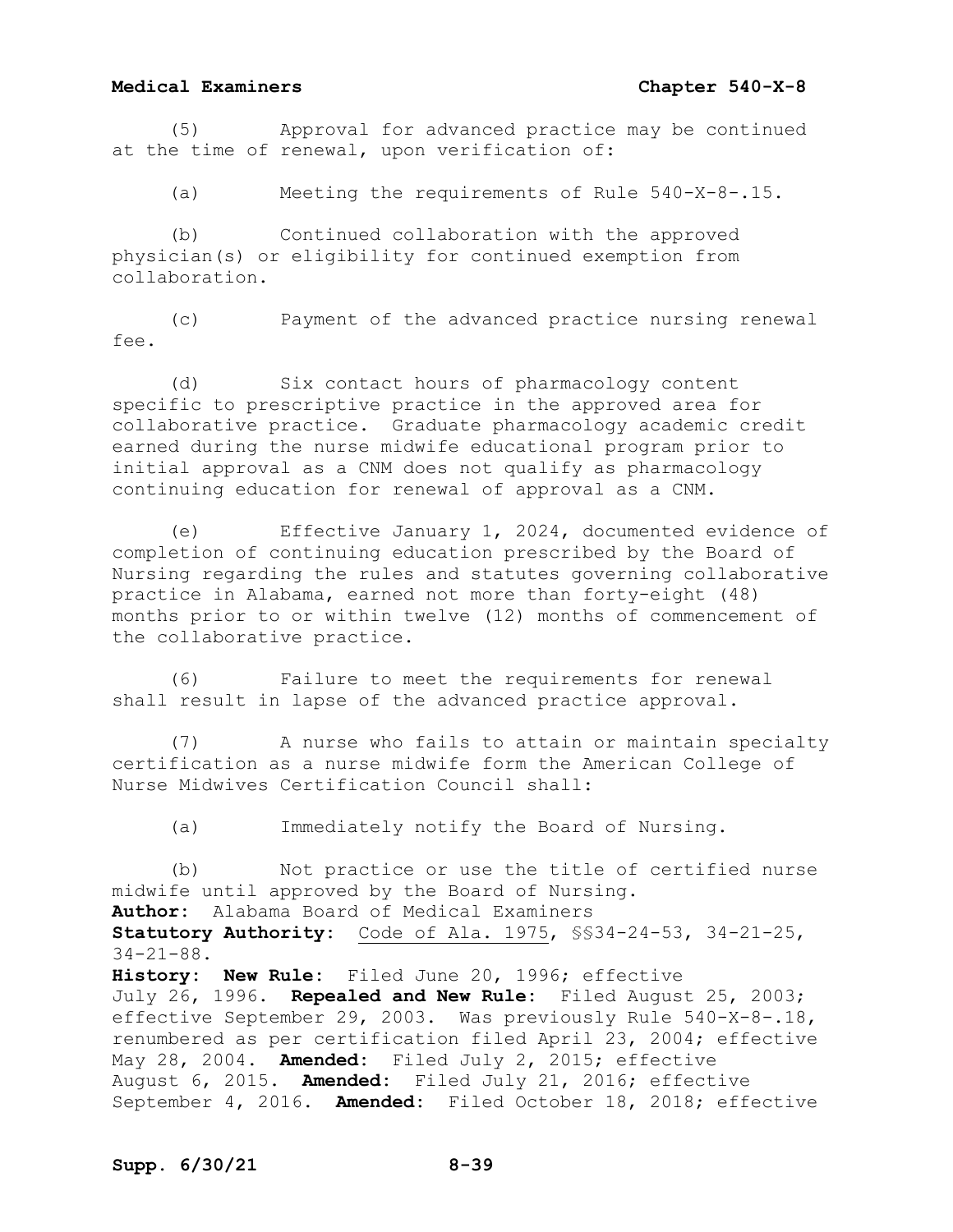December 2, 2018. **Amended:** Filed August 23, 2019; effective October 7, 2019. **Amended:** Published December 31, 2019; effective February 14, 2020. **Amended:** Published April 30, 2021; effective June 14, 2021.

# **540-X-8-.21 Temporary Approval To Practice As A Certified Nurse Midwife.**

(1) The applicant for approval to practice as a certified nurse midwife may be granted temporary approval for practice under the following stipulations until such time as the application is approved or denied by the Board of Nursing and the Board of Medical Examiners.

(a) The applicant shall meet the requirements of Rules 540-X-8-.15 and 540-X-8-.17.

(b) The collaborating physician shall meet the qualifications established in Rule 540-X-8-.16.

(c) Temporary approval is limited to the standard protocol and formulary, including oxytocics, approved by the Joint Committee of the Alabama Board of Nursing and the Alabama State Board of Medical Examiners and does not include the authority to:

1. Perform additional skills as provided in Rule  $540 - X - 8 - 22$ .

2. Prescribe drugs other than oxytocics that are defined in the standard formulary with "Restrictions."

(2) Provisional Approval: A registered nurse who meets the requirements of Rules 610-X-5-.15 and 610-X-5-.17 with the exception of national certification, and who has applied for initial certification may be granted temporary approval under paragraph (1)(c) of this rule with these additional stipulations.

(a) Practice under the on-site supervision of an approved certified nurse midwife or a licensed physician.

(b) During a minimum of the first thirty days of practice or until satisfactory clinical skills are demonstrated, the collaborating physician or covering physician shall be in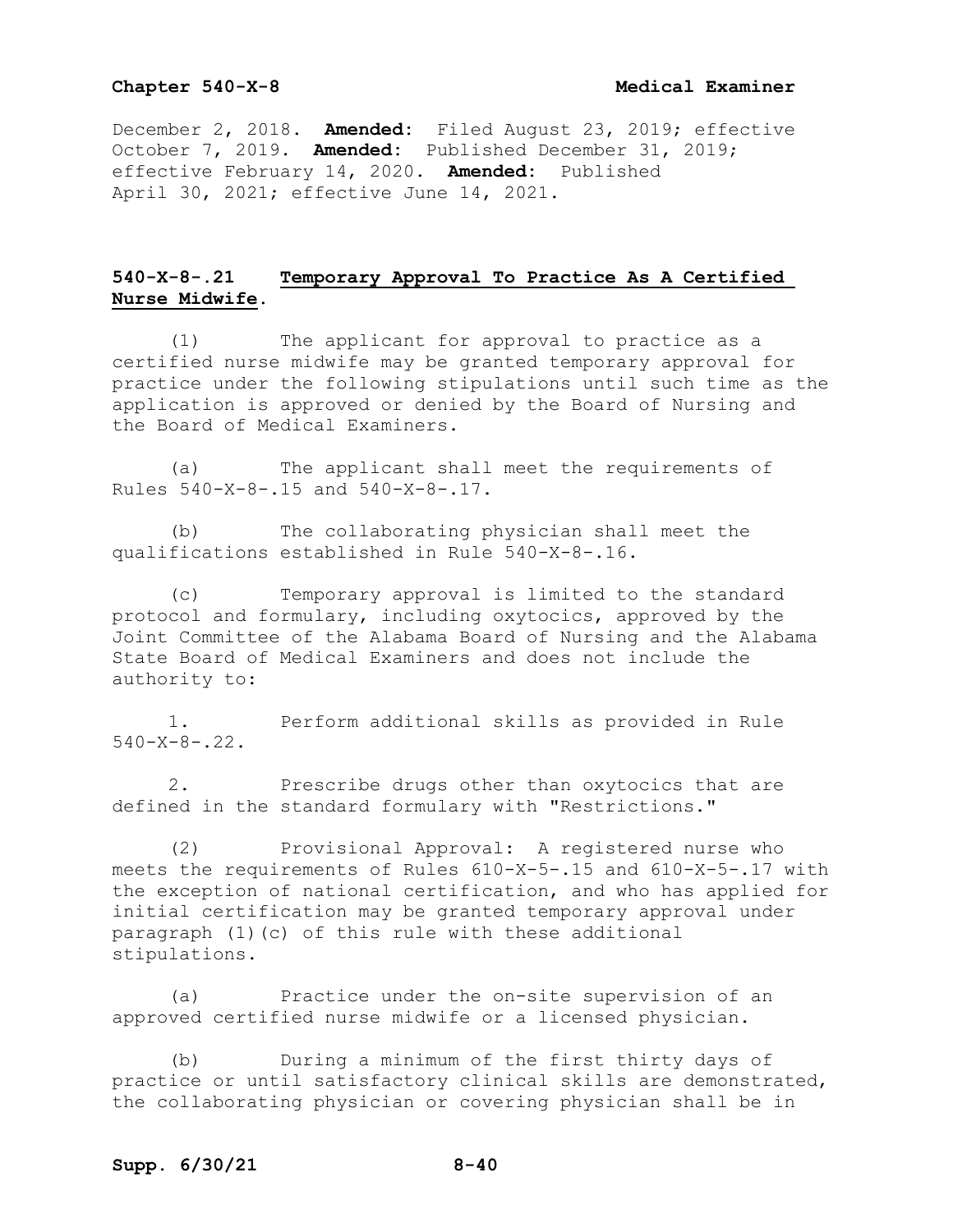attendance at all deliveries by the nurse midwife. The nurse midwife shall contact the collaborating physician or the physician providing medical coverage.

(c) The nurse midwife with provisional approval may use the designation "Graduate Nurse Midwife."

(d) Provisional approval to practice is limited to a maximum of six months and shall expire immediately upon:

1. Notification of approval by the Board of Nursing.

2. Notification of failing the certification exam.

(3) Interim Approval: If the relationship with the collaborating physician is terminated, a certified nurse midwife approved to practice under the provisions of these rules may continue in a collaborative practice with an interim physician after application for approval until such time as the new application is approved or denied, provided all requirements and stipulations for temporary approval cited in paragraph (1) are met.

(4) An applicant for approval to practice as a certified nurse midwife may be granted temporary approval when either the collaborating physician or certified nurse midwife applicant is under investigation by a state or federal authority. The temporary approval shall remain in force until the application has been approved, denied, or withdrawn. However, the Board of Nursing or Board of Medical Examiners may decline to approve the application until the investigation has been concluded. The Board of Medical Examiners may withdraw temporary approval in accordance with Rule 540-X-8-.13. **Author:** Alabama Board of Medical Examiners **Statutory Authority:** Code of Ala. 1975, §§34-24-53, 34-21-84, 34-21-85. **History: New Rule:** Filed June 20, 1996; effective July 26, 1996. **Repealed New Rule:** Filed August 25, 2003;

effective September 29, 2003. **Amended:** Filed July 2, 2015; effective August 6, 2015. **Amended:** Published April 30, 2021; effective June 14, 2021.

**Ed. Note:** Was previously Rule 540-X-8-.19, renumbered as per certification filed April 23, 2004; effective May 28, 2004.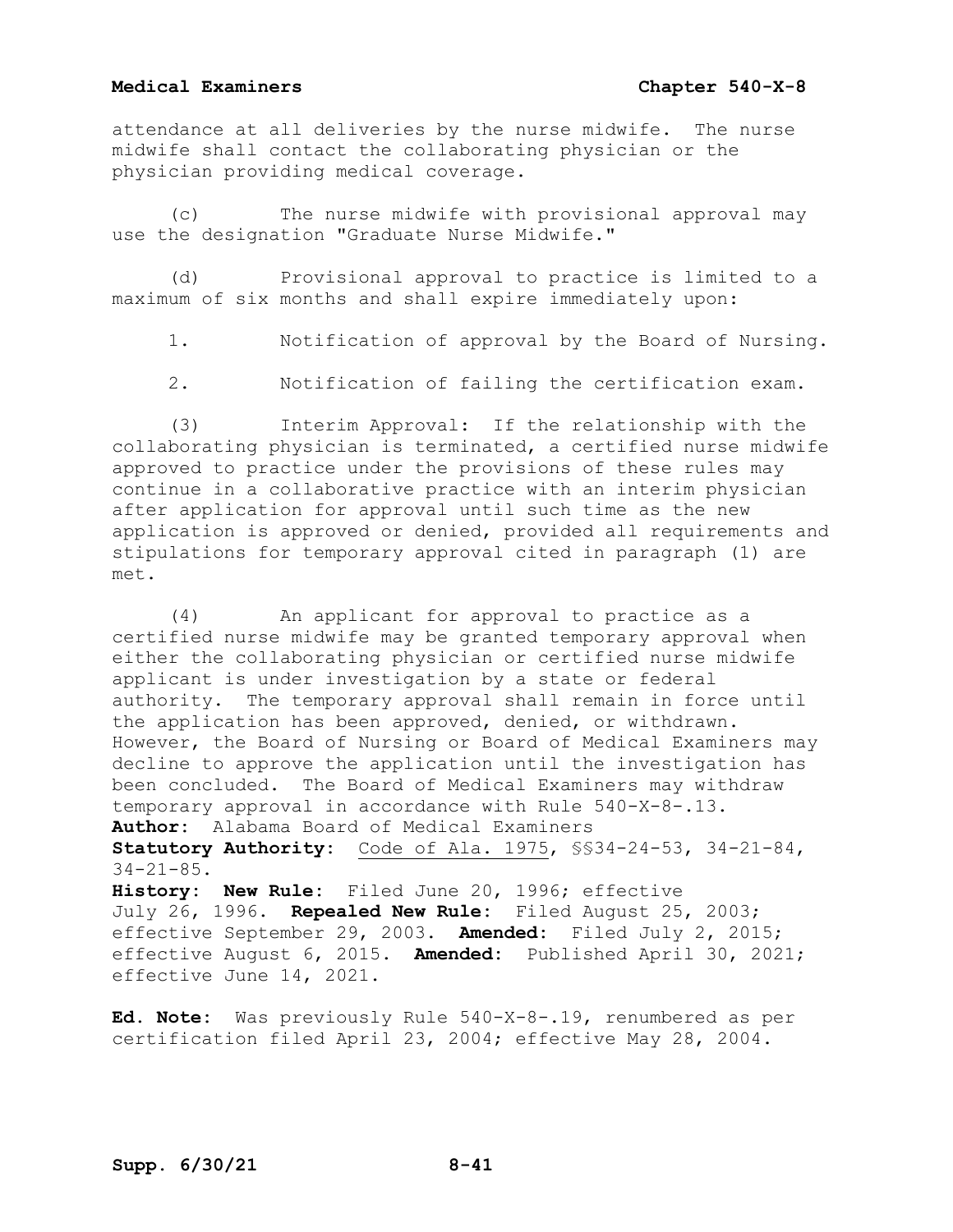# **540-X-8-.22 Requirements For Collaborative Practice By Physicians And Certified Nurse Midwives.**

(1) The collaborating physician shall:

(a) Provide professional medical oversight and direction to the certified nurse midwife.

(b) Be readily available for direct communication or by radio, telephone or telecommunications.

(c) Be readily available for consultation or referrals of patients from the certified nurse midwife.

(d) Be readily available during labor management to provide direct medical intervention and to attend deliveries if needed.

(e) Be readily available at each remote practice site.

(2) In the event the collaborating physician is not readily available, provisions shall be made for professional medical oversight and direction by a covering physician who is readily available, who is pre-approved by the Board of Medical<br>Examiners, and who is familiar with these rules. The Examiners, and who is familiar with these rules. collaborating physician shall certify to the Board of Medical Examiners at least annually that any approved covering physician continues to agree to serve in that capacity and shall inform the Board of Medical Examiners of the termination of a covering physician within ten (10) days of the termination.

(3) In the event of an unanticipated, permanent absence of a collaborating physician, a previously approved covering physician may be designated as a temporary collaborating physician for a period of up to sixty (60) days. During the sixty (60) day time period, a new "Notice of Commencement" designating a new collaborating physician should be submitted for approval.

(4) The certified nurse midwife's scheduled hours in patient homes, and/or facilities licensed by the Alabama Department of Public Health and facilities certified by the Alabama Department of Public Health are not subject to the required minimum hours for physician presence.

(5) The collaborating physician shall: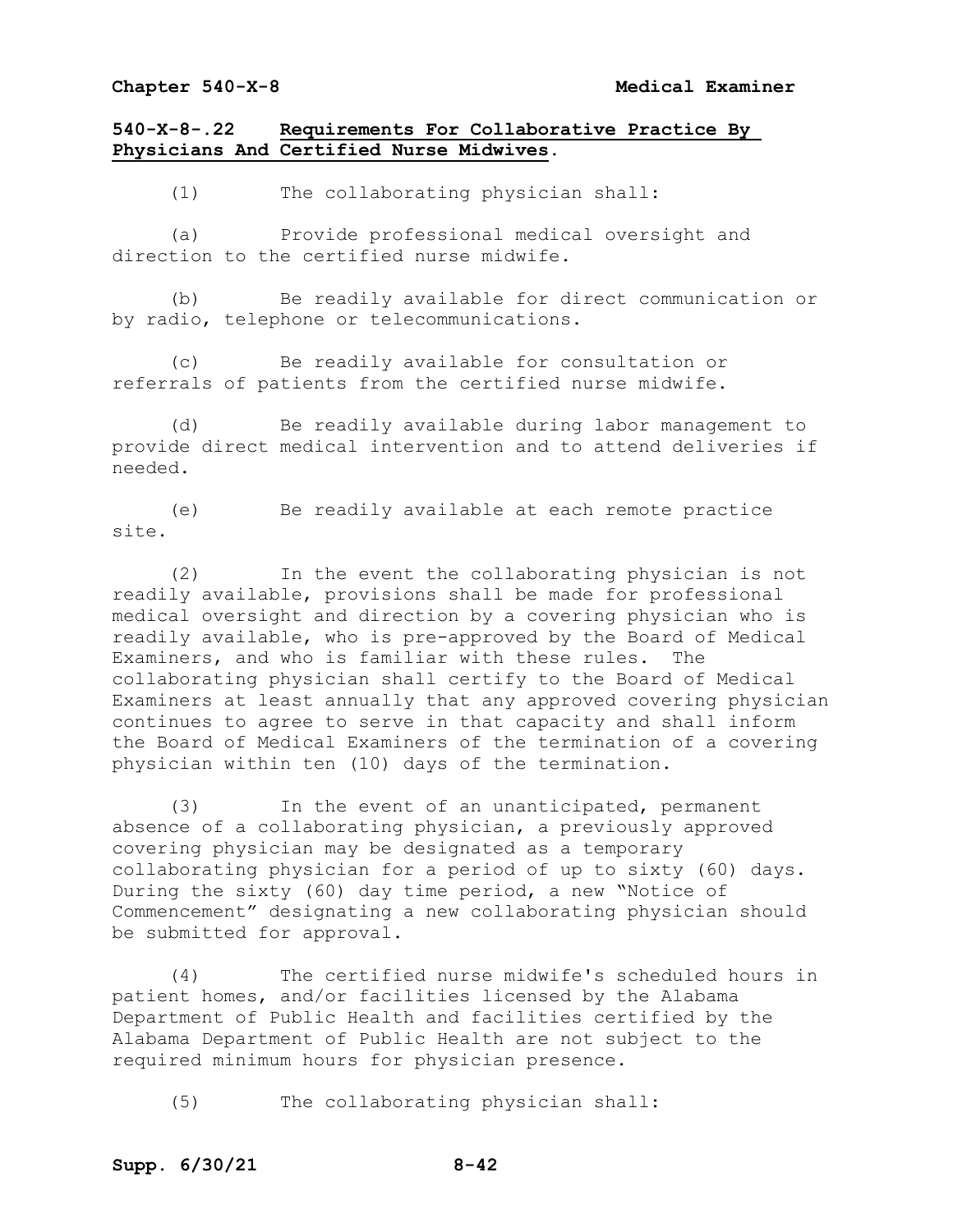(a) Have no additional requirement for documentation of on-site collaboration when working in the same facility with the Certified Nurse Midwife (CNM).

(b) Be present for not less than ten percent (10%) of the CNM's scheduled hours in an approved practice site with a CNM who has less than two (2) years (4,000 hours) of collaborative practice experience:

1. Since initial certification; or

2. In the collaborating physician's practice specialty.

(c) Maintain documentation of the CNM's two (2) years (4,000 hours) of collaborative practice experience for the duration of the collaborative practice and for three (3) years following the termination of the collaborative practice agreement.

(d) Visit remote practice sites no less than twice annually.

(e) Meet no less than quarterly with the CNM who has more than two (2) years (4,000 hours) of collaborative practice experience.

(f) Complete quarterly quality assurance with each CNM. Documentation of any quality assurance review required by this chapter shall be maintained by the collaborating physician for the duration of the collaborative practice and for three years following the termination of the collaborative practice agreement.

(g) Allow a pre-approved covering physician to be present in lieu of the collaborating physician.

(6) The collaborating physician shall provide notice in writing to the State Board of Medical Examiners of the commencement or termination of a collaborative practice agreement as required by Rule 540-X-8-.18.

(7) The Joint Committee may, at its discretion, waive the requirement of written verification of physician availability upon documentation of exceptional circumstances. Employees of state and county health departments are exempt from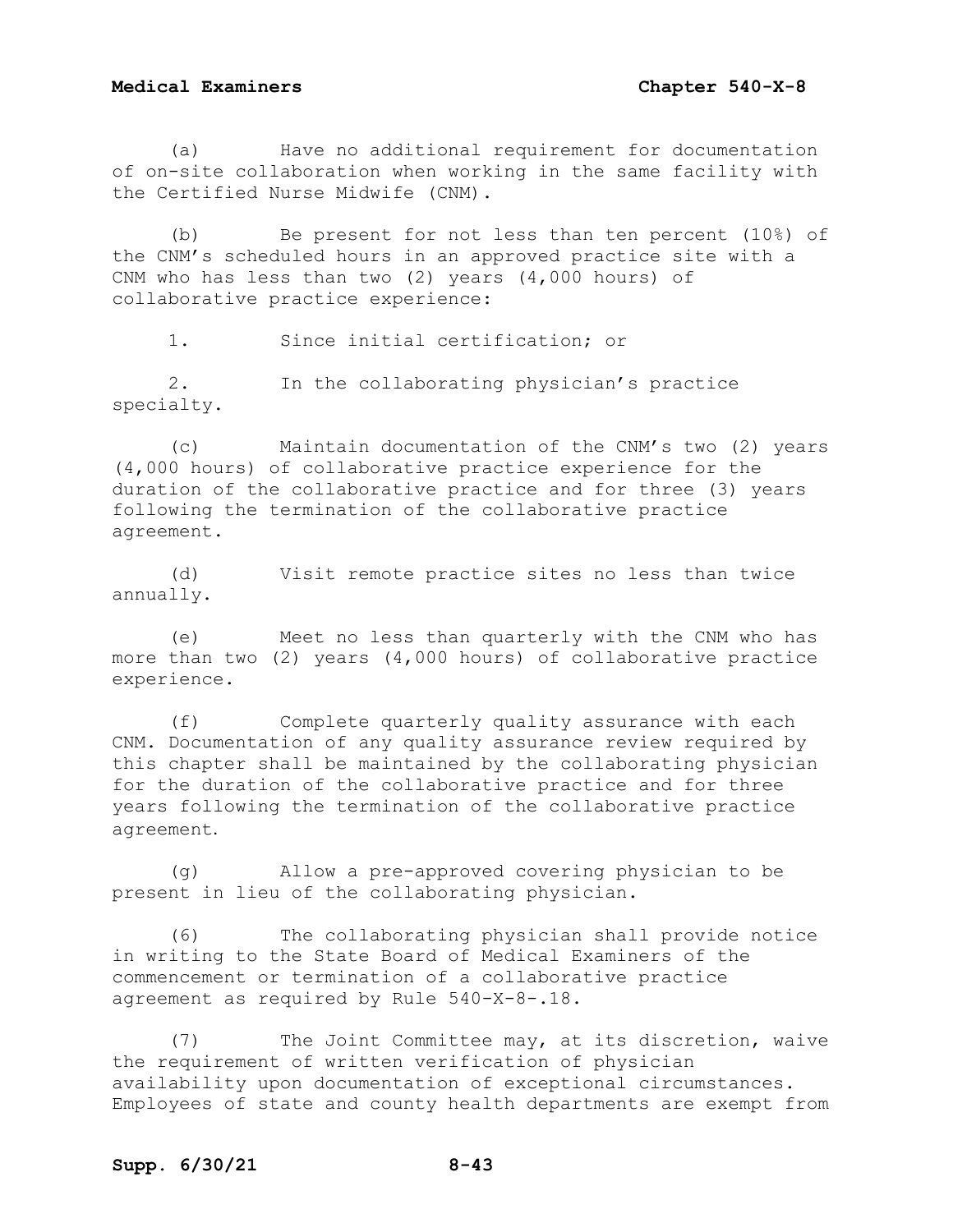the requirement of written verification of physician availability.

(8) A written standard protocol specific to the specialty practice area of the certified nurse midwife and the specialty practice area of the collaborating physician, approved and signed by both the collaborating physician and the certified nurse midwife shall:

(a) Identify all sites where the certified nurse midwife will practice within the collaboration protocol.

(b) Identify the physician's principal practice site.

(c) Be maintained at each practice site and on file with the Board of Nursing and Board of Medical Examiners.

(d) Include a formulary of drugs, devices, medical treatments, tests and procedures that may be prescribed, ordered, and implemented by the certified nurse midwife consistent with these rules, and which are appropriate for the collaborative practice setting.

(e) Include a pre-determined plan for emergency services.

(f) Specify the process by which the certified nurse midwife shall refer a patient to a physician other than the collaborating physician.

(g) Specify a plan for quality assurance management with defined quality outcome measures for evaluation of the clinical practice of the certified nurse midwife and include review of a meaningful sample of medical records plus all adverse outcomes. The term "medical records" includes, but is not limited to, electronic medical records. Documentation of quality assurance review shall be readily retrievable, identify records that were selected for review, include a summary of findings, conclusions, and if indicated, recommendations for change. Quality assurance monitoring may be performed by designated personnel, with final results presented to the physician and certified nurse midwife for review. The certified nurse midwife shall maintain a copy of the plan for quality assurance, in a form prescribed by the Board of Nursing, on file with the Board of Nursing. The collaborating physician shall maintain an updated copy of the plan for quality assurance on file with the Board of Medical Examiners.

# **Supp. 6/30/21 8-44**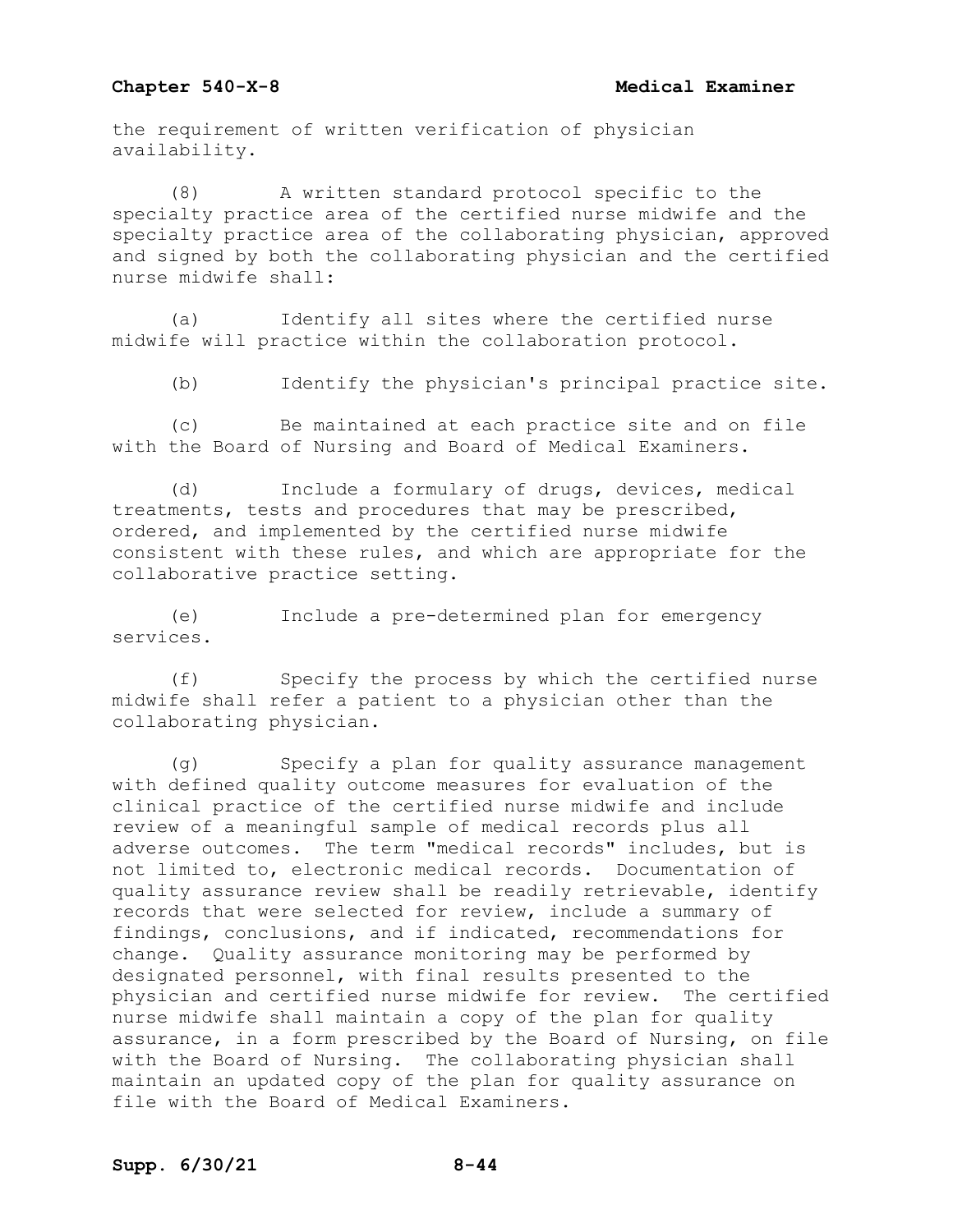(9) The physician shall maintain independent medical judgment related to the practice of medicine at all times, irrespective of employment structure or business model.

(10) Irrespective of the location of the principle practice site and any remote site(s) of the collaboration, all services provided to patients and actions incident to services provided to patients of the collaborative practice shall be deemed to have occurred in the state where the patient is located at the time of service or action incident to the service. The collaborating physician, covering physician, and certified nurse midwife shall comply with all applicable Alabama laws, rules, and regulations pertaining to services and actions incident to services provided to Alabama patients of the collaborative practice. Actions incident to services include, but are not limited to, professional medical oversight and direction to the certified nurse midwife regarding Alabama patients, consultation or referral of Alabama patients from the certified nurse midwife, quality assurance review of the medical records of Alabama patients, and maintenance of documentation pursuant to this chapter. The collaborating physician shall maintain all documentation required pursuant to this chapter for the duration of the collaborative practice and for three years following the termination of the collaborative practice agreement.

**Author:** Alabama Board of Medical Examiners **Statutory Authority**: Code of Ala. 1975, §§34-21-85, 34-24-53. **History: New Rule:** Filed June 20, 1996; effective July 26, 1996. **Repealed and New Rule:** Filed August 25, 2003; effective September 29, 2003. **Amended:** Filed July 22, 2005; effective August 26, 2005. **Amended:** Filed October 6, 2006; effective November 10, 2006. **Amended:** Filed February 21, 2008; effective March 27, 2008. **Amended:** Filed September 24, 2012; effective October 29, 2012. **Amended:** Filed July 2, 2015; effective August 6, 2015. **Amended:** Filed January 22, 2018; effective March 8, 2018. **Amended:** Filed June 19, 2019; effective August 3, 2019. **Amended:** Published April 30, 2021; effective June 14, 2021.

**Ed. Note:** Was previously Rule 540-X-8-.20, renumbered as per certification filed April 23, 2004; effective May 28, 2004.

**540-X-8-.23 Standards Of Practice Of Certified Nurse Midwives.** The certified nurse midwife shall practice in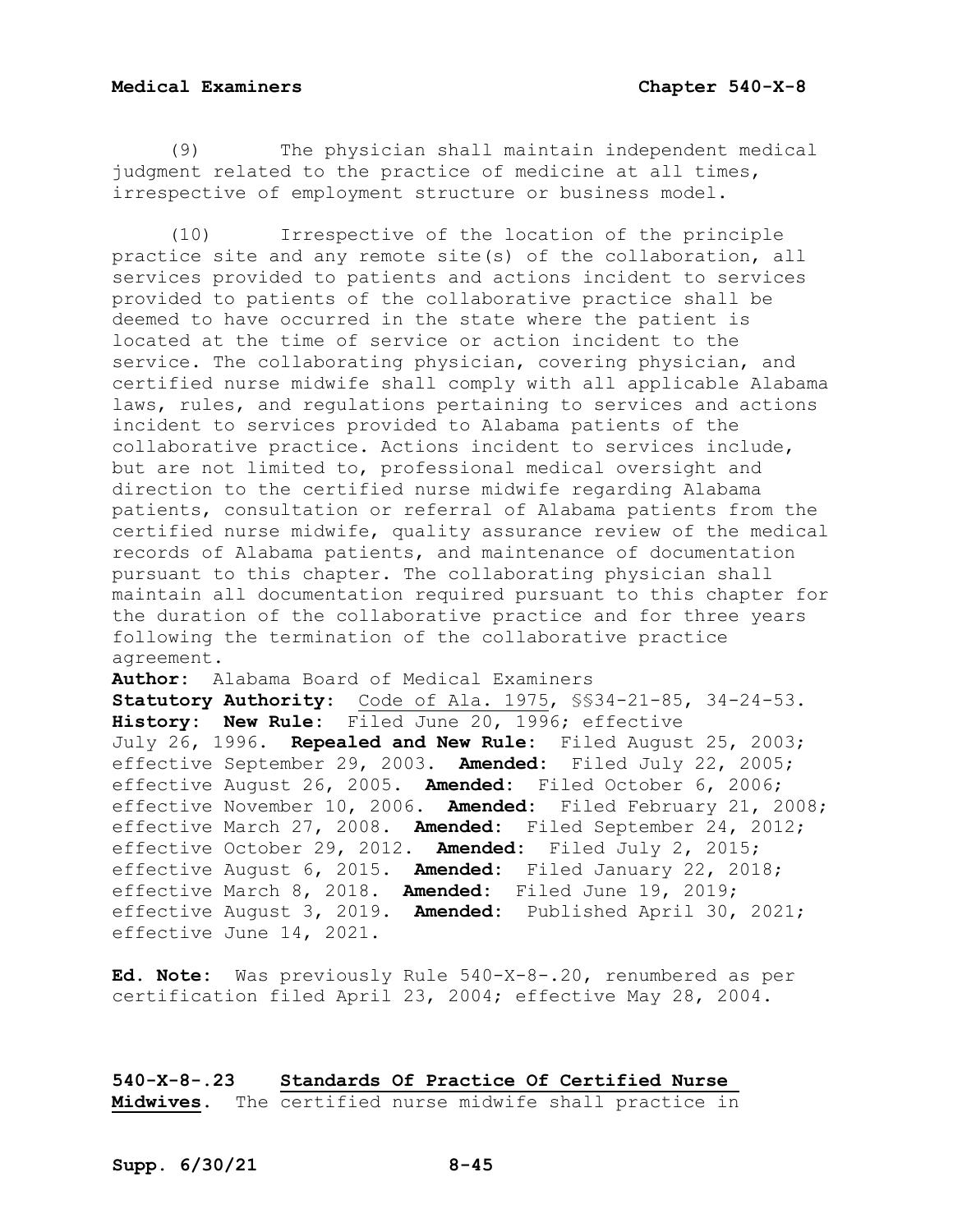accordance with the standards and functions developed by the American College of Nurse Midwives as recognized by the Board of Nursing and as congruent with Alabama law.<br>**Author:** Patricia E. Shaner, Attorney for Patricia E. Shaner, Attorney for the Board of Medical Examiners **Statutory Authority**: Code of Ala. 1975, §§34-21-85, 34-24-53. **History: New Rule:** Filed August 25, 2003; effective

September 29, 2003.

**Ed. Note:** Was previously Rule 540-X-8-.21, renumbered as per certification filed April 23, 2004; effective May 28, 2004.

# **540-X-8-.24 Functions And Activities Of Certified Nurse Midwives.**

(1) The certified nurse midwife is responsible and accountable for the continuous and comprehensive management of women's health care focusing on pregnancy, childbirth, the postpartum period, care of the newborn, family planning and gynecological needs for which the certified nurse midwife is educationally prepared and for which competency is maintained,<br>with physician collaboration as described in these rules. These with physician collaboration as described in these rules. services include but are not restricted to the following:

(a) Evaluate current health status and risk factors of individuals based on comprehensive health history and comprehensive physical examinations and assessments.

(b) Formulate a working diagnosis, develop and implement a treatment plan, and evaluate/modify therapeutic regimens to promote positive patient outcomes.

(c) Prescribe, administer and provide therapeutic measures, tests, procedures, and drugs.

(d) Counsel, teach and assist individuals/families to assume responsibility for self-care in prevention of illness, health maintenance, and health restoration.

(e) Consult with and refer to other health care providers as appropriate.

(2) A standard protocol approved by the Board of Nursing and State Board of Medical Examiners shall address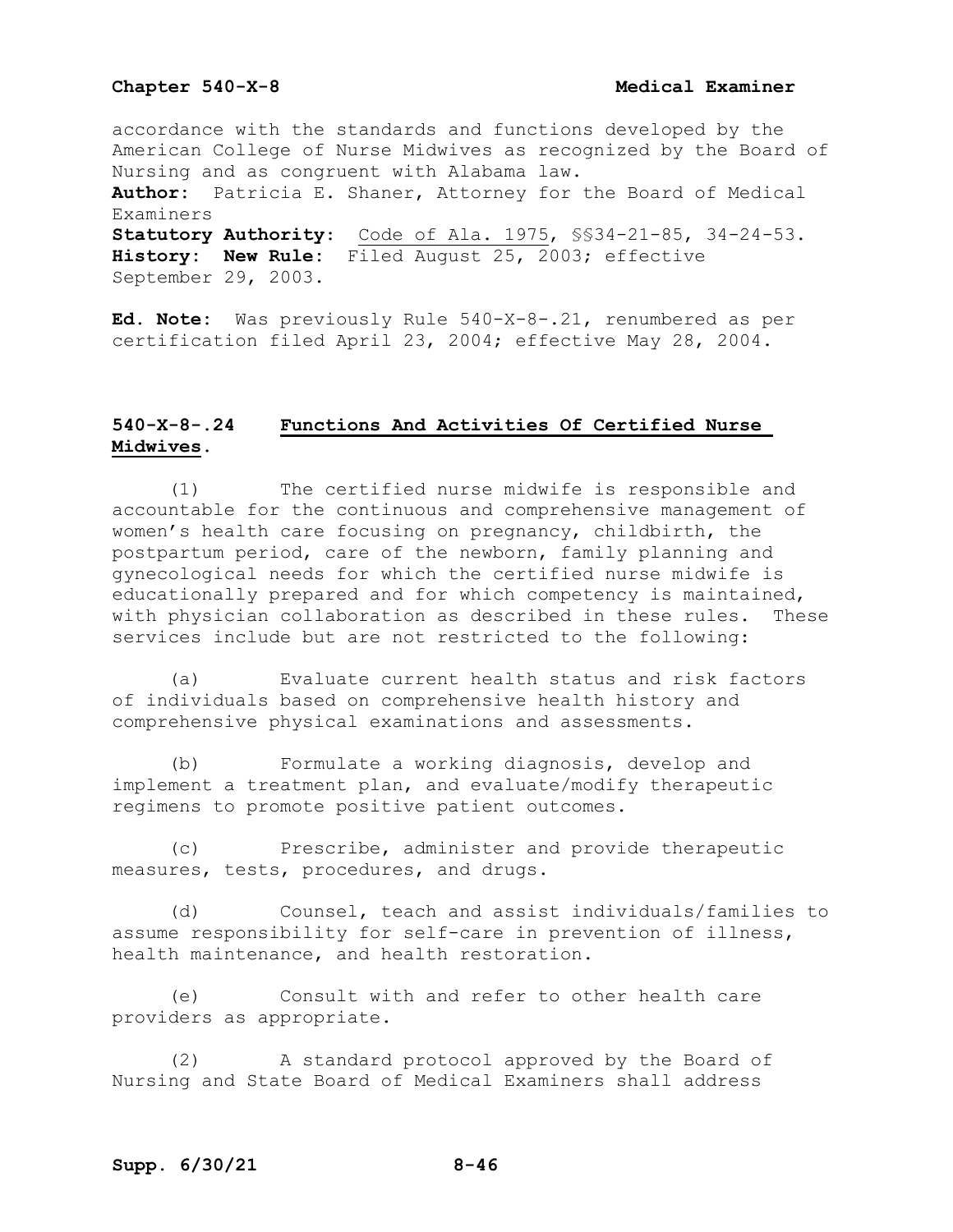permissible functions and activities specific to the practice of the certified nurse midwife.

(3) A certified nurse midwife may, after the successful completion of an organized program of study and supervised clinical practice, carry out functions beyond the nurse midwifery educational preparation provided the functions are approved by the Board of Nursing as being within the legal scope of practice for a certified nurse midwife. Such functions will be submitted to the Joint Committee for consideration for inclusion on the standard protocol.

(4) Requests for additional functions to be added to the protocol may be submitted to the Joint Committee for consideration.

(5) A certified nurse midwife may write admission orders for inpatients and subsequent orders in accordance with established protocols and institutional policies. **Author:** Patricia E. Shaner, Attorney for the Board of Medical Examiners **Statutory Authority**: Code of Ala. 1975, §§34-21-85, 34-21-86, 34-21-87, 34-24-53. **History: New Rule:** Filed June 20, 1996; effective July 26, 1996. **Amended:** Filed August 25, 2003; effective September 29, 2003. **Amended:** Filed September 11, 2008; effective October 16, 2008.

**Ed. Note:** Was previously Rule 540-X-8-.21, renumbered as per certification filed August 25, 2003; effective September 29, 2003. Was previously Rule 540-X-8-.22, renumbered as per certification filed April 23, 2004; effective May 28, 2004.

# **540-X-8-.25 Prescriptions And Medication Orders By A Certified Nurse Midwife.**

(1) Certified nurse midwives engaged in collaborative practice with physicians may be granted prescriptive authority upon submission of evidence of completion of an academic course in pharmacology or evidence of integration of pharmacology theory and clinical application in the certified nurse midwifery curriculum.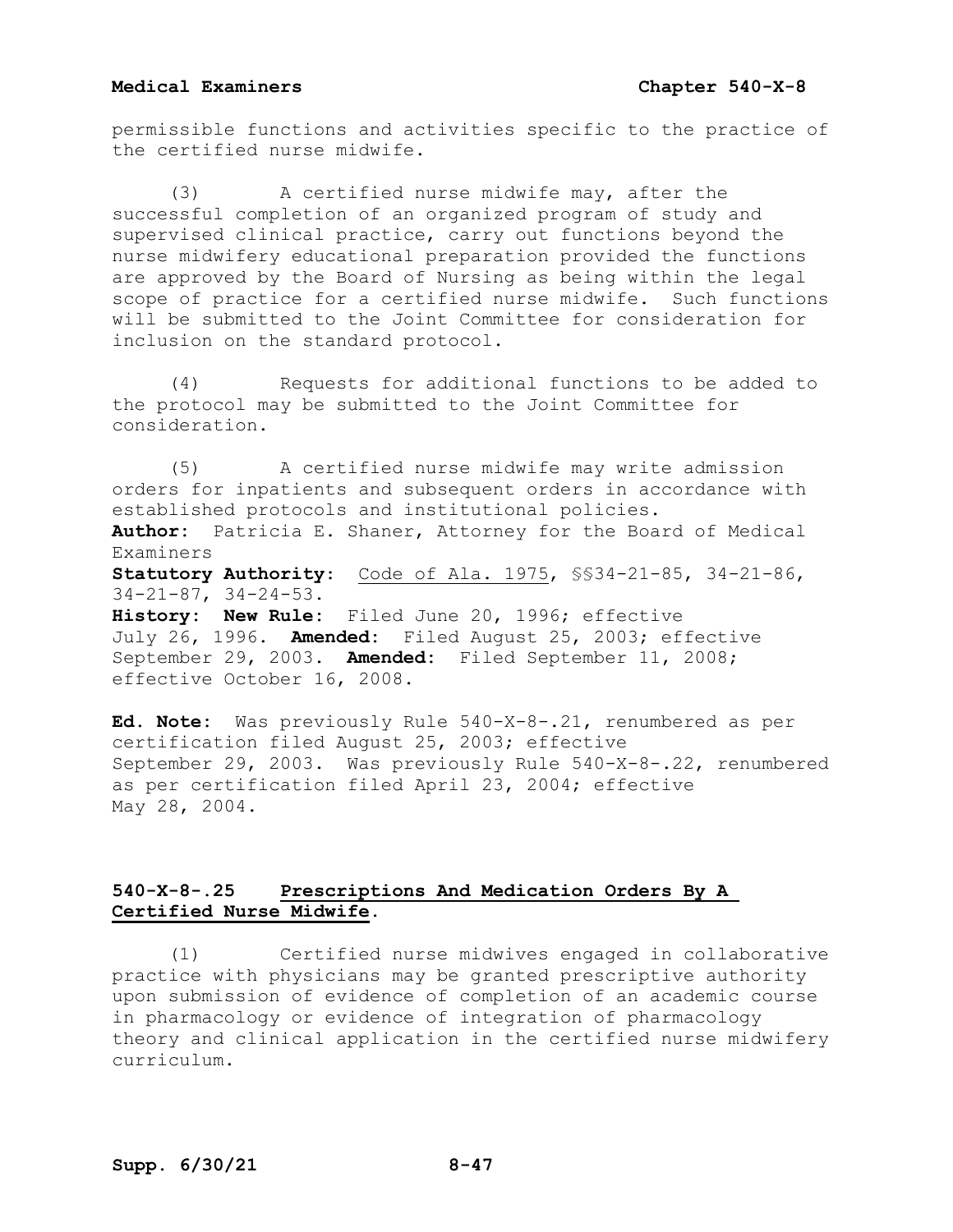(2) Certified nurse midwives practicing under protocols approved in the manner prescribed by the Code of Ala. 1975, §34-21-80, *et. seq.*, may prescribe legend drugs to their patients, subject to the following conditions:

(a) The drug shall be included in the formulary recommended by the Joint Committee and adopted by the Board of Nursing and the Board of Medical Examiners.

(b) The drug type, dosage, quantity prescribed, and number of refills shall be authorized in an approved protocol signed by the collaborating physician and the certified nurse midwife. This requirement may be met if written prescriptions adhere to the standard recommended doses of legend drugs as identified in the Physicians Desk Reference or Product Information Insert, and do not:

1. Exceed the recommended treatment regimen periods.

2. Include United States Food and Drug Administration (FDA) non-approved supplements, drug products, medication, and off label medications.

(c) Drugs and medications that do not have FDA approval may be prescribed through protocol registration in a United States Institutional Review Board or Expanded Access authorized clinical trial.

(d) "Off label" use or prescription of FDA-approved medications for uses other than that indicated by the FDA, is permitted when such practices are:

1. Within the current standard of care for treatment of disease or condition.

2. Supported by evidence-based research.

3. Approved by the collaborating physician and entered into the patient record.

(3) A certified nurse midwife may not initiate a call-in prescription in the name of a collaborating physician for any drug, whether legend or controlled substance, which the certified nurse midwife is not authorized to prescribe under the protocol signed by the collaborating physician and certified nurse midwife and approved under this section unless the drug is specifically ordered for the patient by the physician, either in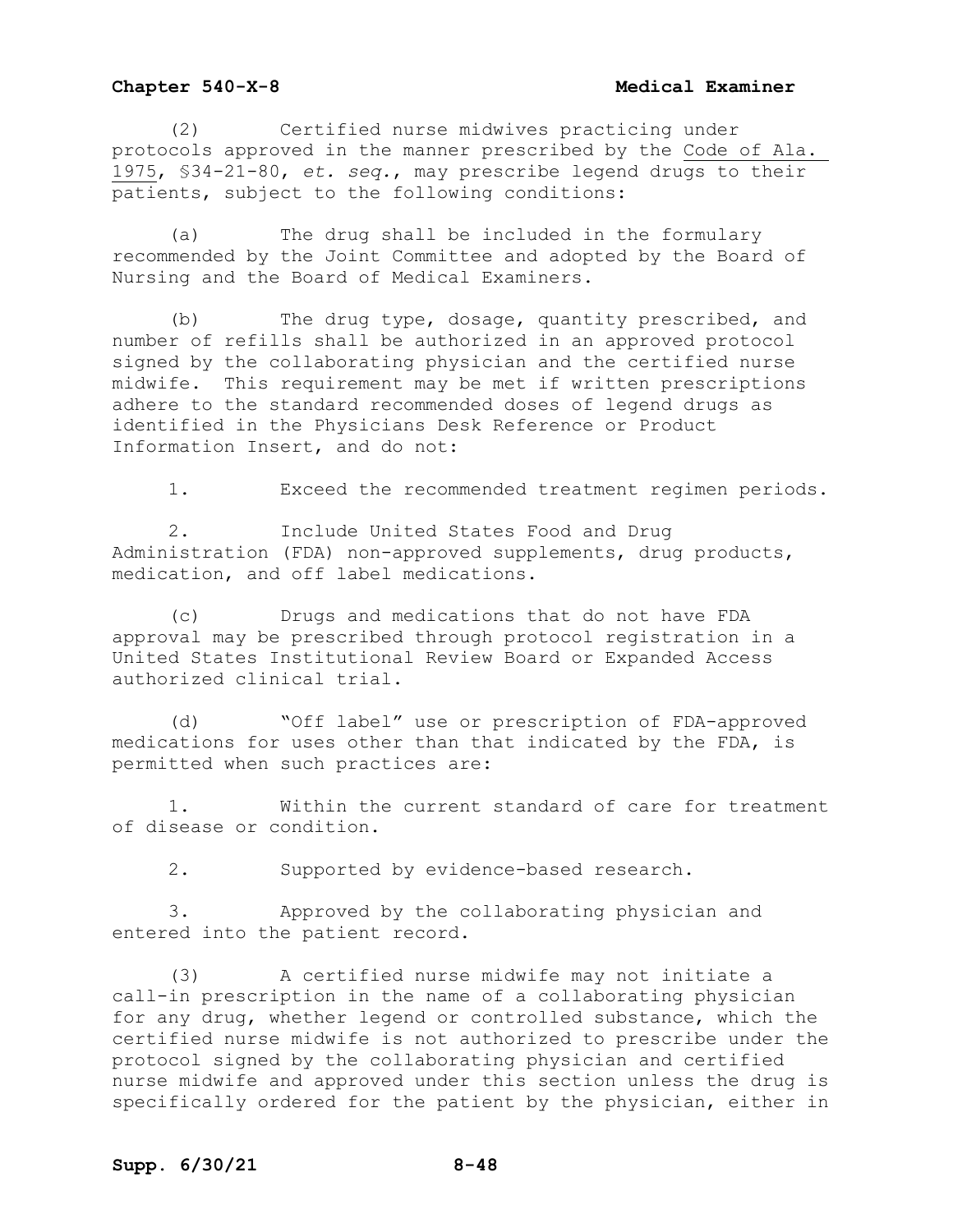writing or by a verbal order which has been transcribed in writing, and which has been signed by the physician within seven working days or as otherwise specified by the Board of Nursing and the Board of Medical Examiners.<br>(4) A written prescription

A written prescription for any drug that the certified nurse midwife is authorized to prescribe may be called in to a pharmacy, provided the prescription is entered into the patient's record and signed by the certified nurse midwife.

(5) The certified nurse midwife in collaborative practice with prescriptive privileges shall not engage in prescribing for:

(a) Self.

(b) Immediate family members.

(c) Individuals who are not patients of the practice, except in cases, where a certified nurse midwife is prescribing for the sexual partner(s) of a patient in accordance with an Expedited Partner Therapy (EPT) protocol for the prevention of transmission and spread of sexually transmitted disease(s).

(6) The certified nurse midwife who is in collaborative practice and has prescriptive privileges may receive and sign for samples of legend drugs that are authorized in the approved formulary for the collaborative practice, provided the certified nurse midwife complies with all applicable state and federal laws and regulations.

(7) When prescribing legend drugs a certified nurse midwife shall use a prescription form which includes all of the following:

(a) The name, medical practice site address and telephone number of the collaborating physician or covering physician.

(b) The name of the certified nurse midwife.

(c) The medical practice site address and telephone number of the certified nurse midwife if different from that of the collaborating physician.

(d) The certified nurse midwife's registered nurse license number assigned by the Board of Nursing.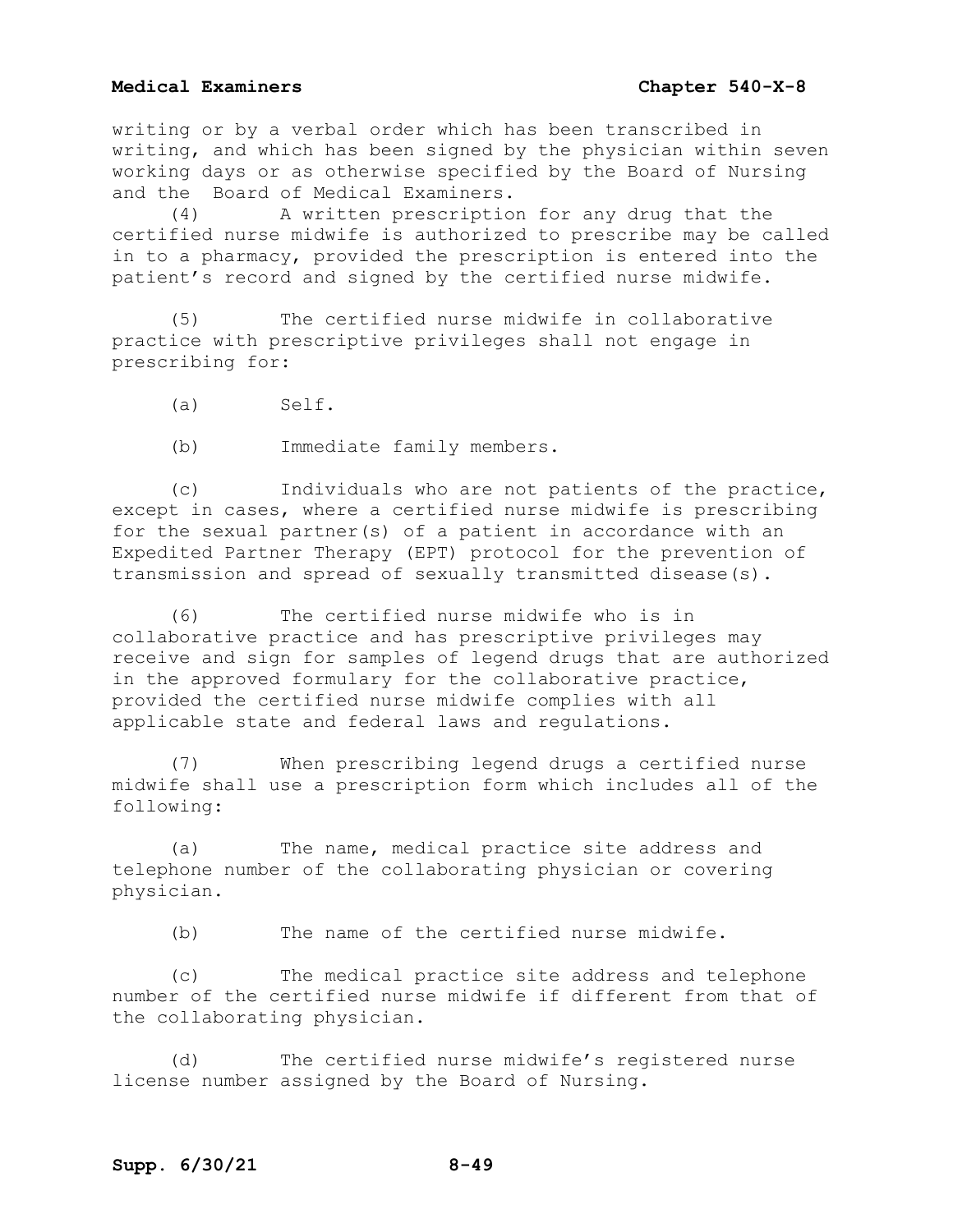### **Chapter 540-X-8 Medical Examiner**

(e) The words "Product Selection Permitted" printed on one side of the prescription form directly beneath a signature line.

(f) The words "Dispense as written" printed on one side of the prescription form directly beneath a signature line.

(g) The date the prescription is issued to the patient. **Author:** Alabama Board of Medical Examiners **Statutory Authority**: Code of Ala. 1975, §§34-21-85, 34-21-86, 34-21-87, 34-24-53. **History: New Rule:** Filed June 20, 1996; effective July 26, 1996. **Amended:** Filed August 25, 2003; effective September 29, 2003. **Amended:** Filed July 2, 2015; effective August 6, 2015. **Amended:** Filed October 20, 2016; effective December 4, 2016. **Amended:** Filed June 19, 2019; effective August 3, 2019. **Amended:** Published April 30, 2021; effective June 14, 2021.

**Ed. Note:** Was previously Rule 540-X-8-.22, renumbered as per certification filed August 25, 2003; effective September 29, 2003. Was previously Rule 540-X-8-.23, renumbered as per certification filed April 23, 2004; effective May 28, 2004.

# **540-X-8-.26 Limitations Upon Utilization Of Certified Nurse Midwives.**

(1) A physician may enter into a collaborative agreement with certified nurse midwives not exceeding a cumulative three hundred and sixty (360) hours (nine FTEs) per week. The physician shall not collaborate with or supervise any combination of certified registered nurse practitioners, certified nurse midwives and/or assistants to physicians exceeding three hundred and sixty (360) hours per week (nine full-time equivalent positions). "One full- time equivalent" (FTE) is herein described as a person/persons collectively working forty hours a week, excluding time on call.

(a) A physician collaborating with more than four FTEs per week shall engage in documented quality assurance review with each CNM every month for six (6) months following the commencement of a collaborative practice with a new CNM.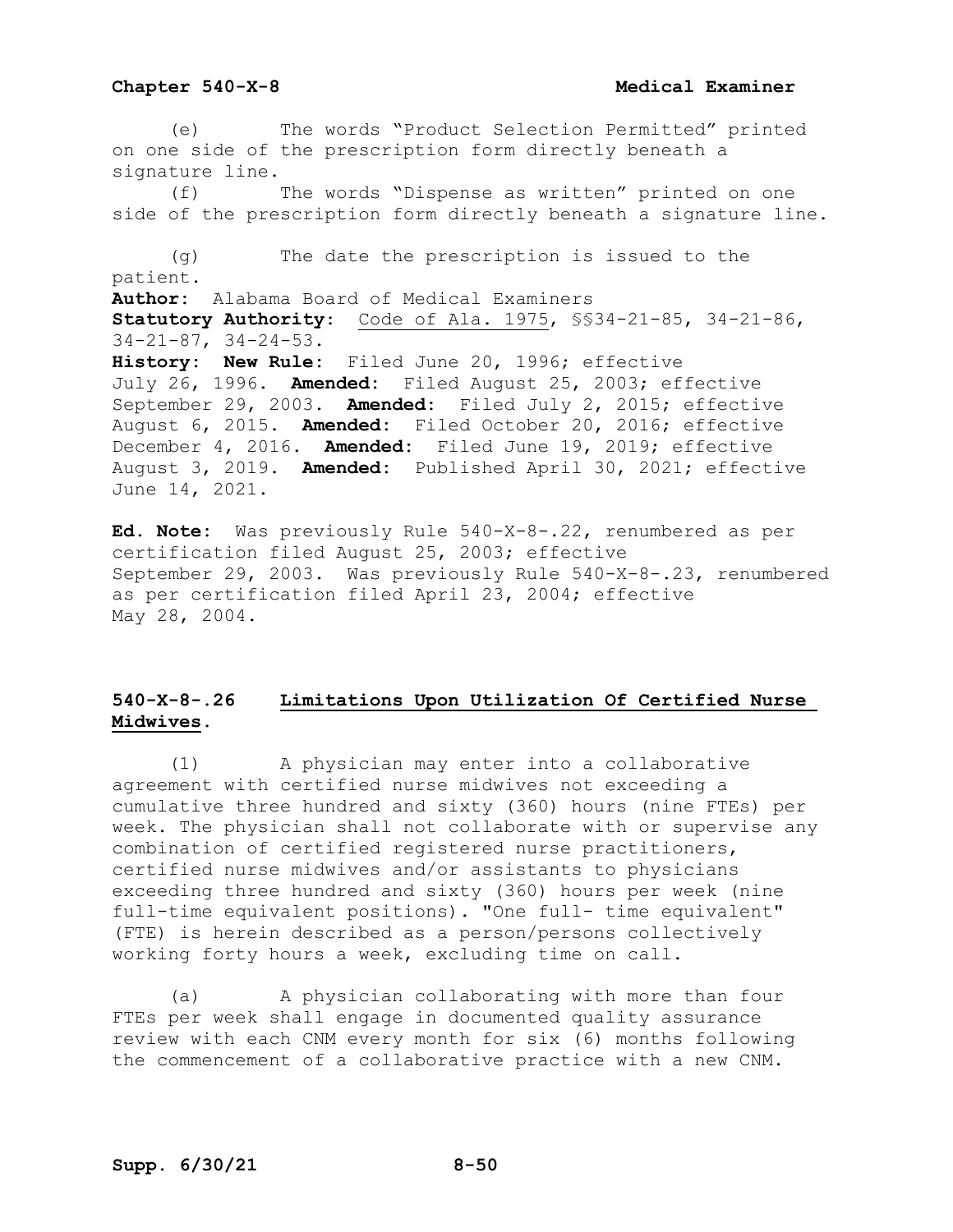(b) A physician shall disclose to the Board of Medical Examiners the existence of all collaborative and supervisory agreements to which the physician is a party, including collaborative and supervisory agreements in other states, and shall not be eligible to collaborate with or supervise any combination of certified registered nurse practitioners, certified nurse midwives and/or assistants to physicians exceeding three hundred and sixty (360) hours per week (nine full-time equivalent positions), inclusive of collaborative and supervisory agreements existing in other states. Agreements with an individual certified registered nurse practitioner, certified nurse midwife, and/or assistant to physician in multiple states shall only be counted once for purposes of calculating the total number of full-time equivalent positions.

(2) Employees of the Alabama Department of Public Health and county board of health are specifically exempt from the requirements of paragraph (1) of this rule.

(3) A physician in collaborative practice may request approval for additional full-time certified nurse midwife positions by the Joint Committee, with consideration given to the following factors to ensure that an acceptable standard of care is rendered:

(a) Availability of the physician

(b) Practice settings and staffing needs for extended hours of service

(c) Risk to patients

(d) Educational preparation, specialty and experience of the parties in the collaborative practice

(e) Complexity and risk of procedures to be performed

(4) A physician in collaboration with CRNP, CNM or supervising Physician Assistant personnel totaling 360 hours per week (nine (9) FTEs) may request a transitional allowance increasing the total weekly hours for the purpose of orientation of the incoming CNM. The transitional allowance shall not exceed 45 days. The physician shall request the transitional allowance in writing and specify the starting date for this FTE allowance.

**Author:** Alabama Board of Medical Examiners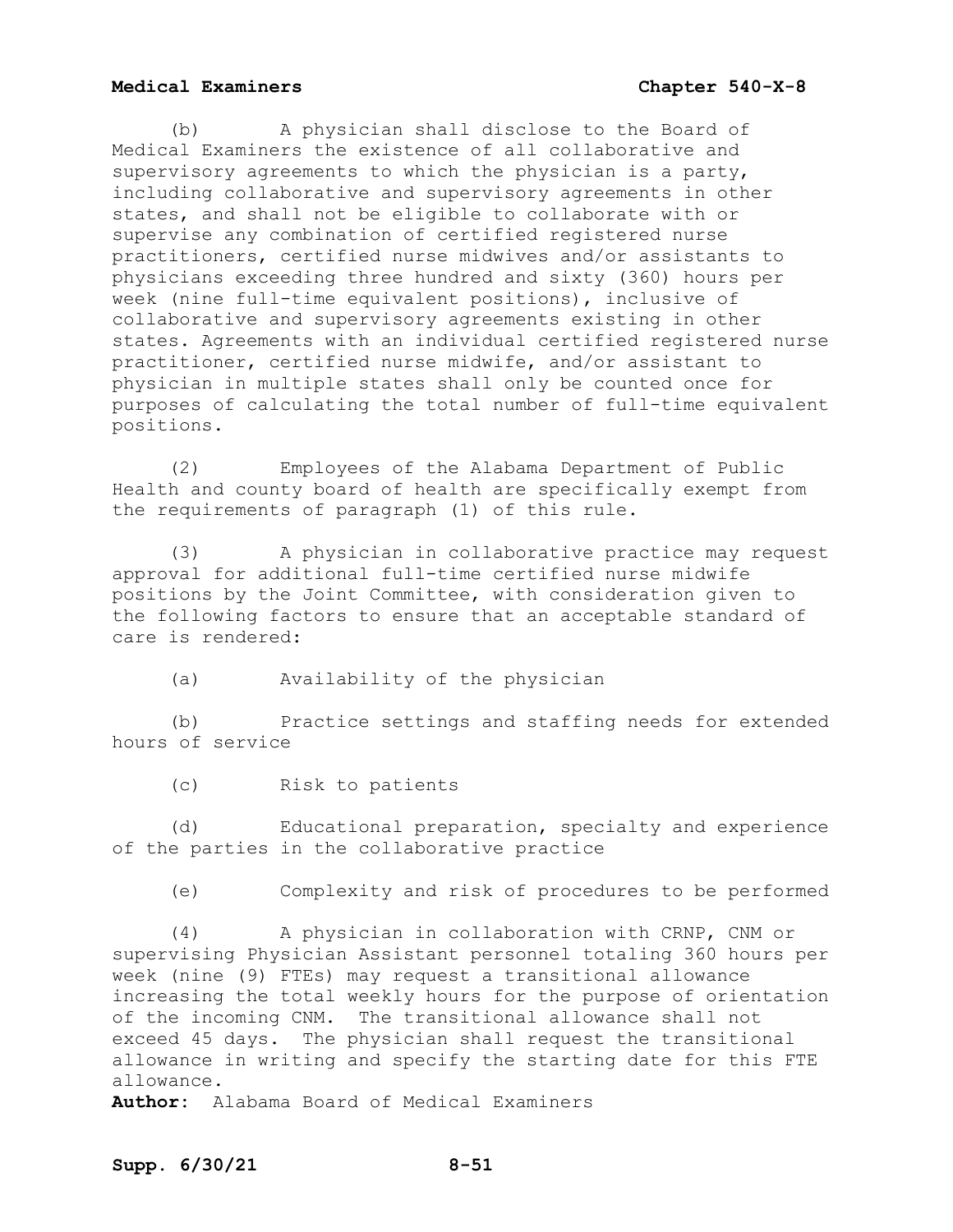**Statutory Authority**: Code of Ala. 1975, §§34-21-87, 34-24-53. **History: New Rule:** Filed June 20, 1996; effective July 26, 1996. **Amended:** Filed August 25, 2003; effective September 29, 2003. **Amended:** Filed July 2, 2015; effective August 6, 2015. **Amended:** Published April 30, 2021; effective June 14, 2021.

**Ed. Note:** Was previously Rule 540-X-8-.23, renumbered as per certification filed August 25, 2003; effective September 29, 2003. Was previously Rule 540-X-8-.24, renumbered as per certification filed April 23, 2004; effective May 28, 2004.

## **540-X-8-.27 Grounds For Denial/Withdrawal Of Approval Of The Certified Nurse Midwife And Collaborating Physician.**

(1) The commission by a certified nurse midwife of any act, offense, or condition set forth in Code of Ala. 1975, §34-21-25 and Board of Nursing Administrative Code Rule (old: 610-X-8) and/or the commission by the collaborating physician of any act, offense or condition set forth in Code of Ala. 1975, §34-24-57 and/or §34-24-360 shall be grounds, within the discretion of the respective board, to deny an application for the certified nurse midwife or collaborating physician.

(2) If under examination of the application for approval and after consideration of any information acquired by the Board of Nursing and/or the Board of Medical Examiners pursuant to an investigation into the qualifications of the physician or of the certified nurse midwife, either board determines there is probable cause to believe there exists one or more grounds upon which the application may be denied, then the respective board shall:

(a) Notify the physician and/or the certified nurse midwife of the grounds for possible denial of approval and the procedure for obtaining a hearing before the respective board. The failure to request a hearing within the time specified in the notice shall be deemed a waiver of such hearing.

(b) All hearings under this rule shall be conducted in accordance with the Code of Ala. 1975, Alabama Administrative Procedures Act, §41-22-1, *et. seq.*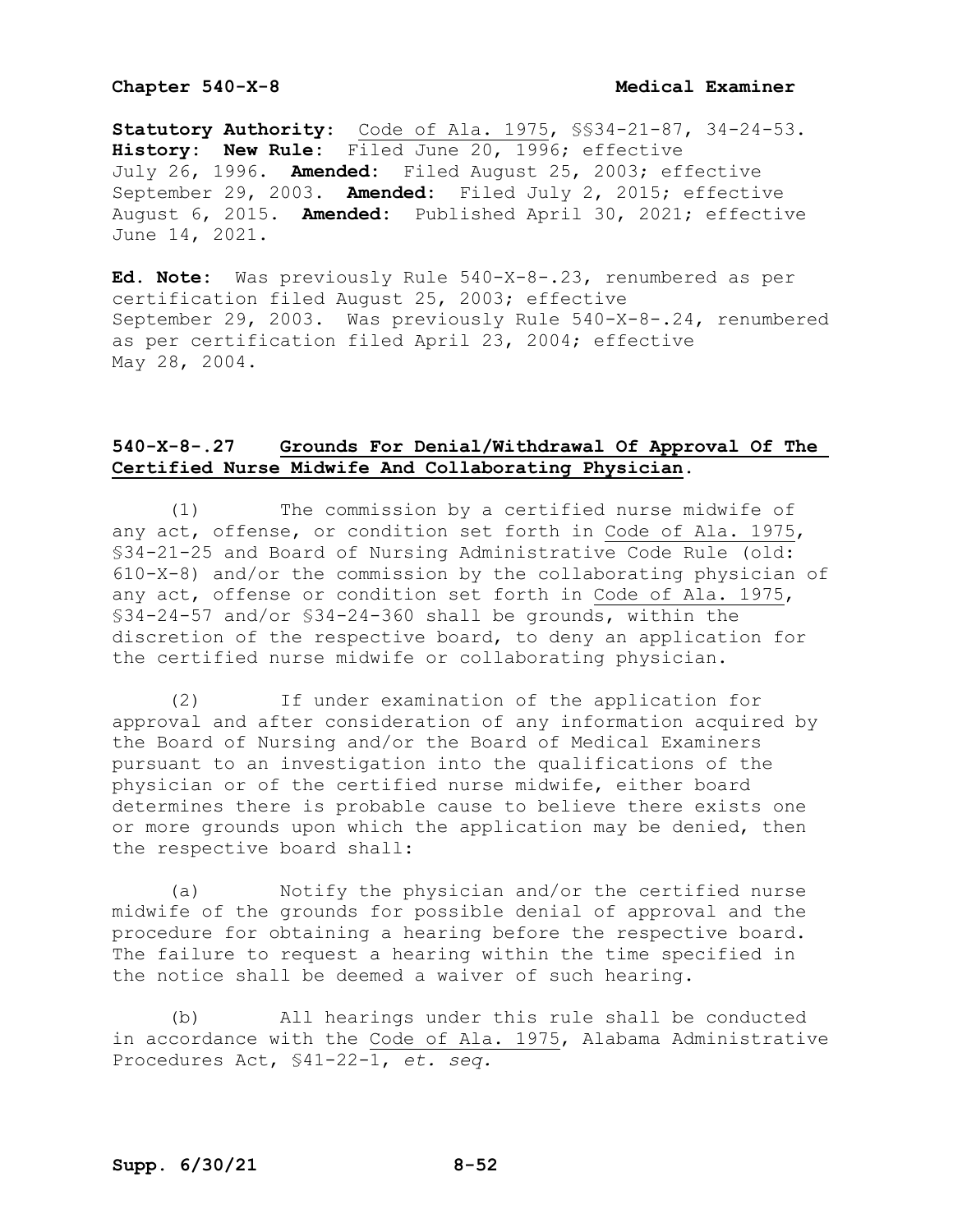(3) A nurse midwife who is decertified by the American College of Nurse Midwives or the American College of Nurse Midwives Certification Council shall immediately notify the Board of Nursing of that fact and shall not practice or use the title of certified nurse midwife during the time of de-certification until approved by the Board of Nursing.

(4) A certified nurse midwife who fails to comply with continuing education requirements of the American College of Nurse Midwives will not be eligible for continued approval for advanced practice at the time of biennial renewal of the registered nurse license and advanced practice approval.

(5) When for any reason the collaborative practice agreement with the physician designated in the application for approval is terminated, then approval of such certified nurse midwife and collaborating physician designated in the application is automatically withdrawn. The certified nurse midwife and the physician shall each inform their respective board in writing of the effective date of the termination of the collaborative practice agreement and the reasons for such termination. Failure to notify the respective board of termination may be considered a violation of these rules and regulations for the purpose of approval of future applications. **Author:** Patricia E. Shaner, Attorney for the Board of Medical Examiners

**Statutory Authority**: Code of Ala. 1975, §§34-21-25, 34-21-88, 34-24-53.

**History: New Rule:** Filed June 20, 1996; effective July 26, 1996. **Amended:** Filed August 25, 2003; effective September 29, 2003.

**Ed. Note:** Was previously Rule 540-X-8-.17, renumbered as per certification filed August 25, 2003; effective September 29, 2003. Was previously Rule 540-X-8-.25, renumbered as per certification filed April 23, 2004; effective May 28, 2004.

## **540-X-8-.28 Denial, Suspension And Revocation Of License.**

(1) The Board of Nursing may deny, suspend or revoke the license of a certified nurse midwife by any cause set forth in Code of Ala. 1975, §34-21-25, and any rules promulgated pursuant to law.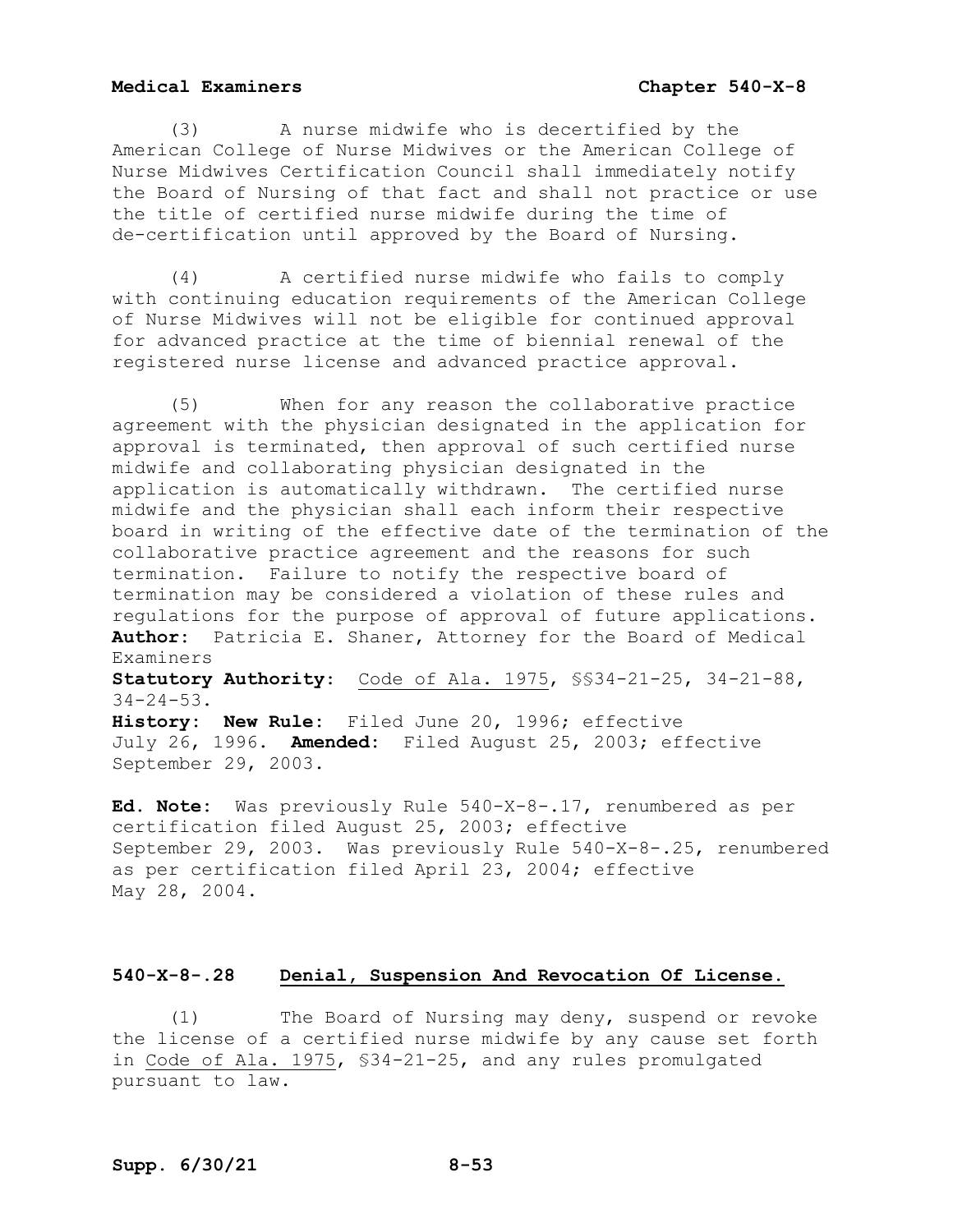(2) The Board of Medical Examiners may seek the denial, suspension or revocation of the license of a physician for any cause set forth in Code of Ala. 1975, §34-24-57 and/or §34-24-360 and any rules promulgated pursuant to law.

(3) Any person who is denied a license or whose license is suspended or revoked may appeal to the Circuit Court or a court of like jurisdiction of the county in which said person resides, any order of the respective board under this section within thirty days from date of decision of the board. The trial of appeals hereunder shall be conducted in like manner, as nearly as may be, as provided for in Code of Ala. 1975, §41-22-20.

**Author:** Alabama Board of Medical Examiners **Statutory Authority**: Code of Ala. 1975, §§34-21-25, 34-21-89, 34-24-53, 34-24-57, 34-24-360, 41-22-20. **History: New Rule:** Filed June 20, 1996; effective July 26, 1996. **Amended:** Filed August 25, 2003; effective September 29, 2003. **Amended:** Filed July 2, 2015; effective August 6, 2015.

**Ed. Note:** Was previously Rule 540-X-8-.24, renumbered as per certification filed August 25, 2003; effective September 29, 2003. Was previously Rule 540-X-8-.26, renumbered as per certification filed April 23, 2004; effective May 28, 2004.

# **540-X-8-.29 Grounds For Termination Of Approval Of A Collaborating Practice.**

(1) The following acts may constitute grounds for the termination of the approval of the State Board of Medical Examiners of the collaborating practice of a physician:

(a) Prescribing by a physician or certified nurse midwife in violation of §§20-2-54, 20-2-254, 20-2-260, and 34-21-80 through 34-21-93 of the Code of Ala. 1975 or the rules of the State Board of Medical Examiners.

(b) For a physician to require or to knowingly permit or condone a certified nurse midwife to engage in any act or render any services not authorized in his or her protocol.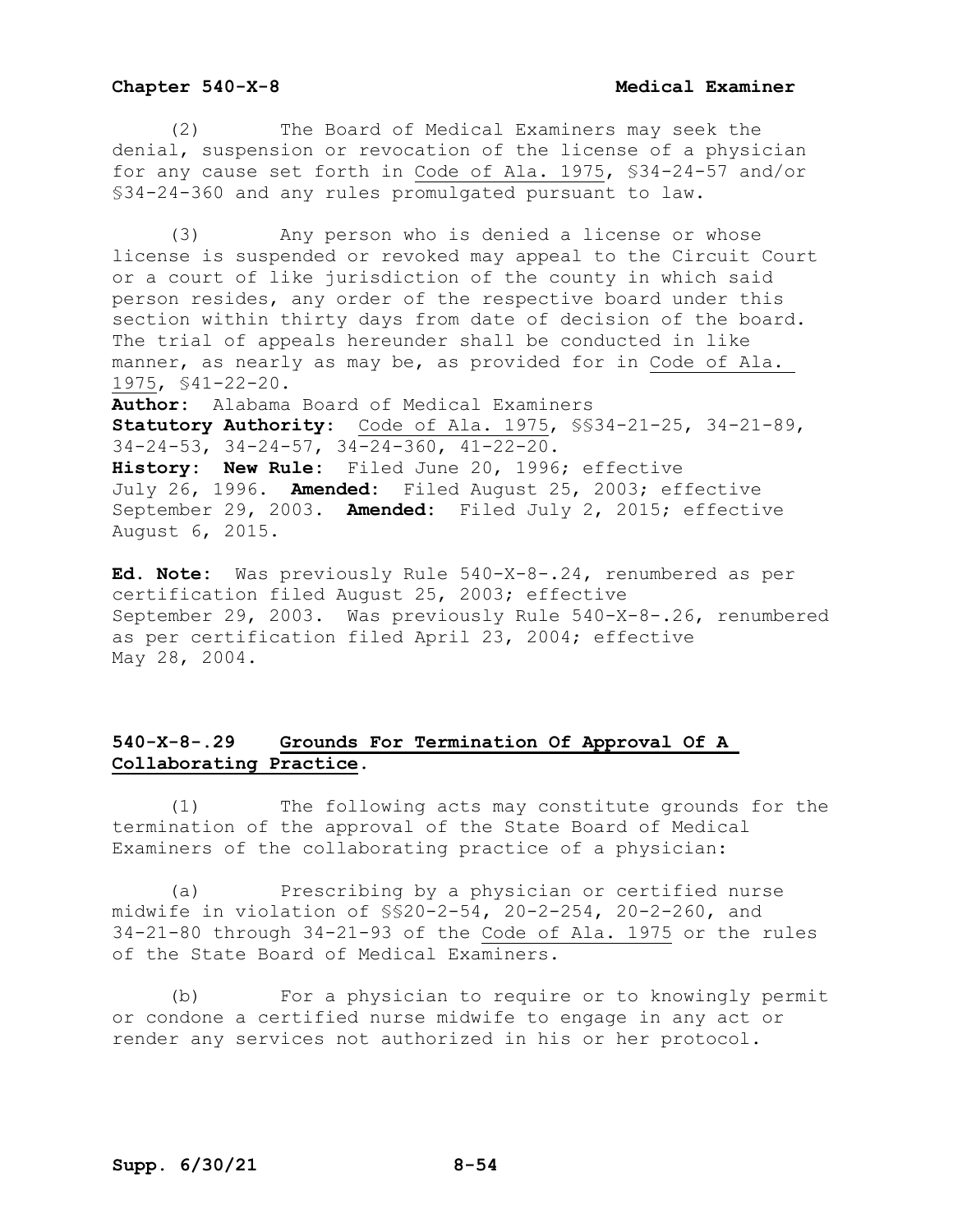(c) Failure of a physician to maintain current or unrestricted licensure with the Medical Licensure Commission of Alabama.

(d) Failure of a collaborating physician to comply with any statute or rule governing collaborative practice.

(e) The commission of any act by a physician which would constitute a violation of §34-24-360 of the Code of Ala. 1975, as amended, or any rule of the Alabama Board of Medical Examiners or Medical Licensure Commission of Alabama.

(f) Failure of a collaborating physician to maintain or produce for inspection upon request by the Board of Medical Examiners any documentation required to be maintained by the collaborating physician. **Author:** Patricia E. Shaner, Attorney for the Board of Medical Examiners. **Statutory Authority:** Code of Ala. 1975, §§34-24-53, 34-21-81. **History: New Rule:** Filed April 23, 2004; effective May 28, 2004. **Amended:** Published April 30, 2021; effective

June 14, 2021.

# **540-X-8-.30 Termination Of Approval Of A Collaborative Practice - Physicians And Registered Nurse Midwives**.

(1) Before terminating the approval of the State Board of Medical Examiners of a collaborating practice of a physician and a certified nurse midwife on any of the grounds specified in this Chapter, the State Board of Medical Examiners shall conduct a hearing under the provisions of the Alabama Administrative Procedure Act, §§41-22-1 through 41-22-27 of the Code of Ala. 1975, and Chapter 6 of the rules of the State Board of Medical Examiners.

(2) Pursuant to the requirements of §41-22-19(d) of the Code of Ala. 1975, the State Board of Medical Examiners may order the summary suspension of the Board's approval of the collaborating practice of a physician and a certified nurse midwife for any of the reasons stated in §34-21-88 of the Code of Ala. 1975, and Alabama Board of Medical Examiners Rule 540-X-8-.29 if the Board finds that danger to the public health, safety or welfare requires the emergency suspension.